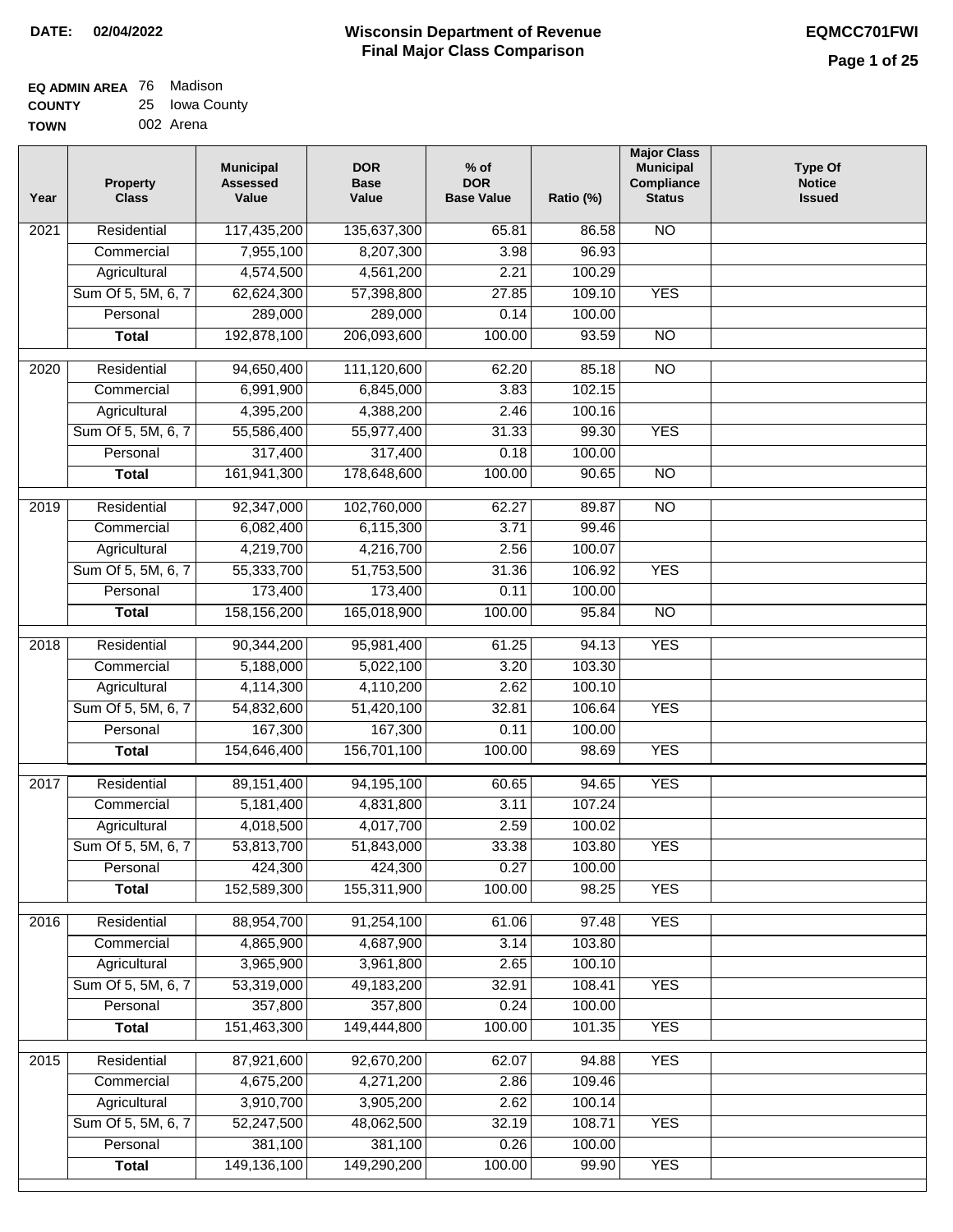| EQ ADMIN AREA 76 | Madison        |
|------------------|----------------|
| <b>COUNTY</b>    | 25 Iowa County |
| <b>TOWN</b>      | 004 Brigham    |

| Year              | <b>Property</b><br><b>Class</b> | <b>Municipal</b><br><b>Assessed</b><br>Value | <b>DOR</b><br><b>Base</b><br>Value | % of<br><b>DOR</b><br><b>Base Value</b> | Ratio (%)        | <b>Major Class</b><br><b>Municipal</b><br>Compliance<br><b>Status</b> | Type Of<br><b>Notice</b><br><b>Issued</b> |
|-------------------|---------------------------------|----------------------------------------------|------------------------------------|-----------------------------------------|------------------|-----------------------------------------------------------------------|-------------------------------------------|
| $\overline{202}1$ | Residential                     | 92,305,100                                   | 109,243,200                        | 72.35                                   | 84.50            | <b>NO</b>                                                             |                                           |
|                   | Commercial                      | 3,424,600                                    | 3,881,200                          | 2.57                                    | 88.24            |                                                                       |                                           |
|                   | Agricultural                    | 4,428,200                                    | 4,431,600                          | 2.93                                    | 99.92            |                                                                       |                                           |
|                   | Sum Of 5, 5M, 6, 7              | 28,376,300                                   | 33,065,300                         | 21.90                                   | 85.82            | $\overline{NO}$                                                       |                                           |
|                   | Personal                        | 335,100                                      | 372,400                            | 0.25                                    | 89.98            |                                                                       |                                           |
|                   | <b>Total</b>                    | 128,869,300                                  | 150,993,700                        | 100.00                                  | 85.35            | $\overline{NO}$                                                       |                                           |
| 2020              | Residential                     | 89,433,800                                   | 106,691,000                        | 73.95                                   | 83.83            | $\overline{NO}$                                                       |                                           |
|                   | Commercial                      | 3,381,000                                    | 3,348,000                          | 2.32                                    | 100.99           |                                                                       |                                           |
|                   | Agricultural                    | 4,289,400                                    | 4,275,700                          | 2.96                                    | 100.32           |                                                                       |                                           |
|                   | Sum Of 5, 5M, 6, 7              | 27,672,500                                   | 29,618,000                         | 20.53                                   | 93.43            | <b>YES</b>                                                            |                                           |
|                   | Personal                        | 304,100                                      | 337,900                            | 0.23                                    | 90.00            |                                                                       |                                           |
|                   | <b>Total</b>                    | 125,080,800                                  | 144,270,600                        | 100.00                                  | 86.70            | $\overline{NO}$                                                       |                                           |
| 2019              | Residential                     | 87,766,100                                   | 98,113,400                         | 72.90                                   | 89.45            | $\overline{NO}$                                                       |                                           |
|                   | Commercial                      | 3,381,000                                    | 3,416,300                          | 2.54                                    | 98.97            |                                                                       |                                           |
|                   | Agricultural                    | 4,115,500                                    | 4,110,500                          | 3.05                                    | 100.12           |                                                                       |                                           |
|                   | Sum Of 5, 5M, 6, 7              | 28,040,600                                   | 28,605,900                         | 21.25                                   | 98.02            | <b>YES</b>                                                            |                                           |
|                   | Personal                        | 313,000                                      | 340,300                            | 0.25                                    | 91.98            |                                                                       |                                           |
|                   | <b>Total</b>                    | 123,616,200                                  | 134,586,400                        | 100.00                                  | 91.85            | $\overline{NO}$                                                       |                                           |
| 2018              | Residential                     | 85,031,800                                   | 90,358,700                         | 72.25                                   | 94.10            | <b>YES</b>                                                            |                                           |
|                   | Commercial                      | 2,840,100                                    | 2,830,000                          | 2.26                                    | 100.36           |                                                                       |                                           |
|                   | Agricultural                    | 4,022,700                                    | 4,012,200                          | 3.21                                    | 100.26           |                                                                       |                                           |
|                   | Sum Of 5, 5M, 6, 7              | 28,235,500                                   | 27,559,700                         | 22.04                                   | 102.45           | <b>YES</b>                                                            |                                           |
|                   | Personal                        | 297,500                                      | 297,500                            | 0.24                                    | 100.00           |                                                                       |                                           |
|                   | <b>Total</b>                    | 120,427,600                                  | 125,058,100                        | 100.00                                  | 96.30            | <b>YES</b>                                                            |                                           |
|                   |                                 |                                              |                                    |                                         |                  |                                                                       |                                           |
| $\overline{2017}$ | Residential                     | 83,734,500                                   | 86,053,900                         | 71.79                                   | 97.30            | <b>YES</b>                                                            |                                           |
|                   | Commercial                      | 2,840,100                                    | 2,720,500                          | 2.27                                    | 104.40           |                                                                       |                                           |
|                   | Agricultural                    | 3,922,600                                    | 3,917,000                          | 3.27                                    | 100.14           |                                                                       |                                           |
|                   | Sum Of 5, 5M, 6, 7              | 30,030,000                                   | 26,432,000                         | 22.05                                   | 113.61           | <b>NO</b>                                                             |                                           |
|                   | Personal                        | 738,100<br>121,265,300                       | 738,100<br>119,861,500             | 0.62<br>100.00                          | 100.00<br>101.17 | <b>NO</b>                                                             |                                           |
|                   | <b>Total</b>                    |                                              |                                    |                                         |                  |                                                                       |                                           |
| 2016              | Residential                     | 81,796,800                                   | 83,716,900                         | 70.65                                   | 97.71            | <b>YES</b>                                                            |                                           |
|                   | Commercial                      | 2,840,100                                    | 2,720,500                          | 2.30                                    | 104.40           |                                                                       |                                           |
|                   | Agricultural                    | 3,873,500                                    | 3,866,200                          | 3.26                                    | 100.19           |                                                                       |                                           |
|                   | Sum Of 5, 5M, 6, 7              | 30,639,400                                   | 27,430,100                         | 23.15                                   | 111.70           | $\overline{NO}$                                                       |                                           |
|                   | Personal                        | 760,300                                      | 760,300                            | 0.64                                    | 100.00           |                                                                       |                                           |
|                   | <b>Total</b>                    | 119,910,100                                  | 118,494,000                        | 100.00                                  | 101.20           | $\overline{NO}$                                                       |                                           |
| 2015              | Residential                     | 80,193,800                                   | 82,447,800                         | 70.46                                   | 97.27            | <b>YES</b>                                                            |                                           |
|                   | Commercial                      | 2,814,200                                    | 2,566,300                          | 2.19                                    | 109.66           |                                                                       |                                           |
|                   | Agricultural                    | 3,819,000                                    | 3,816,600                          | 3.26                                    | 100.06           |                                                                       |                                           |
|                   | Sum Of 5, 5M, 6, 7              | 30,456,000                                   | 27,333,700                         | 23.36                                   | 111.42           | <b>NO</b>                                                             |                                           |
|                   | Personal                        | 852,800                                      | 852,800                            | 0.73                                    | 100.00           |                                                                       |                                           |
|                   | <b>Total</b>                    | 118,135,800                                  | 117,017,200                        | 100.00                                  | 100.96           | NO                                                                    |                                           |
|                   |                                 |                                              |                                    |                                         |                  |                                                                       |                                           |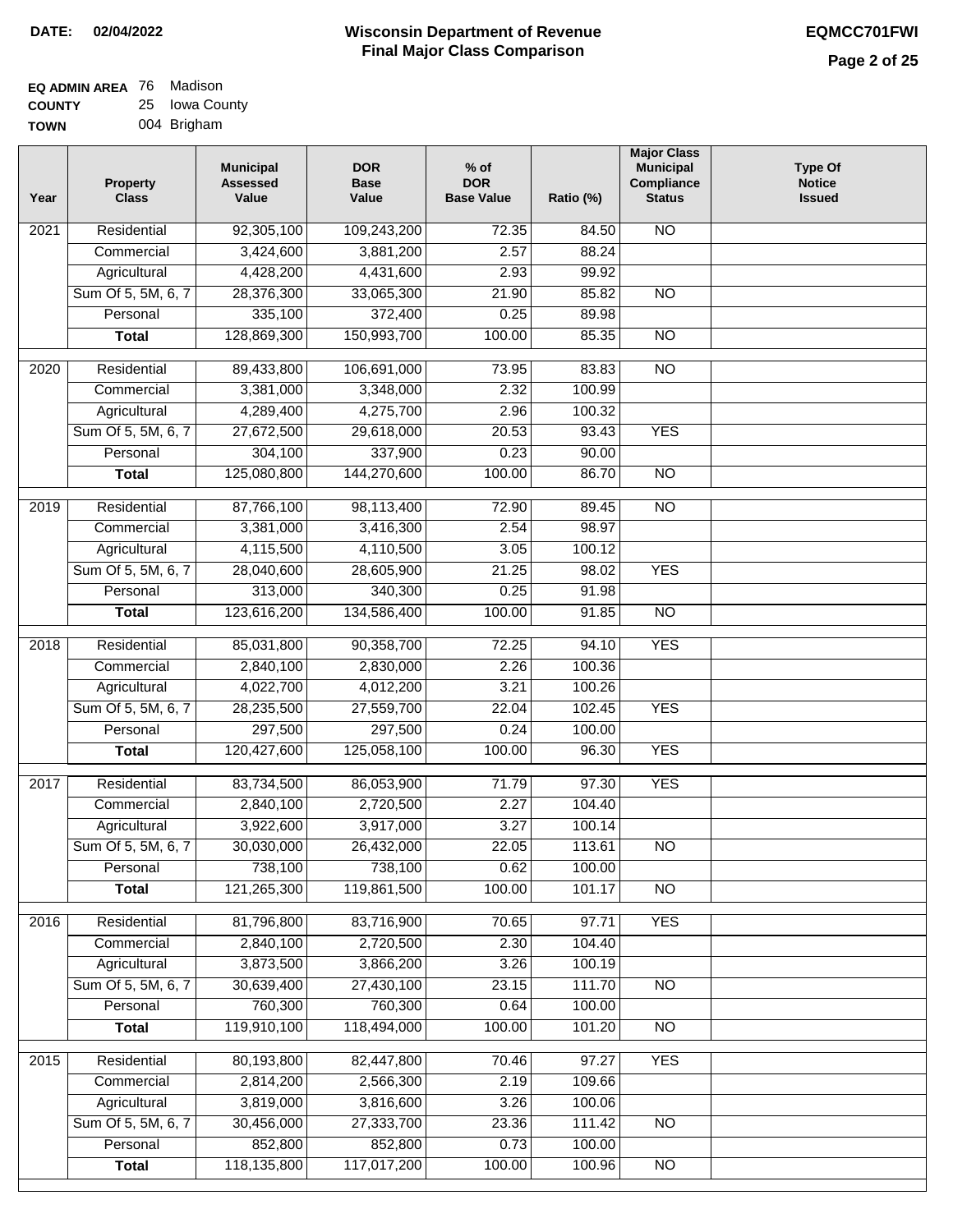| <b>EQ ADMIN AREA 76 Madison</b> |                |
|---------------------------------|----------------|
| <b>COUNTY</b>                   | 25 Iowa County |
| <b>TOWN</b>                     | 006 Clyde      |

| Year              | <b>Property</b><br><b>Class</b> | <b>Municipal</b><br><b>Assessed</b><br>Value | <b>DOR</b><br><b>Base</b><br>Value | $%$ of<br><b>DOR</b><br><b>Base Value</b> | Ratio (%) | <b>Major Class</b><br><b>Municipal</b><br>Compliance<br><b>Status</b> | <b>Type Of</b><br><b>Notice</b><br><b>Issued</b> |
|-------------------|---------------------------------|----------------------------------------------|------------------------------------|-------------------------------------------|-----------|-----------------------------------------------------------------------|--------------------------------------------------|
| $\overline{202}1$ | Residential                     | 23,266,200                                   | 26,771,300                         | 49.72                                     | 86.91     | <b>NO</b>                                                             |                                                  |
|                   | Commercial                      | 1,887,500                                    | 2,097,600                          | 3.90                                      | 89.98     |                                                                       |                                                  |
|                   | Agricultural                    | 1,509,500                                    | 1,766,200                          | 3.28                                      | 85.47     |                                                                       |                                                  |
|                   | Sum Of 5, 5M, 6, 7              | 20,565,850                                   | 23,098,200                         | 42.90                                     | 89.04     | $\overline{NO}$                                                       |                                                  |
|                   | Personal                        | 103,100                                      | 113,300                            | 0.21                                      | 91.00     |                                                                       |                                                  |
|                   | <b>Total</b>                    | 47,332,150                                   | 53,846,600                         | 100.00                                    | 87.90     | $\overline{NO}$                                                       |                                                  |
| $\overline{2020}$ | Residential                     | 23,153,600                                   | 26,482,200                         | 49.04                                     | 87.43     | $\overline{NO}$                                                       |                                                  |
|                   | Commercial                      | 1,878,100                                    | 2,024,000                          | 3.75                                      | 92.79     |                                                                       |                                                  |
|                   | Agricultural                    | 1,519,950                                    | 1,712,500                          | 3.17                                      | 88.76     |                                                                       |                                                  |
|                   | Sum Of 5, 5M, 6, 7              | 22,352,700                                   | 23,678,500                         | 43.84                                     | 94.40     | <b>YES</b>                                                            |                                                  |
|                   | Personal                        | 106,100                                      | 109,400                            | 0.20                                      | 96.98     |                                                                       |                                                  |
|                   | <b>Total</b>                    | 49,010,450                                   | 54,006,600                         | 100.00                                    | 90.75     | $\overline{NO}$                                                       |                                                  |
|                   |                                 |                                              |                                    |                                           |           |                                                                       |                                                  |
| 2019              | Residential                     | 23,002,000                                   | 24,620,700                         | 48.49                                     | 93.43     | <b>YES</b>                                                            |                                                  |
|                   | Commercial                      | 1,933,200                                    | 2,135,000                          | 4.20                                      | 90.55     |                                                                       |                                                  |
|                   | Agricultural                    | 1,522,000                                    | 1,633,200                          | 3.22                                      | 93.19     |                                                                       |                                                  |
|                   | Sum Of 5, 5M, 6, 7              | 22,470,100                                   | 22,264,000                         | 43.85                                     | 100.93    | <b>YES</b>                                                            |                                                  |
|                   | Personal                        | 123,100                                      | 123,100                            | 0.24                                      | 100.00    |                                                                       |                                                  |
|                   | <b>Total</b>                    | 49,050,400                                   | 50,776,000                         | 100.00                                    | 96.60     | <b>YES</b>                                                            |                                                  |
| 2018              | Residential                     | 22,634,000                                   | 22,685,200                         | 46.82                                     | 99.77     | <b>YES</b>                                                            |                                                  |
|                   | Commercial                      | 1,933,200                                    | 1,995,400                          | 4.12                                      | 96.88     |                                                                       |                                                  |
|                   | Agricultural                    | 1,520,900                                    | 1,582,600                          | 3.27                                      | 96.10     |                                                                       |                                                  |
|                   | Sum Of 5, 5M, 6, 7              | 22,375,000                                   | 22,146,900                         | 45.70                                     | 101.03    | <b>YES</b>                                                            |                                                  |
|                   | Personal                        | 45,000                                       | 46,900                             | 0.10                                      | 95.95     |                                                                       |                                                  |
|                   | <b>Total</b>                    | 48,508,100                                   | 48,457,000                         | 100.00                                    | 100.11    | <b>YES</b>                                                            |                                                  |
| 2017              | Residential                     | 22,091,700                                   | 22,099,800                         | 45.74                                     | 99.96     | <b>YES</b>                                                            |                                                  |
|                   | Commercial                      | 1,937,500                                    | 1,902,600                          | 3.94                                      | 101.83    |                                                                       |                                                  |
|                   | Agricultural                    | 1,575,400                                    | 1,572,900                          | 3.26                                      | 100.16    |                                                                       |                                                  |
|                   | Sum Of 5, 5M, 6, 7              | 22,225,500                                   | 22,723,200                         | 47.03                                     | 97.81     | <b>YES</b>                                                            |                                                  |
|                   | Personal                        | 20,900                                       | 20,900                             | 0.04                                      | 100.00    |                                                                       |                                                  |
|                   | <b>Total</b>                    | 47,851,000                                   | 48,319,400                         | 100.00                                    | 99.03     | <b>YES</b>                                                            |                                                  |
|                   |                                 |                                              |                                    |                                           |           |                                                                       |                                                  |
| 2016              | Residential                     | 21,860,100                                   | 21,439,400                         | 45.96                                     | 101.96    | <b>YES</b>                                                            |                                                  |
|                   | Commercial                      | 1,390,100                                    | 1,406,500                          | $\overline{3.02}$                         | 98.83     |                                                                       |                                                  |
|                   | Agricultural                    | 1,552,800                                    | 1,546,600                          | 3.32                                      | 100.40    |                                                                       |                                                  |
|                   | Sum Of 5, 5M, 6, 7<br>Personal  | 22,317,200                                   | 22,232,700                         | 47.66                                     | 100.38    | <b>YES</b>                                                            |                                                  |
|                   |                                 | 22,200<br>47,142,400                         | 22,200<br>46,647,400               | 0.05<br>100.00                            | 100.00    | <b>YES</b>                                                            |                                                  |
|                   | <b>Total</b>                    |                                              |                                    |                                           | 101.06    |                                                                       |                                                  |
| 2015              | Residential                     | 20,723,200                                   | 20,102,400                         | 44.67                                     | 103.09    | <b>YES</b>                                                            |                                                  |
|                   | Commercial                      | 1,390,100                                    | 1,339,500                          | 2.98                                      | 103.78    |                                                                       |                                                  |
|                   | Agricultural                    | 1,527,000                                    | 1,526,200                          | 3.39                                      | 100.05    |                                                                       |                                                  |
|                   | Sum Of 5, 5M, 6, 7              | 21,990,900                                   | 21,992,000                         | 48.87                                     | 99.99     | <b>YES</b>                                                            |                                                  |
|                   | Personal                        | 37,000                                       | 37,000                             | 0.08                                      | 100.00    |                                                                       |                                                  |
|                   | <b>Total</b>                    | 45,668,200                                   | 44,997,100                         | 100.00                                    | 101.49    | <b>YES</b>                                                            |                                                  |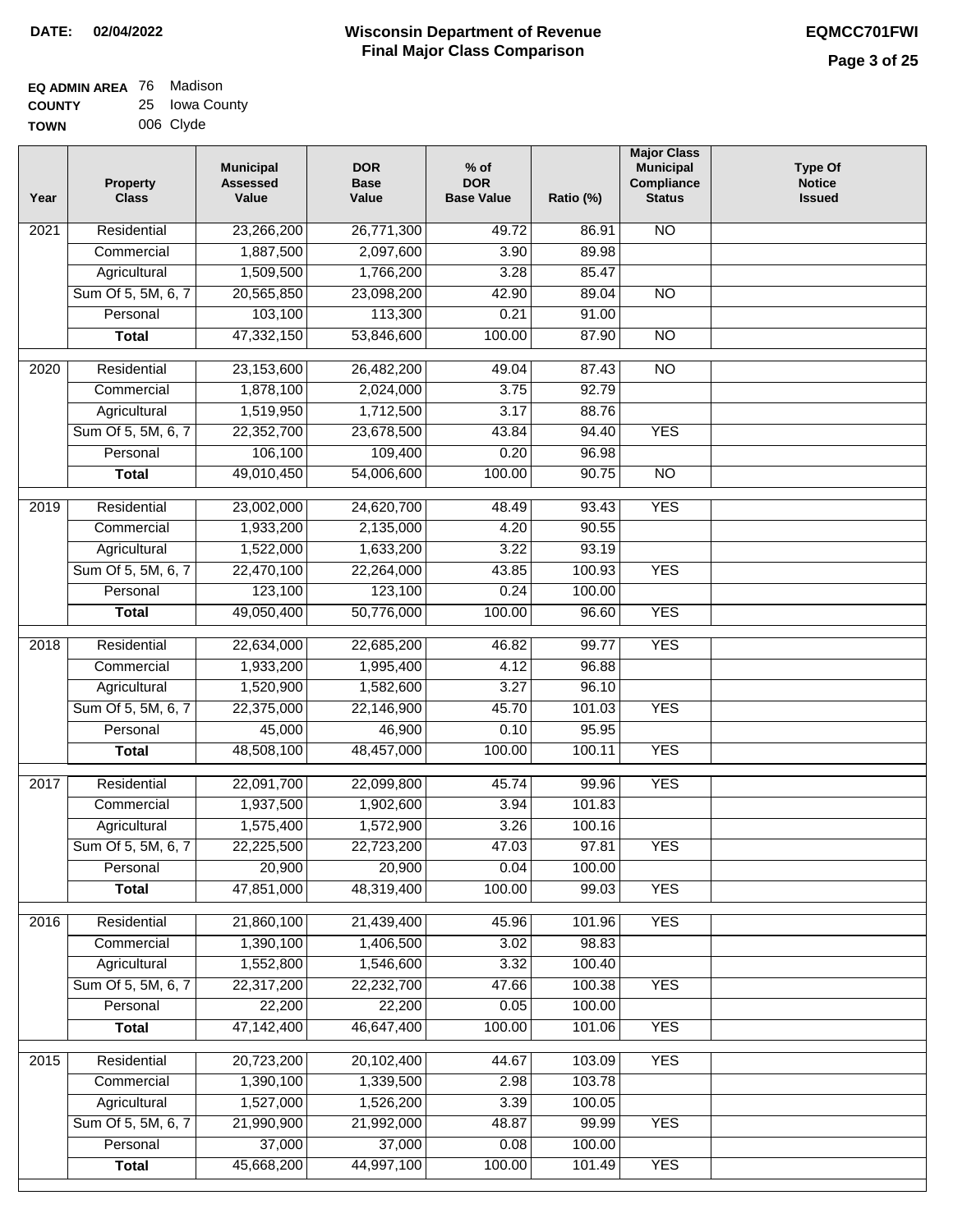| <b>EQ ADMIN AREA 76 Madison</b> |                |
|---------------------------------|----------------|
| <b>COUNTY</b>                   | 25 Iowa County |

**TOWN** 008 Dodgeville

| Year              | <b>Property</b><br><b>Class</b> | <b>Municipal</b><br><b>Assessed</b><br>Value | <b>DOR</b><br><b>Base</b><br>Value | % of<br><b>DOR</b><br><b>Base Value</b> | Ratio (%)       | <b>Major Class</b><br><b>Municipal</b><br>Compliance<br><b>Status</b> | <b>Type Of</b><br><b>Notice</b><br><b>Issued</b> |
|-------------------|---------------------------------|----------------------------------------------|------------------------------------|-----------------------------------------|-----------------|-----------------------------------------------------------------------|--------------------------------------------------|
| $\overline{202}1$ | Residential                     | 134,632,200                                  | 146,860,400                        | 61.81                                   | 91.67           | <b>YES</b>                                                            |                                                  |
|                   | Commercial                      | 18,890,400                                   | 20,562,000                         | 8.65                                    | 91.87           |                                                                       |                                                  |
|                   | Agricultural                    | 6,094,400                                    | 6,284,100                          | 2.65                                    | 96.98           |                                                                       |                                                  |
|                   | Sum Of 5, 5M, 6, 7              | 62,910,600                                   | 62,228,200                         | 26.19                                   | 101.10          | <b>YES</b>                                                            |                                                  |
|                   | Personal                        | 1,596,700                                    | 1,646,100                          | 0.69                                    | 97.00           |                                                                       |                                                  |
|                   | <b>Total</b>                    | 224,124,300                                  | 237,580,800                        | 100.00                                  | 94.34           | <b>YES</b>                                                            |                                                  |
| $\overline{2020}$ | Residential                     | 133,026,500                                  | 141,126,000                        | 61.62                                   | 94.26           | <b>YES</b>                                                            |                                                  |
|                   | Commercial                      | 18,890,400                                   | 19,404,600                         | 8.47                                    | 97.35           |                                                                       |                                                  |
|                   | Agricultural                    | 6,044,600                                    | 6,041,000                          | 2.64                                    | 100.06          |                                                                       |                                                  |
|                   | Sum Of 5, 5M, 6, 7              | 62,816,000                                   | 60,653,200                         | 26.48                                   | 103.57          | <b>YES</b>                                                            |                                                  |
|                   | Personal                        | 1,793,600                                    | 1,793,600                          | 0.78                                    | 100.00          |                                                                       |                                                  |
|                   | <b>Total</b>                    | 222,571,100                                  | 229,018,400                        | 100.00                                  | 97.18           | <b>YES</b>                                                            |                                                  |
|                   |                                 |                                              |                                    |                                         |                 |                                                                       |                                                  |
| $\frac{2019}{ }$  | Residential                     | 120,884,400                                  | 129,234,300                        | 60.88                                   | 93.54           | <b>YES</b>                                                            |                                                  |
|                   | Commercial                      | 17,693,000                                   | 19,934,600                         | 9.39                                    | 88.76           |                                                                       |                                                  |
|                   | Agricultural                    | 5,825,400                                    | 5,768,200                          | 2.72                                    | 100.99          |                                                                       |                                                  |
|                   | Sum Of 5, 5M, 6, 7              | 58,743,400                                   | 55,855,000                         | 26.31                                   | 105.17          | <b>YES</b>                                                            |                                                  |
|                   | Personal                        | 1,502,100                                    | 1,487,200                          | 0.70                                    | 101.00          |                                                                       |                                                  |
|                   | <b>Total</b>                    | 204,648,300                                  | 212,279,300                        | 100.00                                  | 96.41           | <b>YES</b>                                                            |                                                  |
| 2018              | Residential                     | 118,895,800                                  | 120,251,200                        | 59.70                                   | 98.87           | <b>YES</b>                                                            |                                                  |
|                   | Commercial                      | 17,637,300                                   | 19,114,900                         | 9.49                                    | 92.27           |                                                                       |                                                  |
|                   | Agricultural                    | 5,655,700                                    | 5,596,700                          | 2.78                                    | 101.05          |                                                                       |                                                  |
|                   | Sum Of 5, 5M, 6, 7              | 58,983,800                                   | 54,916,400                         | 27.26                                   | 107.41          | <b>YES</b>                                                            |                                                  |
|                   | Personal                        | 1,567,800                                    | 1,552,200                          | 0.77                                    | 101.01          |                                                                       |                                                  |
|                   | <b>Total</b>                    | 202,740,400                                  | 201,431,400                        | 100.00                                  | 100.65          | <b>YES</b>                                                            |                                                  |
| $\overline{2017}$ | Residential                     | 117,553,600                                  | 110,349,200                        | 58.16                                   | 106.53          | <b>YES</b>                                                            |                                                  |
|                   | Commercial                      | 17,623,200                                   | 18,239,400                         | 9.61                                    | 96.62           |                                                                       |                                                  |
|                   | Agricultural                    | 5,543,200                                    | 5,483,600                          | 2.89                                    | 101.09          |                                                                       |                                                  |
|                   | Sum Of 5, 5M, 6, 7              | 58,477,200                                   | 53,490,100                         | 28.19                                   | 109.32          | <b>YES</b>                                                            |                                                  |
|                   | Personal                        | 2,198,800                                    | 2,177,000                          | 1.15                                    | 101.00          |                                                                       |                                                  |
|                   | <b>Total</b>                    | 201,396,000                                  | 189,739,300                        | 100.00                                  | 106.14          | <b>YES</b>                                                            |                                                  |
|                   | Residential                     |                                              |                                    |                                         |                 |                                                                       |                                                  |
| 2016              |                                 | 115,314,700<br>17,287,700                    | 109,225,200<br>17,525,400          | 58.65<br>9.41                           | 105.58<br>98.64 | <b>YES</b>                                                            |                                                  |
|                   | Commercial<br>Agricultural      | 5,460,600                                    | 5,406,500                          | 2.90                                    | 101.00          |                                                                       |                                                  |
|                   | Sum Of 5, 5M, 6, 7              | 57,709,200                                   | 52,104,300                         | 27.98                                   | 110.76          | $\overline{NO}$                                                       |                                                  |
|                   | Personal                        | 1,989,800                                    | 1,970,100                          | 1.06                                    | 101.00          |                                                                       |                                                  |
|                   | <b>Total</b>                    | 197,762,000                                  | 186,231,500                        | 100.00                                  | 106.19          | $\overline{NO}$                                                       |                                                  |
|                   |                                 |                                              |                                    |                                         |                 |                                                                       |                                                  |
| 2015              | Residential                     | 120,747,500                                  | 118,855,000                        | 61.33                                   | 101.59          | <b>YES</b>                                                            |                                                  |
|                   | Commercial                      | 17,199,500                                   | 16,353,300                         | 8.44                                    | 105.17          | <b>YES</b>                                                            |                                                  |
|                   | Agricultural                    | 5,349,300                                    | 5,343,500                          | 2.76                                    | 100.11          |                                                                       |                                                  |
|                   | Sum Of 5, 5M, 6, 7              | 56,591,600                                   | 51,108,200                         | 26.37                                   | 110.73          | <b>NO</b>                                                             |                                                  |
|                   | Personal                        | 2,169,900                                    | 2,148,500                          | 1.11                                    | 101.00          |                                                                       |                                                  |
|                   | <b>Total</b>                    | 202,057,800                                  | 193,808,500                        | 100.00                                  | 104.26          | N <sub>O</sub>                                                        |                                                  |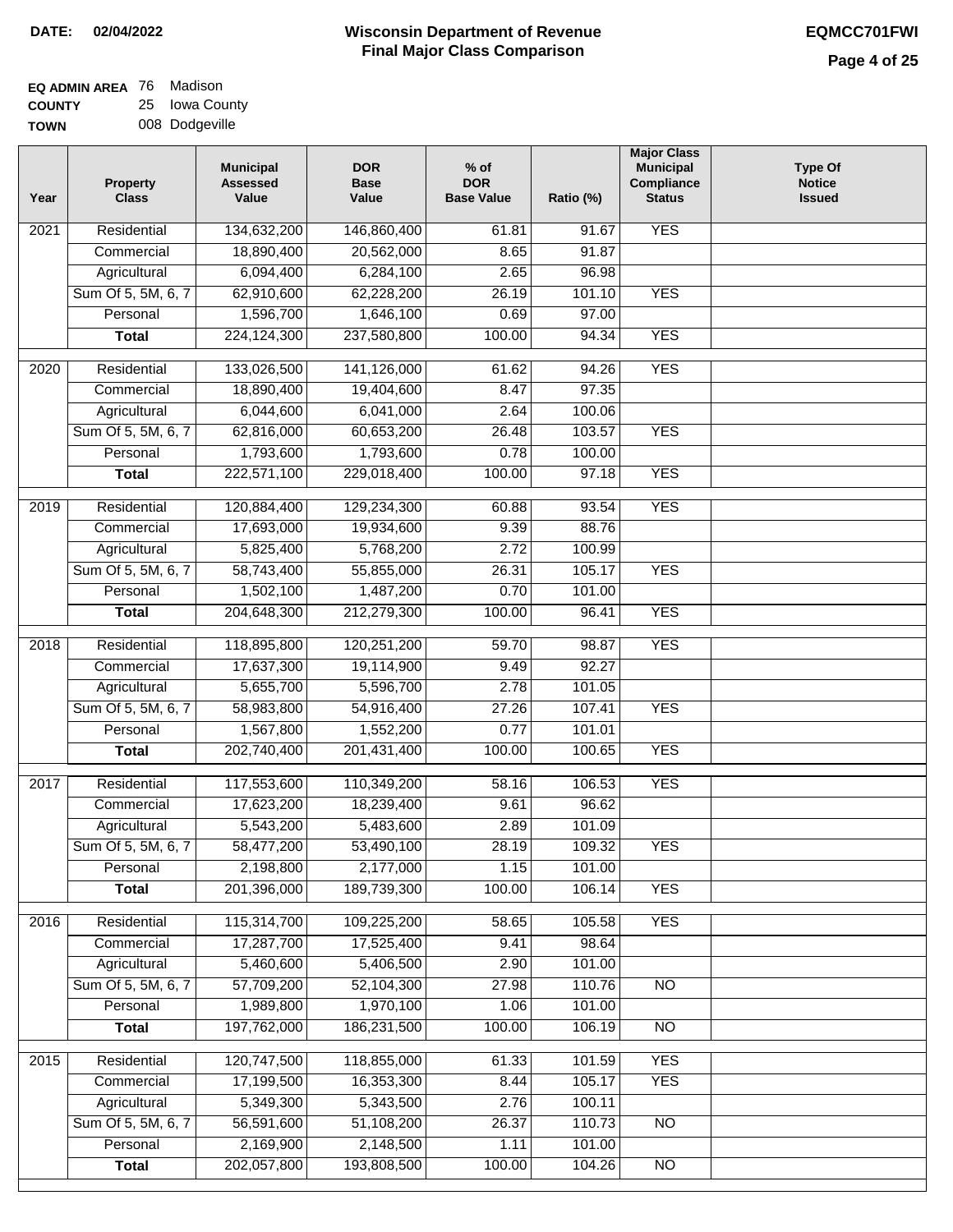| <b>EQ ADMIN AREA</b> 76 Madison |                |
|---------------------------------|----------------|
| <b>COUNTY</b>                   | 25 Iowa County |
| <b>TOWN</b>                     | 010 Eden       |

| Year              | <b>Property</b><br><b>Class</b> | <b>Municipal</b><br><b>Assessed</b><br>Value | <b>DOR</b><br><b>Base</b><br>Value | $%$ of<br><b>DOR</b><br><b>Base Value</b> | Ratio (%)        | <b>Major Class</b><br><b>Municipal</b><br>Compliance<br><b>Status</b> | <b>Type Of</b><br><b>Notice</b><br><b>Issued</b> |
|-------------------|---------------------------------|----------------------------------------------|------------------------------------|-------------------------------------------|------------------|-----------------------------------------------------------------------|--------------------------------------------------|
| 2021              | Residential                     | 12,657,200                                   | 14,610,300                         | 34.71                                     | 86.63            | <b>NO</b>                                                             |                                                  |
|                   | Commercial                      | 2,234,700                                    | 2,307,400                          | 5.48                                      | 96.85            |                                                                       |                                                  |
|                   | Agricultural                    | 2,936,400                                    | 3,451,300                          | 8.20                                      | 85.08            |                                                                       |                                                  |
|                   | Sum Of 5, 5M, 6, 7              | 19,234,300                                   | 21,586,700                         | 51.28                                     | 89.10            | $\overline{NO}$                                                       |                                                  |
|                   | Personal                        | 117,800                                      | 138,600                            | 0.33                                      | 84.99            |                                                                       |                                                  |
|                   | <b>Total</b>                    | 37,180,400                                   | 42,094,300                         | 100.00                                    | 88.33            | $\overline{NO}$                                                       |                                                  |
| $\overline{2020}$ | Residential                     | 12,569,000                                   | 15,272,300                         | 36.75                                     | 82.30            | $\overline{NO}$                                                       |                                                  |
|                   | Commercial                      | 2,227,800                                    | 2,457,700                          | 5.91                                      | 90.65            |                                                                       |                                                  |
|                   | Agricultural                    | 3,107,400                                    | 3,374,800                          | 8.12                                      | 92.08            |                                                                       |                                                  |
|                   | Sum Of 5, 5M, 6, 7              | 18,980,300                                   | 20,365,700                         | 49.00                                     | 93.20            | <b>YES</b>                                                            |                                                  |
|                   | Personal                        | 84,400                                       | 91,700                             | 0.22                                      | 92.04            |                                                                       |                                                  |
|                   | <b>Total</b>                    | 36,968,900                                   | 41,562,200                         | 100.00                                    | 88.95            | $\overline{NO}$                                                       |                                                  |
|                   |                                 |                                              |                                    |                                           |                  |                                                                       |                                                  |
| $\frac{1}{2019}$  | Residential                     | 12,387,400                                   | 14,088,700                         | 36.57                                     | 87.92            | $\overline{NO}$                                                       |                                                  |
|                   | Commercial                      | 2,227,800                                    | 2,507,800                          | 6.51                                      | 88.83            |                                                                       |                                                  |
|                   | Agricultural                    | 3,076,900                                    | 3,237,800                          | 8.40                                      | 95.03            |                                                                       |                                                  |
|                   | Sum Of 5, 5M, 6, 7              | 18,704,100                                   | 18,601,100                         | 48.28                                     | 100.55           | <b>YES</b>                                                            |                                                  |
|                   | Personal                        | 88,800                                       | 93,500                             | 0.24                                      | 94.97            |                                                                       |                                                  |
|                   | <b>Total</b>                    | 36,485,000                                   | 38,528,900                         | 100.00                                    | 94.70            | $\overline{NO}$                                                       |                                                  |
| 2018              | Residential                     | 12,260,000                                   | 13,164,700                         | 35.51                                     | 93.13            | <b>YES</b>                                                            |                                                  |
|                   | Commercial                      | 2,208,600                                    | 2,324,200                          | 6.27                                      | 95.03            |                                                                       |                                                  |
|                   | Agricultural                    | 3,029,000                                    | 3,152,300                          | 8.50                                      | 96.09            |                                                                       |                                                  |
|                   | Sum Of 5, 5M, 6, 7              | 18,519,400                                   | 18,325,600                         | 49.43                                     | 101.06           | <b>YES</b>                                                            |                                                  |
|                   | Personal                        | 99,300                                       | 103,500                            | 0.28                                      | 95.94            |                                                                       |                                                  |
|                   | <b>Total</b>                    | 36,116,300                                   | 37,070,300                         | 100.00                                    | 97.43            | <b>YES</b>                                                            |                                                  |
| $\overline{20}17$ | Residential                     | 12,124,800                                   | 12,403,700                         | 34.31                                     | 97.75            | <b>YES</b>                                                            |                                                  |
|                   | Commercial                      | 2,208,600                                    | 2,234,800                          | 6.18                                      | 98.83            |                                                                       |                                                  |
|                   | Agricultural                    | 3,076,900                                    | 3,075,300                          | 8.51                                      | 100.05           |                                                                       |                                                  |
|                   | Sum Of 5, 5M, 6, 7              | 18,127,200                                   | 18,136,300                         | 50.17                                     | 99.95            | <b>YES</b>                                                            |                                                  |
|                   | Personal                        | 301,900                                      | 301,900                            | 0.84                                      | 100.00           |                                                                       |                                                  |
|                   | <b>Total</b>                    | 35,839,400                                   | 36,152,000                         | 100.00                                    | 99.14            | <b>YES</b>                                                            |                                                  |
| 2016              | Residential                     | 11,996,900                                   | 11,366,400                         | 32.73                                     | 105.55           | <b>YES</b>                                                            |                                                  |
|                   | Commercial                      | 2,073,900                                    | 2,100,100                          | 6.05                                      | 98.75            |                                                                       |                                                  |
|                   | Agricultural                    | 3,087,200                                    | 3,028,400                          | 8.72                                      | 101.94           |                                                                       |                                                  |
|                   | Sum Of 5, 5M, 6, 7              | 17,831,100                                   | 17,716,400                         | 51.01                                     | 100.65           | <b>YES</b>                                                            |                                                  |
|                   | Personal                        | 530,100                                      | 519,600                            | 1.50                                      | 102.02           |                                                                       |                                                  |
|                   | <b>Total</b>                    | 35,519,200                                   | 34,730,900                         | 100.00                                    | 102.27           | <b>YES</b>                                                            |                                                  |
|                   |                                 |                                              |                                    |                                           |                  |                                                                       |                                                  |
| 2015              | Residential                     | 12,064,000<br>2,073,900                      | 10,907,800<br>2,000,100            | 32.29<br>5.92                             | 110.60<br>103.69 | $\overline{NO}$<br><b>YES</b>                                         |                                                  |
|                   | Commercial<br>Agricultural      | 2,994,500                                    | 2,989,700                          | 8.85                                      | 100.16           |                                                                       |                                                  |
|                   | Sum Of 5, 5M, 6, 7              | 17,496,600                                   | 17,364,700                         | 51.40                                     | 100.76           | <b>YES</b>                                                            |                                                  |
|                   | Personal                        | 522,800                                      | 522,800                            | 1.55                                      | 100.00           |                                                                       |                                                  |
|                   | <b>Total</b>                    | 35, 151, 800                                 | 33,785,100                         | 100.00                                    | 104.05           | NO                                                                    |                                                  |
|                   |                                 |                                              |                                    |                                           |                  |                                                                       |                                                  |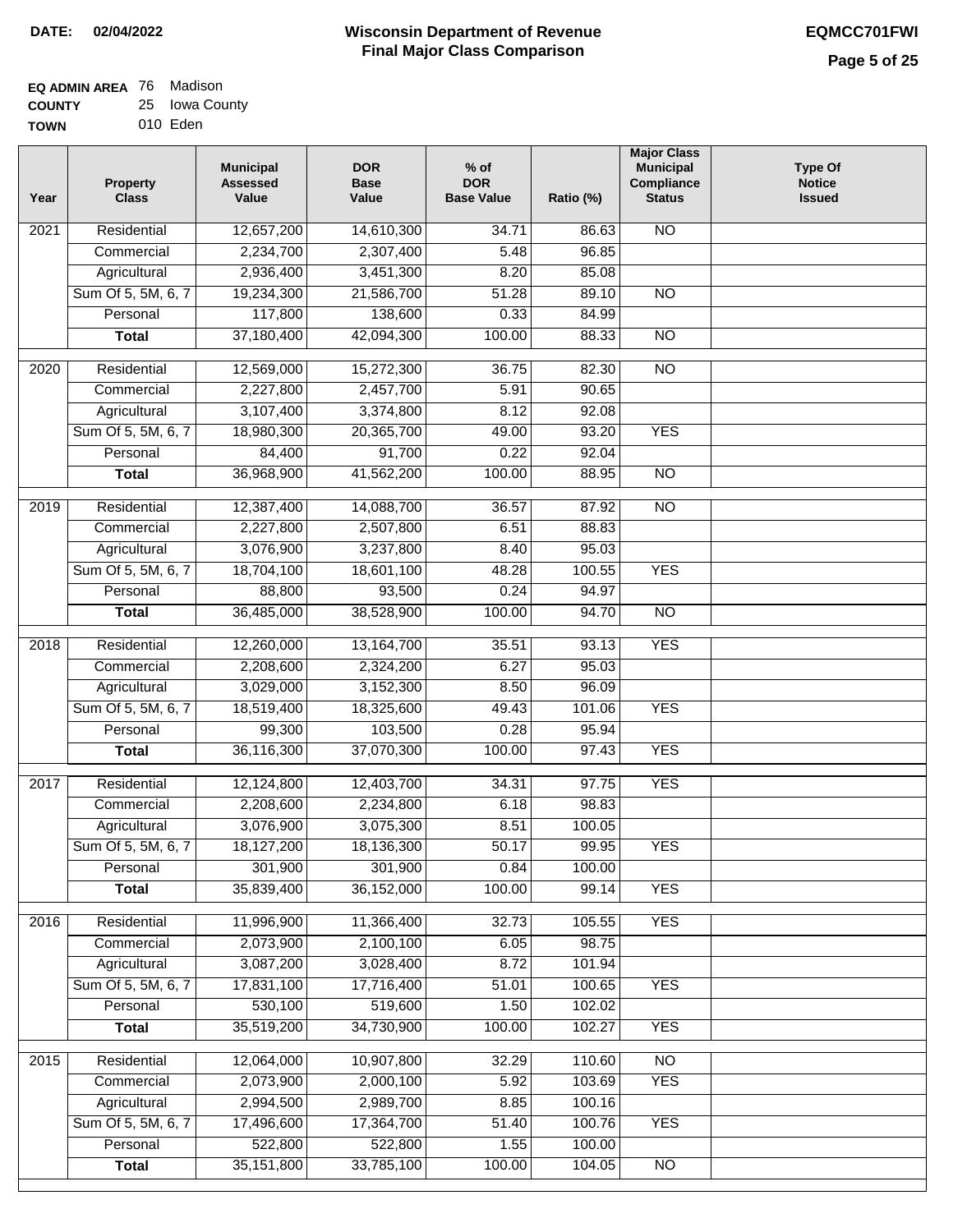| EQ ADMIN AREA 76 Madison |                |
|--------------------------|----------------|
| <b>COUNTY</b>            | 25 Iowa County |

**TOWN** 012 Highland

| Year              | <b>Property</b><br><b>Class</b> | <b>Municipal</b><br><b>Assessed</b><br>Value | <b>DOR</b><br><b>Base</b><br>Value | % of<br><b>DOR</b><br><b>Base Value</b> | Ratio (%) | <b>Major Class</b><br><b>Municipal</b><br>Compliance<br><b>Status</b> | <b>Type Of</b><br><b>Notice</b><br><b>Issued</b> |
|-------------------|---------------------------------|----------------------------------------------|------------------------------------|-----------------------------------------|-----------|-----------------------------------------------------------------------|--------------------------------------------------|
| $\overline{202}1$ | Residential                     | 23,580,200                                   | 30,919,400                         | 39.27                                   | 76.26     | <b>NO</b>                                                             |                                                  |
|                   | Commercial                      | 327,000                                      | 381,600                            | 0.48                                    | 85.69     |                                                                       |                                                  |
|                   | Agricultural                    | 3,925,100                                    | 4,616,400                          | 5.86                                    | 85.03     |                                                                       |                                                  |
|                   | Sum Of 5, 5M, 6, 7              | 37,158,800                                   | 42,713,600                         | 54.25                                   | 87.00     | $\overline{NO}$                                                       |                                                  |
|                   | Personal                        | 85,400                                       | 100,500                            | 0.13                                    | 84.98     |                                                                       |                                                  |
|                   | <b>Total</b>                    | 65,076,500                                   | 78,731,500                         | 100.00                                  | 82.66     | $\overline{NO}$                                                       | 2nd Notice of Non-Compliance                     |
| $\overline{2020}$ | Residential                     | 23,138,200                                   | 29,817,700                         | 39.14                                   | 77.60     | $\overline{NO}$                                                       |                                                  |
|                   | Commercial                      | 327,000                                      | 384,600                            | 0.50                                    | 85.02     |                                                                       |                                                  |
|                   | Agricultural                    | 4,013,000                                    | 4,455,300                          | 5.85                                    | 90.07     |                                                                       |                                                  |
|                   | Sum Of 5, 5M, 6, 7              | 37,015,800                                   | 41,434,300                         | 54.38                                   | 89.34     | $\overline{NO}$                                                       |                                                  |
|                   | Personal                        | 89,100                                       | 99,000                             | 0.13                                    | 90.00     |                                                                       |                                                  |
|                   | <b>Total</b>                    | 64,583,100                                   | 76,190,900                         | 100.00                                  | 84.76     | N <sub>O</sub>                                                        | 1st Notice of Non-Compliance                     |
| 2019              | Residential                     | 23,013,900                                   | 27,752,100                         | 39.06                                   | 82.93     | $\overline{3}$                                                        |                                                  |
|                   | Commercial                      | 327,000                                      | 392,400                            | 0.55                                    | 83.33     |                                                                       |                                                  |
|                   | Agricultural                    | 3,845,000                                    | 4,271,400                          | 6.01                                    | 90.02     |                                                                       |                                                  |
|                   | Sum Of 5, 5M, 6, 7              | 37,301,800                                   | 38,535,000                         | 54.24                                   | 96.80     | <b>YES</b>                                                            |                                                  |
|                   | Personal                        | 89,000                                       | 98,800                             | 0.14                                    | 90.08     |                                                                       |                                                  |
|                   | <b>Total</b>                    | 64,576,700                                   | 71,049,700                         | 100.00                                  | 90.89     | $\overline{NO}$                                                       |                                                  |
| 2018              | Residential                     | 22,532,000                                   | 25,447,200                         | 37.38                                   | 88.54     | $\overline{10}$                                                       |                                                  |
|                   | Commercial                      | 327,000                                      | 366,700                            | 0.54                                    | 89.17     |                                                                       |                                                  |
|                   | Agricultural                    | 3,734,900                                    | 4,152,800                          | 6.10                                    | 89.94     |                                                                       |                                                  |
|                   | Sum Of 5, 5M, 6, 7              | 36,881,200                                   | 38,014,200                         | 55.84                                   | 97.02     | <b>YES</b>                                                            |                                                  |
|                   | Personal                        | 90,500                                       | 100,500                            | 0.15                                    | 90.05     |                                                                       |                                                  |
|                   | <b>Total</b>                    | 63,565,600                                   | 68,081,400                         | 100.00                                  | 93.37     | <b>NO</b>                                                             |                                                  |
| $\overline{2017}$ | Residential                     | 22,264,200                                   | 25,886,100                         | 38.09                                   | 86.01     | <b>NO</b>                                                             |                                                  |
|                   | Commercial                      | 327,000                                      | 366,700                            | 0.54                                    | 89.17     |                                                                       |                                                  |
|                   | Agricultural                    | 3,853,000                                    | 4,050,000                          | 5.96                                    | 95.14     |                                                                       |                                                  |
|                   | Sum Of 5, 5M, 6, 7              | 36,004,500                                   | 37,050,400                         | 54.52                                   | 97.18     | <b>YES</b>                                                            |                                                  |
|                   | Personal                        | 569,800                                      | 599,800                            | 0.88                                    | 95.00     |                                                                       |                                                  |
|                   | <b>Total</b>                    | 63,018,500                                   | 67,953,000                         | 100.00                                  | 92.74     | <b>NO</b>                                                             |                                                  |
| 2016              | Residential                     | 21,918,900                                   | 24,061,600                         | 36.93                                   | 91.09     | <b>YES</b>                                                            |                                                  |
|                   | Commercial                      | 327,000                                      | 366,700                            | 0.56                                    | 89.17     |                                                                       |                                                  |
|                   | Agricultural                    | 3,795,100                                    | 4,002,500                          | 6.14                                    | 94.82     |                                                                       |                                                  |
|                   | Sum Of 5, 5M, 6, 7              | 36,259,600                                   | 36,074,100                         | 55.37                                   | 100.51    | <b>YES</b>                                                            |                                                  |
|                   | Personal                        | 615,400                                      | 647,800                            | 0.99                                    | 95.00     |                                                                       |                                                  |
|                   | <b>Total</b>                    | 62,916,000                                   | 65, 152, 700                       | 100.00                                  | 96.57     | <b>YES</b>                                                            |                                                  |
| 2015              | Residential                     | 21,047,300                                   | 22,874,400                         | 35.76                                   | 92.01     | <b>YES</b>                                                            |                                                  |
|                   | Commercial                      | 327,000                                      | 349,200                            | 0.55                                    | 93.64     |                                                                       |                                                  |
|                   | Agricultural                    | 3,749,100                                    | 3,951,100                          | 6.18                                    | 94.89     |                                                                       |                                                  |
|                   | Sum Of 5, 5M, 6, 7              | 36, 343, 700                                 | 36,294,300                         | 56.74                                   | 100.14    | <b>YES</b>                                                            |                                                  |
|                   | Personal                        | 474,900                                      | 499,800                            | 0.78                                    | 95.02     |                                                                       |                                                  |
|                   | <b>Total</b>                    | 61,942,000                                   | 63,968,800                         | 100.00                                  | 96.83     | <b>YES</b>                                                            |                                                  |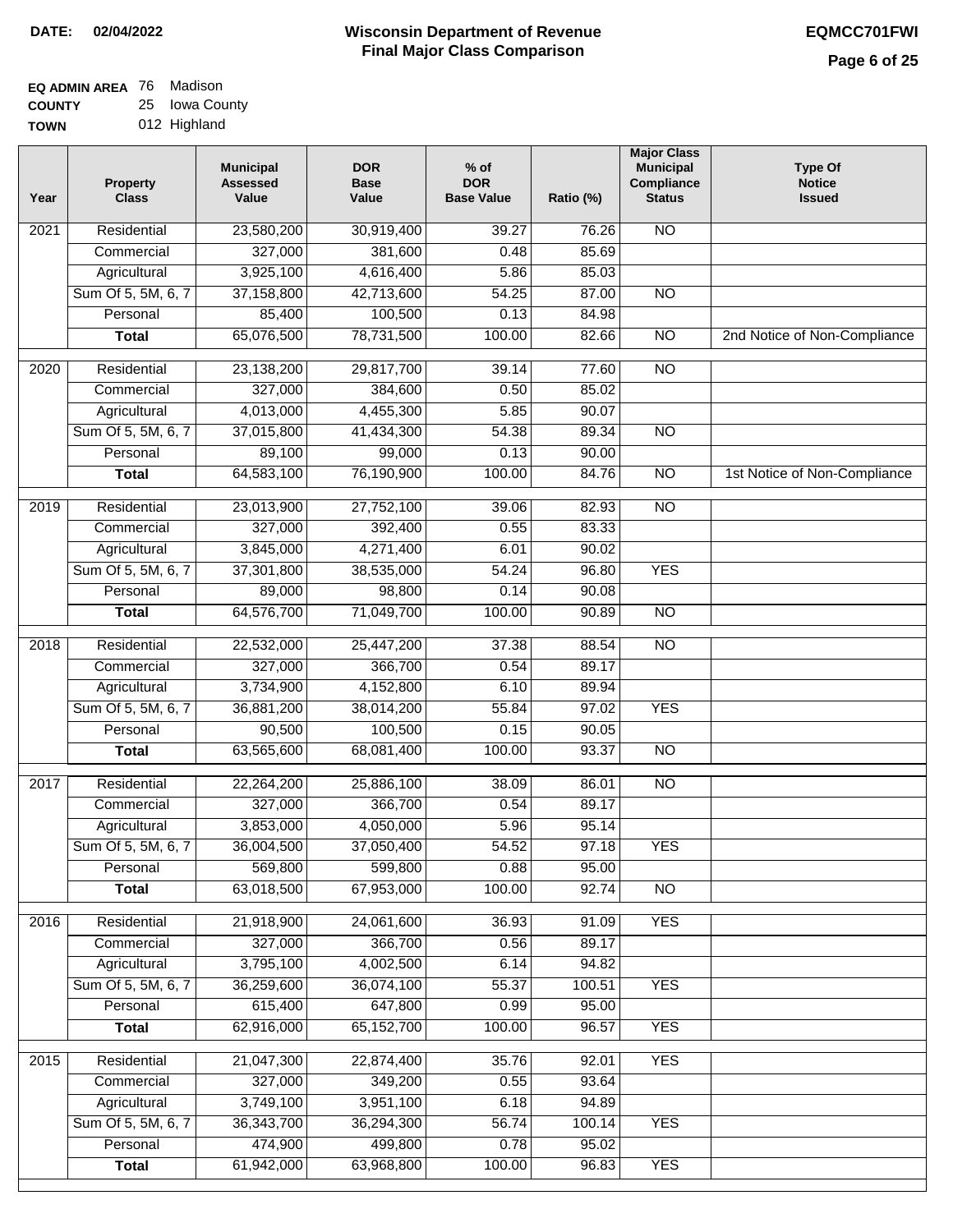| <b>EQ ADMIN AREA 76 Madison</b> |                |
|---------------------------------|----------------|
| <b>COUNTY</b>                   | 25 Iowa County |

| <b>TOWN</b> | 014 Linden |
|-------------|------------|
|             |            |

| Year              | <b>Property</b><br><b>Class</b>    | <b>Municipal</b><br><b>Assessed</b><br>Value | <b>DOR</b><br><b>Base</b><br>Value | % of<br><b>DOR</b><br><b>Base Value</b> | Ratio (%)       | <b>Major Class</b><br><b>Municipal</b><br>Compliance<br><b>Status</b> | <b>Type Of</b><br><b>Notice</b><br><b>Issued</b> |
|-------------------|------------------------------------|----------------------------------------------|------------------------------------|-----------------------------------------|-----------------|-----------------------------------------------------------------------|--------------------------------------------------|
| $\overline{202}1$ | Residential                        | 23,415,900                                   | 28,266,200                         | 41.93                                   | 82.84           | <b>NO</b>                                                             |                                                  |
|                   | Commercial                         | 1,043,100                                    | 1,543,300                          | 2.29                                    | 67.59           |                                                                       |                                                  |
|                   | Agricultural                       | 5,806,300                                    | 6,349,100                          | 9.42                                    | 91.45           |                                                                       |                                                  |
|                   | Sum Of 5, 5M, 6, 7                 | 28,691,800                                   | 30,589,700                         | 45.38                                   | 93.80           | <b>YES</b>                                                            |                                                  |
|                   | Personal                           | 606,900                                      | 664,100                            | 0.99                                    | 91.39           |                                                                       |                                                  |
|                   | <b>Total</b>                       | 59,564,000                                   | 67,412,400                         | 100.00                                  | 88.36           | $\overline{NO}$                                                       |                                                  |
| $\overline{2020}$ | Residential                        | 23,272,800                                   | 25,706,600                         | 40.16                                   | 90.53           | <b>YES</b>                                                            |                                                  |
|                   | Commercial                         | 1,021,000                                    | 1,139,200                          | 1.78                                    | 89.62           |                                                                       |                                                  |
|                   | Agricultural                       | 5,935,900                                    | 6,096,700                          | 9.52                                    | 97.36           |                                                                       |                                                  |
|                   | Sum Of 5, 5M, 6, 7                 | 27,647,400                                   | 30,429,400                         | 47.54                                   | 90.86           | <b>YES</b>                                                            |                                                  |
|                   | Personal                           | 625,300                                      | 642,000                            | 1.00                                    | 97.40           |                                                                       |                                                  |
|                   | <b>Total</b>                       | 58,502,400                                   | 64,013,900                         | 100.00                                  | 91.39           | <b>YES</b>                                                            |                                                  |
|                   |                                    |                                              |                                    |                                         |                 |                                                                       |                                                  |
| $\frac{2019}{ }$  | Residential                        | 23,068,100                                   | 23,830,000                         | 40.63                                   | 96.80           | <b>YES</b>                                                            |                                                  |
|                   | Commercial                         | 1,021,000                                    | 1,162,400                          | 1.98                                    | 87.84           |                                                                       |                                                  |
|                   | Agricultural                       | 5,868,400                                    | 5,866,700                          | 10.00                                   | 100.03          |                                                                       |                                                  |
|                   | Sum Of 5, 5M, 6, 7                 | 26,479,400                                   | 27,081,000                         | 46.18                                   | 97.78<br>100.00 | <b>YES</b>                                                            |                                                  |
|                   | Personal                           | 707,700                                      | 707,700                            | 1.21                                    |                 |                                                                       |                                                  |
|                   | <b>Total</b>                       | 57,144,600                                   | 58,647,800                         | 100.00                                  | 97.44           | <b>YES</b>                                                            |                                                  |
| 2018              | Residential                        | 23,120,700                                   | 23,587,000                         | 40.78                                   | 98.02           | <b>YES</b>                                                            |                                                  |
|                   | Commercial                         | 1,038,700                                    | 1,076,700                          | 1.86                                    | 96.47           |                                                                       |                                                  |
|                   | Agricultural                       | 5,671,600                                    | 5,697,000                          | 9.85                                    | 99.55           |                                                                       |                                                  |
|                   | Sum Of 5, 5M, 6, 7                 | 26,088,300                                   | 26,777,400                         | 46.29                                   | 97.43           | <b>YES</b>                                                            |                                                  |
|                   | Personal                           | 704,200                                      | 707,400                            | 1.22                                    | 99.55           |                                                                       |                                                  |
|                   | <b>Total</b>                       | 56,623,500                                   | 57,845,500                         | 100.00                                  | 97.89           | <b>YES</b>                                                            |                                                  |
| $\overline{2017}$ | Residential                        | 22,962,700                                   | 22,315,400                         | 40.48                                   | 102.90          | <b>YES</b>                                                            |                                                  |
|                   | Commercial                         | 942,800                                      | 974,600                            | 1.77                                    | 96.74           |                                                                       |                                                  |
|                   | Agricultural                       | 5,647,800                                    | 5,546,800                          | 10.06                                   | 101.82          |                                                                       |                                                  |
|                   | Sum Of 5, 5M, 6, 7                 | 24,845,700                                   | 25,826,200                         | 46.85                                   | 96.20           | <b>YES</b>                                                            |                                                  |
|                   | Personal                           | 475,900                                      | 467,400                            | 0.85                                    | 101.82          |                                                                       |                                                  |
|                   | <b>Total</b>                       | 54,874,900                                   | 55,130,400                         | 100.00                                  | 99.54           | <b>YES</b>                                                            |                                                  |
| 2016              | Residential                        | 22,882,300                                   | 21,587,900                         | 40.20                                   | 106.00          | <b>YES</b>                                                            |                                                  |
|                   | Commercial                         | 931,600                                      | 963,600                            | 1.79                                    | 96.68           |                                                                       |                                                  |
|                   | Agricultural                       | 5,588,500                                    | 5,465,800                          | 10.18                                   | 102.24          |                                                                       |                                                  |
|                   | Sum Of 5, 5M, 6, 7                 | 24,783,700                                   | 25,205,700                         | 46.93                                   | 98.33           | <b>YES</b>                                                            |                                                  |
|                   | Personal                           | 492,800                                      | 482,300                            | 0.90                                    | 102.18          |                                                                       |                                                  |
|                   | <b>Total</b>                       | 54,678,900                                   | 53,705,300                         | 100.00                                  | 101.81          | <b>YES</b>                                                            |                                                  |
|                   |                                    |                                              |                                    |                                         |                 |                                                                       |                                                  |
| 2015              | Residential                        | 22,966,700                                   | 20,925,800                         | 39.74                                   | 109.75          | <b>YES</b>                                                            |                                                  |
|                   | Commercial                         | 951,600                                      | 935,400                            | 1.78                                    | 101.73          |                                                                       |                                                  |
|                   | Agricultural<br>Sum Of 5, 5M, 6, 7 | 5,521,700<br>24,422,900                      | 5,404,200<br>24,896,400            | 10.26<br>47.28                          | 102.17<br>98.10 | <b>YES</b>                                                            |                                                  |
|                   | Personal                           | 501,900                                      | 491,300                            | 0.93                                    | 102.16          |                                                                       |                                                  |
|                   | <b>Total</b>                       | 54,364,800                                   | 52,653,100                         | 100.00                                  | 103.25          | <b>YES</b>                                                            |                                                  |
|                   |                                    |                                              |                                    |                                         |                 |                                                                       |                                                  |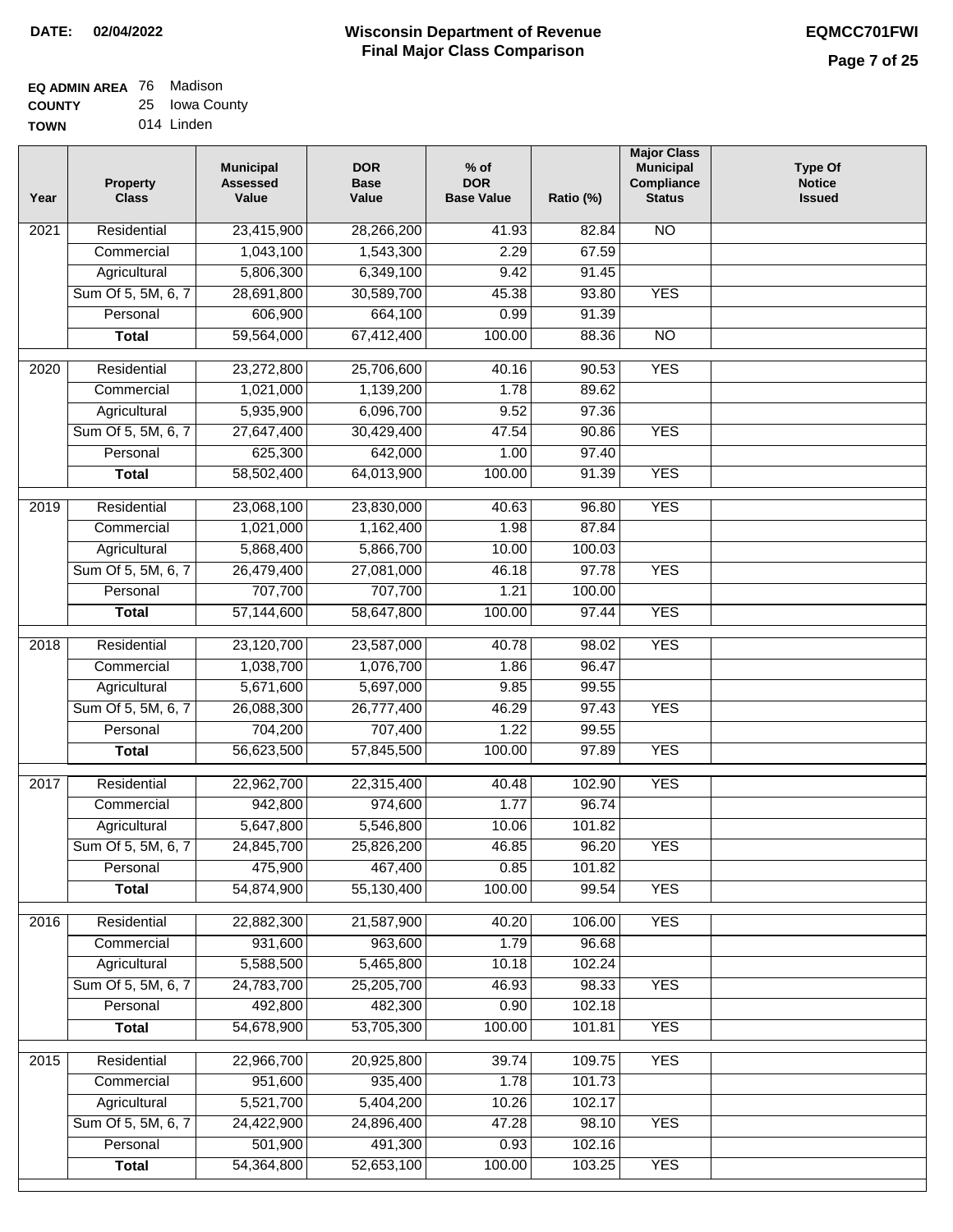| <b>EQ ADMIN AREA</b> 76 Madison |                |
|---------------------------------|----------------|
| <b>COUNTY</b>                   | 25 Iowa County |
| <b>TOWN</b>                     | 016 Mifflin    |

| Year              | <b>Property</b><br><b>Class</b> | <b>Municipal</b><br><b>Assessed</b><br>Value | <b>DOR</b><br><b>Base</b><br>Value | % of<br><b>DOR</b><br><b>Base Value</b> | Ratio (%) | <b>Major Class</b><br><b>Municipal</b><br>Compliance<br><b>Status</b> | <b>Type Of</b><br><b>Notice</b><br><b>Issued</b> |
|-------------------|---------------------------------|----------------------------------------------|------------------------------------|-----------------------------------------|-----------|-----------------------------------------------------------------------|--------------------------------------------------|
| $\overline{202}1$ | Residential                     | 14,464,100                                   | 16,359,100                         | 28.09                                   | 88.42     | N <sub>O</sub>                                                        |                                                  |
|                   | Commercial                      | 801,800                                      | 1,001,600                          | 1.72                                    | 80.05     |                                                                       |                                                  |
|                   | Agricultural                    | 5,435,800                                    | 5,642,400                          | 9.69                                    | 96.34     |                                                                       |                                                  |
|                   | Sum Of 5, 5M, 6, 7              | 32, 137, 400                                 | 34,957,500                         | 60.03                                   | 91.93     | <b>YES</b>                                                            |                                                  |
|                   | Personal                        | 270,500                                      | 270,500                            | 0.46                                    | 100.00    |                                                                       |                                                  |
|                   | <b>Total</b>                    | 53,109,600                                   | 58,231,100                         | 100.00                                  | 91.20     | $\overline{NO}$                                                       |                                                  |
| $\overline{2020}$ | Residential                     | 13,693,200                                   | 12,914,400                         | 26.32                                   | 106.03    | <b>YES</b>                                                            |                                                  |
|                   | Commercial                      | 835,800                                      | 792,800                            | 1.62                                    | 105.42    |                                                                       |                                                  |
|                   | Agricultural                    | 5,682,600                                    | 5,672,200                          | 11.56                                   | 100.18    |                                                                       |                                                  |
|                   | Sum Of 5, 5M, 6, 7              | 31,298,800                                   | 29,420,400                         | 59.95                                   | 106.38    | <b>YES</b>                                                            |                                                  |
|                   | Personal                        | 273,600                                      | 273,600                            | 0.56                                    | 100.00    |                                                                       |                                                  |
|                   | <b>Total</b>                    | 51,784,000                                   | 49,073,400                         | 100.00                                  | 105.52    | <b>YES</b>                                                            |                                                  |
| $\frac{2019}{ }$  | Residential                     | 10,451,800                                   | 12,171,500                         | 29.69                                   | 85.87     | $\overline{3}$                                                        |                                                  |
|                   | Commercial                      | 290,900                                      | 342,900                            | 0.84                                    | 84.84     |                                                                       |                                                  |
|                   | Agricultural                    | 4,805,600                                    | 5,283,400                          | 12.89                                   | 90.96     |                                                                       |                                                  |
|                   | Sum Of 5, 5M, 6, 7              | 21,471,400                                   | 23,049,400                         | 56.22                                   | 93.15     | <b>YES</b>                                                            |                                                  |
|                   | Personal                        | 140,316                                      | 150,900                            | 0.37                                    | 92.99     |                                                                       |                                                  |
|                   | <b>Total</b>                    | 37,160,016                                   | 40,998,100                         | 100.00                                  | 90.64     | $\overline{NO}$                                                       |                                                  |
| 2018              | Residential                     | 10,437,400                                   | 11,468,400                         | 28.97                                   | 91.01     | <b>YES</b>                                                            |                                                  |
|                   | Commercial                      | 290,900                                      | 320,500                            | 0.81                                    | 90.76     |                                                                       |                                                  |
|                   | Agricultural                    | 4,806,100                                    | 5,130,200                          | 12.96                                   | 93.68     |                                                                       |                                                  |
|                   | Sum Of 5, 5M, 6, 7              | 21,015,000                                   | 22,524,600                         | 56.90                                   | 93.30     | <b>YES</b>                                                            |                                                  |
|                   | Personal                        | 143,679                                      | 143,700                            | 0.36                                    | 99.99     |                                                                       |                                                  |
|                   | <b>Total</b>                    | 36,693,079                                   | 39,587,400                         | 100.00                                  | 92.69     | <b>YES</b>                                                            |                                                  |
| $\overline{2017}$ | Residential                     | 9,876,600                                    | 10,290,200                         | 26.81                                   | 95.98     | <b>YES</b>                                                            |                                                  |
|                   | Commercial                      | 290,900                                      | 314,200                            | 0.82                                    | 92.58     |                                                                       |                                                  |
|                   | Agricultural                    | 4,809,500                                    | 5,022,400                          | 13.09                                   | 95.76     |                                                                       |                                                  |
|                   | Sum Of 5, 5M, 6, 7              | 20,800,800                                   | 22,555,700                         | 58.77                                   | 92.22     | <b>YES</b>                                                            |                                                  |
|                   | Personal                        | 193,288                                      | 197,200                            | 0.51                                    | 98.02     |                                                                       |                                                  |
|                   | <b>Total</b>                    | 35,971,088                                   | 38,379,700                         | 100.00                                  | 93.72     | <b>YES</b>                                                            |                                                  |
| 2016              | Residential                     | 9,720,400                                    | 9,519,500                          | 26.31                                   | 102.11    | <b>YES</b>                                                            |                                                  |
|                   | Commercial                      | 274,900                                      | 297,900                            | 0.82                                    | 92.28     |                                                                       |                                                  |
|                   | Agricultural                    | 4,808,500                                    | 4,936,700                          | 13.64                                   | 97.40     |                                                                       |                                                  |
|                   | Sum Of 5, 5M, 6, 7              | 20,343,300                                   | 21,337,100                         | 58.96                                   | 95.34     | <b>YES</b>                                                            |                                                  |
|                   | Personal                        | 96,231                                       | 96,300                             | 0.27                                    | 99.93     |                                                                       |                                                  |
|                   | <b>Total</b>                    | 35,243,331                                   | 36, 187, 500                       | 100.00                                  | 97.39     | <b>YES</b>                                                            |                                                  |
| 2015              | Residential                     | 9,689,700                                    | 8,951,600                          | 26.07                                   | 108.25    | <b>YES</b>                                                            |                                                  |
|                   | Commercial                      | 240,200                                      | 250,600                            | 0.73                                    | 95.85     |                                                                       |                                                  |
|                   | Agricultural                    | 4,803,800                                    | 4,875,300                          | 14.20                                   | 98.53     |                                                                       |                                                  |
|                   | Sum Of 5, 5M, 6, 7              | 20,300,900                                   | 20,194,600                         | 58.81                                   | 100.53    | <b>YES</b>                                                            |                                                  |
|                   | Personal                        | 68,741                                       | 68,700                             | 0.20                                    | 100.06    |                                                                       |                                                  |
|                   | <b>Total</b>                    | 35,103,341                                   | 34,340,800                         | 100.00                                  | 102.22    | <b>YES</b>                                                            |                                                  |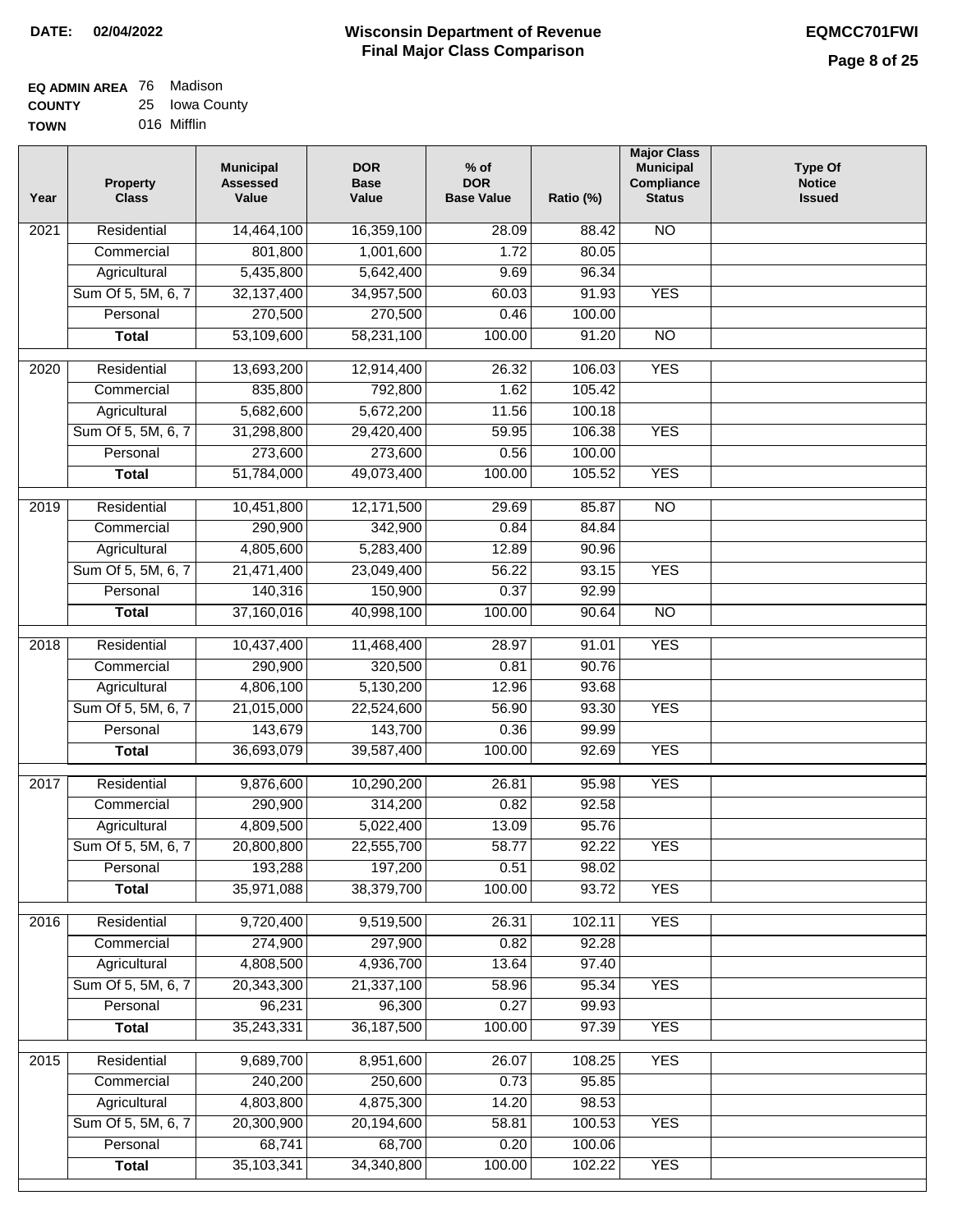| <b>EQ ADMIN AREA 76 Madison</b> |                   |
|---------------------------------|-------------------|
| <b>COUNTY</b>                   | 25 Iowa County    |
| <b>TOWN</b>                     | 018 Mineral Point |

| <b>NO</b><br>Residential<br>49,916,850<br>60,412,700<br>57.44<br>82.63<br>2021<br>5,662,400<br>6,115,400<br>92.59<br>Commercial<br>5.81<br>4,669,400<br>5,366,800<br>5.10<br>87.01<br>Agricultural<br>Sum Of 5, 5M, 6, 7<br>27,565,250<br>32,348,200<br>30.76<br>85.21<br>$\overline{NO}$ |  |
|-------------------------------------------------------------------------------------------------------------------------------------------------------------------------------------------------------------------------------------------------------------------------------------------|--|
|                                                                                                                                                                                                                                                                                           |  |
|                                                                                                                                                                                                                                                                                           |  |
|                                                                                                                                                                                                                                                                                           |  |
|                                                                                                                                                                                                                                                                                           |  |
| 811,100<br>932,300<br>Personal<br>0.89<br>87.00                                                                                                                                                                                                                                           |  |
| 88,625,000<br>105,175,400<br>100.00<br>$\overline{NO}$<br>84.26<br><b>Total</b>                                                                                                                                                                                                           |  |
| Residential<br>47,914,200<br>56,011,300<br>57.03<br>85.54<br>$\overline{NO}$<br>2020                                                                                                                                                                                                      |  |
| 5,670,700<br>92.03<br>Commercial<br>6,161,900<br>6.27                                                                                                                                                                                                                                     |  |
| 4,623,500<br>5,179,900<br>5.27<br>89.26<br>Agricultural                                                                                                                                                                                                                                   |  |
| Sum Of 5, 5M, 6, 7<br>26,751,950<br>30,218,000<br>30.77<br>88.53<br><b>NO</b>                                                                                                                                                                                                             |  |
| 578,800<br>643,100<br>Personal<br>0.65<br>90.00                                                                                                                                                                                                                                           |  |
| 100.00<br><b>Total</b><br>85,539,150<br>98,214,200<br>87.09<br><b>NO</b>                                                                                                                                                                                                                  |  |
|                                                                                                                                                                                                                                                                                           |  |
| $\overline{NO}$<br>$\frac{1}{2019}$<br>Residential<br>45,986,700<br>85.69<br>53,666,000<br>57.53                                                                                                                                                                                          |  |
| 5,670,700<br>Commercial<br>6,287,700<br>6.74<br>90.19                                                                                                                                                                                                                                     |  |
| 4,594,500<br>4,981,400<br>5.34<br>92.23<br>Agricultural                                                                                                                                                                                                                                   |  |
| Sum Of 5, 5M, 6, 7<br><b>YES</b><br>26,484,200<br>27,803,100<br>29.80<br>95.26                                                                                                                                                                                                            |  |
| 495,700<br>0.59<br>90.00<br>Personal<br>550,800                                                                                                                                                                                                                                           |  |
| 83,231,800<br>93,289,000<br>100.00<br>89.22<br>$\overline{NO}$<br><b>Total</b>                                                                                                                                                                                                            |  |
| 50,006,100<br><b>YES</b><br>Residential<br>45,380,300<br>56.38<br>90.75<br>2018                                                                                                                                                                                                           |  |
| Commercial<br>5,474,600<br>5,836,400<br>6.58<br>93.80                                                                                                                                                                                                                                     |  |
| 4,591,100<br>4,829,700<br>5.45<br>95.06<br>Agricultural                                                                                                                                                                                                                                   |  |
| Sum Of 5, 5M, 6, 7<br>26,380,100<br>30.87<br>96.33<br><b>YES</b><br>27,384,700                                                                                                                                                                                                            |  |
| 609,200<br>641,200<br>95.01<br>Personal<br>0.72                                                                                                                                                                                                                                           |  |
| <b>YES</b><br>82,435,300<br>88,698,100<br>100.00<br>92.94<br><b>Total</b>                                                                                                                                                                                                                 |  |
|                                                                                                                                                                                                                                                                                           |  |
| <b>YES</b><br>Residential<br>44,415,100<br>46,565,700<br>54.76<br>95.38<br>2017                                                                                                                                                                                                           |  |
| 97.22<br>5,573,200<br>5,732,400<br>6.74<br>Commercial                                                                                                                                                                                                                                     |  |
| 4,721,700<br>Agricultural<br>4,491,600<br>5.55<br>95.13                                                                                                                                                                                                                                   |  |
| Sum Of 5, 5M, 6, 7<br>26,243,000<br>27,176,400<br>31.96<br>96.57<br><b>YES</b>                                                                                                                                                                                                            |  |
| 792,500<br>834,200<br>Personal<br>0.98<br>95.00                                                                                                                                                                                                                                           |  |
| 81,515,400<br><b>YES</b><br>85,030,400<br>100.00<br>95.87<br><b>Total</b>                                                                                                                                                                                                                 |  |
| <b>YES</b><br>2016<br>Residential<br>44, 152, 700<br>44,681,000<br>54.81<br>98.82                                                                                                                                                                                                         |  |
| 5,365,800<br>97.31<br>Commercial<br>5,514,000<br>6.76                                                                                                                                                                                                                                     |  |
| 4,424,900<br>4,659,200<br>5.71<br>94.97<br>Agricultural                                                                                                                                                                                                                                   |  |
| Sum Of 5, 5M, 6, 7<br>25,906,500<br>26, 134, 100<br>32.06<br>99.13<br><b>YES</b>                                                                                                                                                                                                          |  |
| 511,500<br>538,400<br>95.00<br>Personal<br>0.66                                                                                                                                                                                                                                           |  |
| 80,361,400<br>100.00<br><b>YES</b><br>81,526,700<br>98.57<br><b>Total</b>                                                                                                                                                                                                                 |  |
|                                                                                                                                                                                                                                                                                           |  |
| 42,734,900<br>43,119,400<br><b>YES</b><br>2015<br>Residential<br>54.45<br>99.11                                                                                                                                                                                                           |  |
| <b>YES</b><br>5,270,300<br>5,155,700<br>102.22<br>Commercial<br>6.51                                                                                                                                                                                                                      |  |
| 4,602,900<br>4,599,000<br>100.08<br>Agricultural<br>5.81                                                                                                                                                                                                                                  |  |
| Sum Of 5, 5M, 6, 7<br>25,382,800<br>25,599,400<br>99.15<br><b>YES</b><br>32.32                                                                                                                                                                                                            |  |
| 723,100<br>723,100<br>Personal<br>0.91<br>100.00                                                                                                                                                                                                                                          |  |
| 78,714,000<br>79,196,600<br>100.00<br><b>YES</b><br>99.39<br><b>Total</b>                                                                                                                                                                                                                 |  |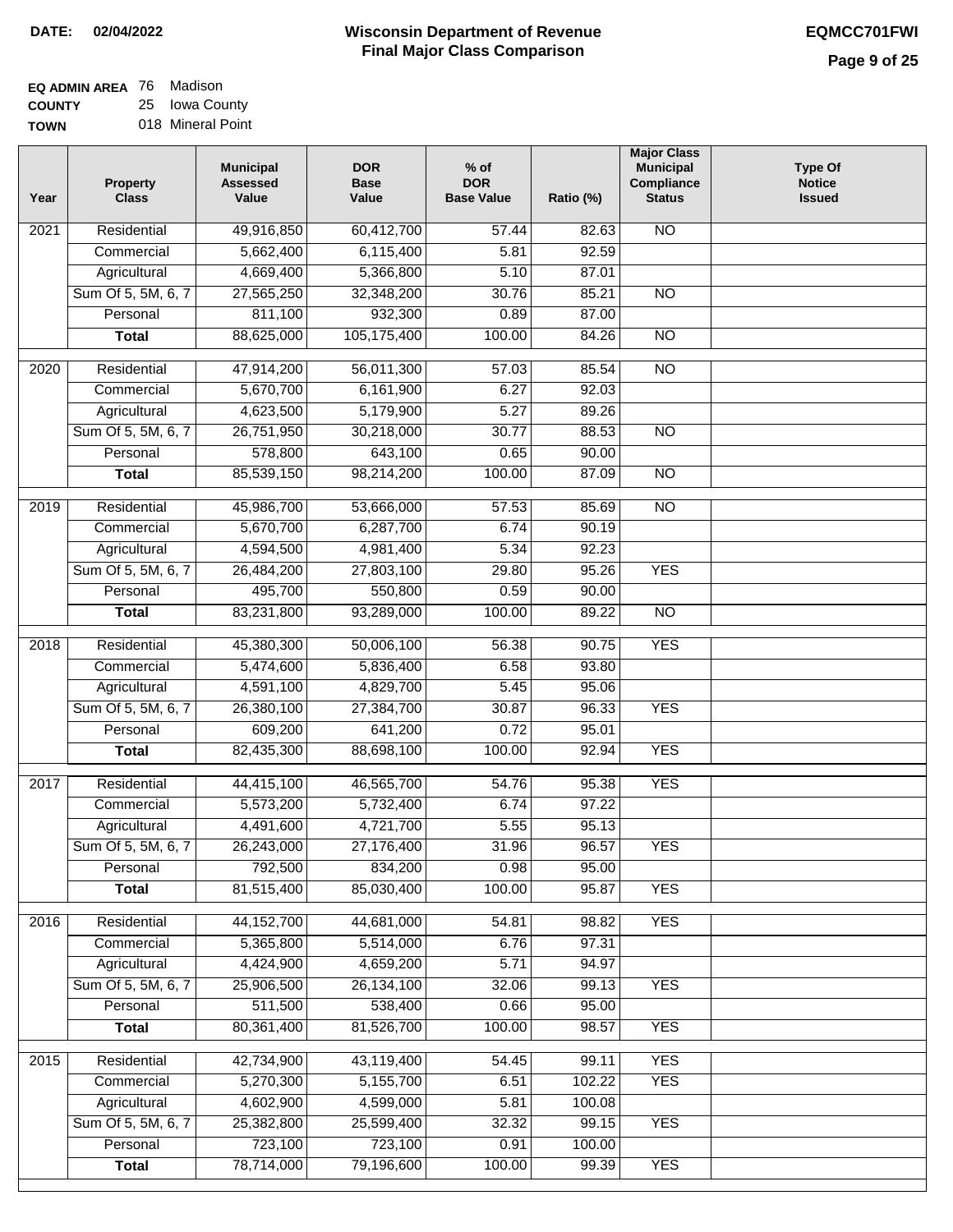| <b>EQ ADMIN AREA</b> 76 Madison |                |
|---------------------------------|----------------|
| <b>COUNTY</b>                   | 25 Iowa County |
| <b>TOWN</b>                     | 020 Moscow     |

| Year              | <b>Property</b><br><b>Class</b> | <b>Municipal</b><br><b>Assessed</b><br>Value | <b>DOR</b><br><b>Base</b><br>Value | $%$ of<br><b>DOR</b><br><b>Base Value</b> | Ratio (%) | <b>Major Class</b><br><b>Municipal</b><br>Compliance<br><b>Status</b> | <b>Type Of</b><br><b>Notice</b><br><b>Issued</b> |
|-------------------|---------------------------------|----------------------------------------------|------------------------------------|-------------------------------------------|-----------|-----------------------------------------------------------------------|--------------------------------------------------|
| 2021              | Residential                     | 45,196,700                                   | 44,092,300                         | 57.34                                     | 102.50    | <b>YES</b>                                                            |                                                  |
|                   | Commercial                      | 332,200                                      | 372,000                            | 0.48                                      | 89.30     |                                                                       |                                                  |
|                   | Agricultural                    | 3,147,600                                    | 3,145,200                          | 4.09                                      | 100.08    |                                                                       |                                                  |
|                   | Sum Of 5, 5M, 6, 7              | 31,206,000                                   | 29,277,300                         | 38.07                                     | 106.59    | <b>YES</b>                                                            |                                                  |
|                   | Personal                        | 15,400                                       | 15,400                             | 0.02                                      | 100.00    |                                                                       |                                                  |
|                   | <b>Total</b>                    | 79,897,900                                   | 76,902,200                         | 100.00                                    | 103.90    | <b>YES</b>                                                            |                                                  |
| 2020              | Residential                     | 35,043,600                                   | 37,822,300                         | 54.63                                     | 92.65     | <b>YES</b>                                                            |                                                  |
|                   | Commercial                      | 301,100                                      | 304,000                            | 0.44                                      | 99.05     |                                                                       |                                                  |
|                   | Agricultural                    | 2,898,300                                    | 3,050,100                          | 4.41                                      | 95.02     |                                                                       |                                                  |
|                   | Sum Of 5, 5M, 6, 7              | 24,955,300                                   | 28,047,800                         | 40.51                                     | 88.97     | $\overline{NO}$                                                       |                                                  |
|                   | Personal                        |                                              | 13,800                             | 0.02                                      | 94.93     |                                                                       |                                                  |
|                   |                                 | 13,100                                       |                                    |                                           |           |                                                                       |                                                  |
|                   | <b>Total</b>                    | 63,211,400                                   | 69,238,000                         | 100.00                                    | 91.30     | $\overline{NO}$                                                       |                                                  |
| 2019              | Residential                     | 33,639,900                                   | 33,946,400                         | 53.86                                     | 99.10     | <b>YES</b>                                                            |                                                  |
|                   | Commercial                      | 301,100                                      | 310,200                            | 0.49                                      | 97.07     |                                                                       |                                                  |
|                   | Agricultural                    | 2,919,500                                    | 2,920,700                          | 4.63                                      | 99.96     |                                                                       |                                                  |
|                   | Sum Of 5, 5M, 6, 7              | 24,523,500                                   | 25,830,700                         | 40.99                                     | 94.94     | <b>YES</b>                                                            |                                                  |
|                   | Personal                        | 15,000                                       | 15,000                             | 0.02                                      | 100.00    |                                                                       |                                                  |
|                   | <b>Total</b>                    | 61,399,000                                   | 63,023,000                         | 100.00                                    | 97.42     | <b>YES</b>                                                            |                                                  |
|                   |                                 |                                              |                                    |                                           |           |                                                                       |                                                  |
| 2018              | Residential                     | 33,134,600                                   | 32,140,700                         | 53.99                                     | 103.09    | <b>YES</b>                                                            |                                                  |
|                   | Commercial                      | 297,300                                      | 286,400                            | 0.48                                      | 103.81    |                                                                       |                                                  |
|                   | Agricultural                    | 2,737,800                                    | 2,850,500                          | 4.79                                      | 96.05     |                                                                       |                                                  |
|                   | Sum Of 5, 5M, 6, 7              | 23,902,100                                   | 24,241,800                         | 40.72                                     | 98.60     | <b>YES</b>                                                            |                                                  |
|                   | Personal                        | 14,200                                       | 14,800                             | 0.02                                      | 95.95     |                                                                       |                                                  |
|                   | <b>Total</b>                    | 60,086,000                                   | 59,534,200                         | 100.00                                    | 100.93    | <b>YES</b>                                                            |                                                  |
| 2017              | Residential                     | 32,254,400                                   | 30,569,100                         | 53.20                                     | 105.51    | <b>YES</b>                                                            |                                                  |
|                   | Commercial                      | 297,300                                      | 350,100                            | 0.61                                      | 84.92     |                                                                       |                                                  |
|                   | Agricultural                    | 2,718,800                                    | 2,771,100                          | 4.82                                      | 98.11     |                                                                       |                                                  |
|                   | Sum Of 5, 5M, 6, 7              | 23,361,600                                   | 23,696,700                         | 41.24                                     | 98.59     | <b>YES</b>                                                            |                                                  |
|                   | Personal                        | 70,200                                       | 70,200                             | 0.12                                      | 100.00    |                                                                       |                                                  |
|                   | <b>Total</b>                    | 58,702,300                                   | 57,457,200                         | 100.00                                    | 102.17    | <b>YES</b>                                                            |                                                  |
|                   |                                 |                                              |                                    |                                           |           |                                                                       |                                                  |
| 2016              | Residential                     | 32,109,300                                   | 31,365,000                         | 54.54                                     | 102.37    | <b>YES</b>                                                            |                                                  |
|                   | Commercial                      | 297,300                                      | 350,100                            | 0.61                                      | 84.92     |                                                                       |                                                  |
|                   | Agricultural                    | 2,739,400                                    | 2,737,500                          | 4.76                                      | 100.07    |                                                                       |                                                  |
|                   | Sum Of 5, 5M, 6, 7              | 23,006,800                                   | 22,905,800                         | 39.83                                     | 100.44    | <b>YES</b>                                                            |                                                  |
|                   | Personal                        | 151,500                                      | 151,500                            | 0.26                                      | 100.00    |                                                                       |                                                  |
|                   | <b>Total</b>                    | 58,304,300                                   | 57,509,900                         | 100.00                                    | 101.38    | <b>YES</b>                                                            |                                                  |
| $\overline{2015}$ | Residential                     | 31,999,200                                   | 30,747,000                         | 54.05                                     | 104.07    | <b>YES</b>                                                            |                                                  |
|                   | Commercial                      | 297,300                                      | 333,400                            | 0.59                                      | 89.17     |                                                                       |                                                  |
|                   | Agricultural                    | 2,678,800                                    | 2,676,100                          | 4.70                                      | 100.10    |                                                                       |                                                  |
|                   | Sum Of 5, 5M, 6, 7              | 22,695,000                                   | 23,043,600                         | 40.51                                     | 98.49     | <b>YES</b>                                                            |                                                  |
|                   | Personal                        | 90,100                                       | 90,100                             | 0.16                                      | 100.00    |                                                                       |                                                  |
|                   | <b>Total</b>                    | 57,760,400                                   | 56,890,200                         | 100.00                                    | 101.53    | <b>YES</b>                                                            |                                                  |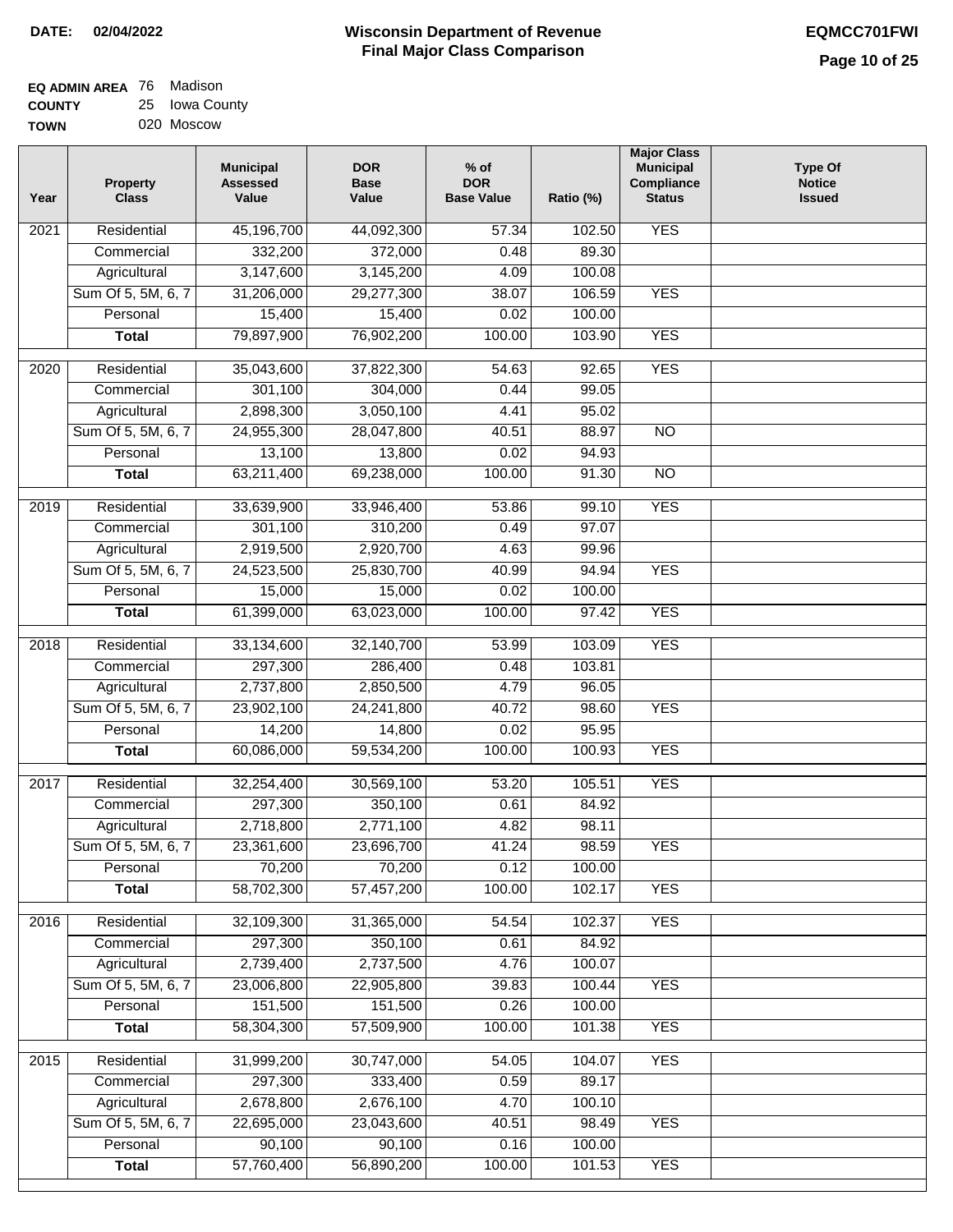| EQ ADMIN AREA 76 | Madison        |
|------------------|----------------|
| <b>COUNTY</b>    | 25 Iowa County |

| <b>TOWN</b> | 022 Pulaski |
|-------------|-------------|
|             |             |

| Year              | <b>Property</b><br><b>Class</b>    | <b>Municipal</b><br><b>Assessed</b><br>Value | <b>DOR</b><br><b>Base</b><br>Value | $%$ of<br><b>DOR</b><br><b>Base Value</b> | Ratio (%)        | <b>Major Class</b><br><b>Municipal</b><br>Compliance<br><b>Status</b> | <b>Type Of</b><br><b>Notice</b><br><b>Issued</b> |
|-------------------|------------------------------------|----------------------------------------------|------------------------------------|-------------------------------------------|------------------|-----------------------------------------------------------------------|--------------------------------------------------|
| $\overline{202}1$ | Residential                        | 15,035,500                                   | 19,113,900                         | 45.66                                     | 78.66            | N <sub>O</sub>                                                        |                                                  |
|                   | Commercial                         | 63,200                                       | 90,900                             | 0.22                                      | 69.53            |                                                                       |                                                  |
|                   | Agricultural                       | 1,991,600                                    | 2,210,400                          | 5.28                                      | 90.10            |                                                                       |                                                  |
|                   | Sum Of 5, 5M, 6, 7                 | 19,155,700                                   | 20,346,500                         | 48.60                                     | 94.15            | <b>YES</b>                                                            |                                                  |
|                   | Personal                           | 90,700                                       | 100,800                            | 0.24                                      | 89.98            |                                                                       |                                                  |
|                   | <b>Total</b>                       | 36,336,700                                   | 41,862,500                         | 100.00                                    | 86.80            | $\overline{NO}$                                                       |                                                  |
| 2020              | Residential                        | 14,729,700                                   | 16,859,800                         | 42.52                                     | 87.37            | $\overline{NO}$                                                       |                                                  |
|                   | Commercial                         | 79,900                                       | 76,600                             | 0.19                                      | 104.31           |                                                                       |                                                  |
|                   | Agricultural                       | 2,127,600                                    | 2,124,600                          | 5.36                                      | 100.14           |                                                                       |                                                  |
|                   | Sum Of 5, 5M, 6, 7                 | 19,861,000                                   | 20,494,600                         | 51.68                                     | 96.91            | <b>YES</b>                                                            |                                                  |
|                   | Personal                           | 97,900                                       | 97,900                             | 0.25                                      | 100.00           |                                                                       |                                                  |
|                   | <b>Total</b>                       | 36,896,100                                   | 39,653,500                         | 100.00                                    | 93.05            | $\overline{NO}$                                                       |                                                  |
|                   |                                    |                                              |                                    |                                           |                  |                                                                       |                                                  |
| 2019              | Residential                        | 14,567,200                                   | 15,606,300                         | 41.97                                     | 93.34            | <b>YES</b>                                                            |                                                  |
|                   | Commercial                         | 55,000                                       | 52,600                             | 0.14                                      | 104.56           |                                                                       |                                                  |
|                   | Agricultural                       | 2,072,700                                    | 2,071,100                          | 5.57                                      | 100.08           |                                                                       |                                                  |
|                   | Sum Of 5, 5M, 6, 7                 | 20,493,100                                   | 19,344,500                         | 52.02                                     | 105.94           | <b>YES</b>                                                            |                                                  |
|                   | Personal                           | 110,100                                      | 110,100                            | 0.30                                      | 100.00           |                                                                       |                                                  |
|                   | <b>Total</b>                       | 37,298,100                                   | 37,184,600                         | 100.00                                    | 100.31           | <b>YES</b>                                                            |                                                  |
| 2018              | Residential                        | 14,326,700                                   | 14,365,100                         | 40.16                                     | 99.73            | <b>YES</b>                                                            |                                                  |
|                   | Commercial                         | 53,800                                       | 48,000                             | 0.13                                      | 112.08           |                                                                       |                                                  |
|                   | Agricultural                       | 2,013,500                                    | 2,012,200                          | 5.63                                      | 100.06           |                                                                       |                                                  |
|                   | Sum Of 5, 5M, 6, 7                 | 20,391,900                                   | 19,229,800                         | 53.76                                     | 106.04           | <b>YES</b>                                                            |                                                  |
|                   | Personal                           | 113,600                                      | 113,600                            | 0.32                                      | 100.00           |                                                                       |                                                  |
|                   | <b>Total</b>                       | 36,899,500                                   | 35,768,700                         | 100.00                                    | 103.16           | <b>YES</b>                                                            |                                                  |
| 2017              | Residential                        | 14,275,700                                   | 14,906,800                         | 41.28                                     | 95.77            | <b>YES</b>                                                            |                                                  |
|                   | Commercial                         | 53,800                                       | 45,800                             | 0.13                                      | 117.47           |                                                                       |                                                  |
|                   | Agricultural                       | 1,975,400                                    | 1,968,900                          | 5.45                                      | 100.33           |                                                                       |                                                  |
|                   | Sum Of 5, 5M, 6, 7                 | 20,247,300                                   | 19,081,000                         | 52.84                                     | 106.11           | <b>YES</b>                                                            |                                                  |
|                   | Personal                           | 108,700                                      | 108,700                            | 0.30                                      | 100.00           |                                                                       |                                                  |
|                   | <b>Total</b>                       | 36,660,900                                   | 36,111,200                         | 100.00                                    | 101.52           | <b>YES</b>                                                            |                                                  |
|                   |                                    |                                              |                                    |                                           |                  |                                                                       |                                                  |
| 2016              | Residential                        | 14,085,000                                   | 14,454,700                         | 41.30                                     | 97.44            | <b>YES</b>                                                            |                                                  |
|                   | Commercial                         | 53,800<br>1,945,800                          | 45,800<br>1,944,400                | 0.13<br>5.56                              | 117.47<br>100.07 |                                                                       |                                                  |
|                   | Agricultural<br>Sum Of 5, 5M, 6, 7 | 19,985,400                                   | 18,443,100                         | 52.70                                     | 108.36           | <b>YES</b>                                                            |                                                  |
|                   | Personal                           | 110,300                                      | 110,300                            | 0.32                                      | 100.00           |                                                                       |                                                  |
|                   | <b>Total</b>                       | 36,180,300                                   | 34,998,300                         | 100.00                                    | 103.38           | <b>YES</b>                                                            |                                                  |
|                   |                                    |                                              |                                    |                                           |                  |                                                                       |                                                  |
| 2015              | Residential                        | 13,802,000                                   | 14,038,400                         | 40.62                                     | 98.32            | <b>YES</b>                                                            |                                                  |
|                   | Commercial                         | 53,800                                       | 43,300                             | 0.13                                      | 124.25           |                                                                       |                                                  |
|                   | Agricultural                       | 1,919,100                                    | 1,919,800                          | 5.55                                      | 99.96            |                                                                       |                                                  |
|                   | Sum Of 5, 5M, 6, 7                 | 19,716,600                                   | 18,453,000                         | 53.39                                     | 106.85           | <b>YES</b>                                                            |                                                  |
|                   | Personal                           | 105,700                                      | 105,700                            | 0.31                                      | 100.00           |                                                                       |                                                  |
|                   | <b>Total</b>                       | 35,597,200                                   | 34,560,200                         | 100.00                                    | 103.00           | <b>YES</b>                                                            |                                                  |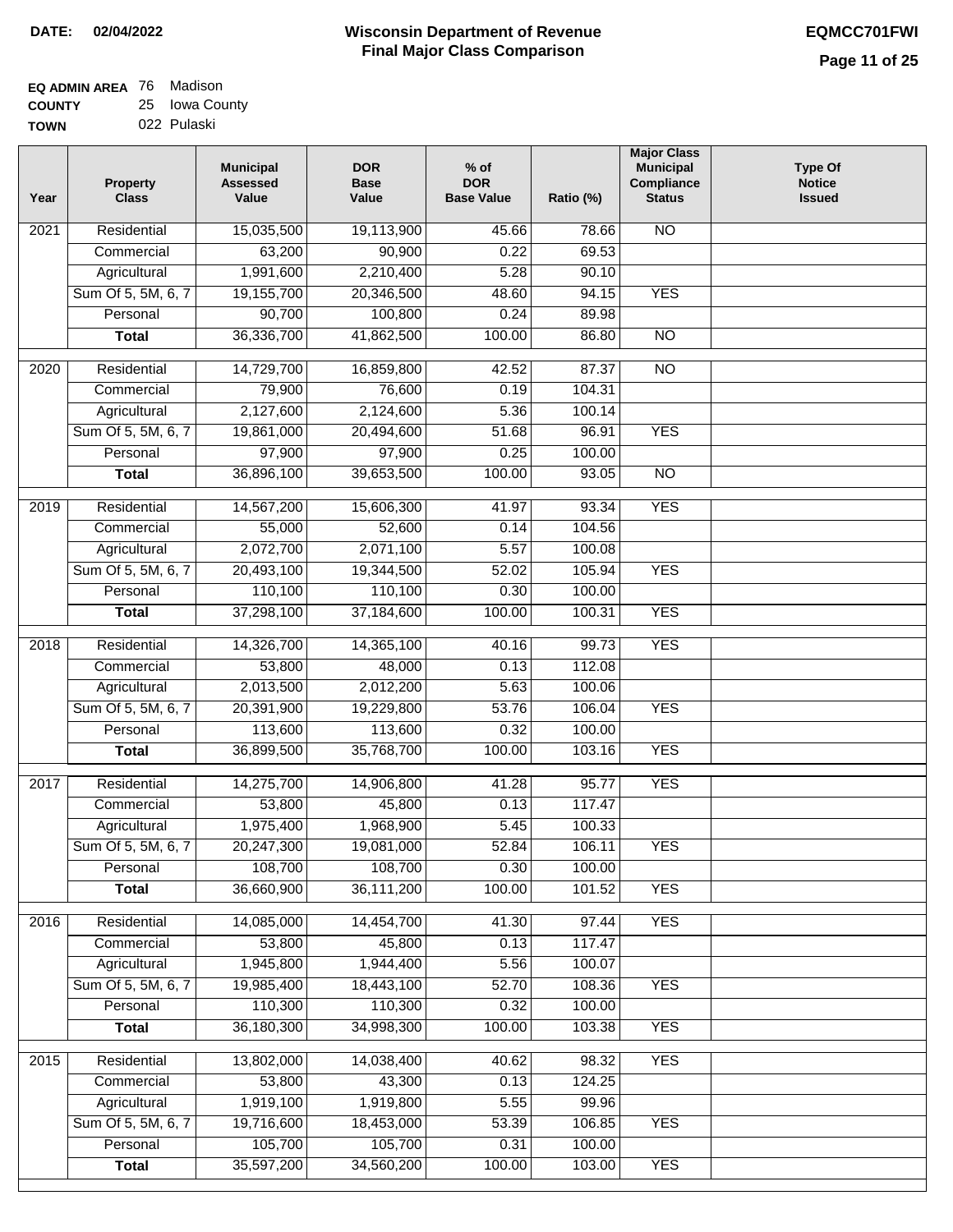| EQ ADMIN AREA 76 | Madison        |
|------------------|----------------|
| <b>COUNTY</b>    | 25 Iowa County |
| <b>TOWN</b>      | 024 Ridgeway   |

| ້ | <b>IOWA OUGHTY</b> |
|---|--------------------|
|   | 024 Ridgeway       |

| Year              | <b>Property</b><br><b>Class</b> | <b>Municipal</b><br><b>Assessed</b><br>Value | <b>DOR</b><br><b>Base</b><br>Value | $%$ of<br><b>DOR</b><br><b>Base Value</b> | Ratio (%) | <b>Major Class</b><br><b>Municipal</b><br>Compliance<br><b>Status</b> | <b>Type Of</b><br><b>Notice</b><br><b>Issued</b> |
|-------------------|---------------------------------|----------------------------------------------|------------------------------------|-------------------------------------------|-----------|-----------------------------------------------------------------------|--------------------------------------------------|
| 2021              | Residential                     | 49,278,100                                   | 55,366,900                         | 66.18                                     | 89.00     | <b>NO</b>                                                             |                                                  |
|                   | Commercial                      | 1,814,700                                    | 2,277,200                          | 2.72                                      | 79.69     |                                                                       |                                                  |
|                   | Agricultural                    | 2,682,500                                    | 2,735,900                          | 3.27                                      | 98.05     |                                                                       |                                                  |
|                   | Sum Of 5, 5M, 6, 7              | 21,407,500                                   | 23,190,200                         | 27.72                                     | 92.31     | <b>YES</b>                                                            |                                                  |
|                   | Personal                        | 85,400                                       | 87,100                             | 0.10                                      | 98.05     |                                                                       |                                                  |
|                   | <b>Total</b>                    | 75,268,200                                   | 83,657,300                         | 100.00                                    | 89.97     | $\overline{NO}$                                                       |                                                  |
| $\overline{2020}$ | Residential                     | 49,038,000                                   | 50,232,600                         | 66.49                                     | 97.62     | <b>YES</b>                                                            |                                                  |
|                   | Commercial                      | 1,814,700                                    | 1,860,800                          | 2.46                                      | 97.52     |                                                                       |                                                  |
|                   | Agricultural                    | 2,664,300                                    | 2,660,400                          | 3.52                                      | 100.15    |                                                                       |                                                  |
|                   | Sum Of 5, 5M, 6, 7              | 21,281,900                                   | 20,447,100                         | 27.07                                     | 104.08    | <b>YES</b>                                                            |                                                  |
|                   | Personal                        | 346,900                                      | 346,900                            | 0.46                                      | 100.00    |                                                                       |                                                  |
|                   | <b>Total</b>                    | 75,145,800                                   | 75,547,800                         | 100.00                                    | 99.47     | <b>YES</b>                                                            |                                                  |
| $\frac{2019}{ }$  | Residential                     | 40,332,400                                   | 46,159,400                         | 66.17                                     | 87.38     | $\overline{NO}$                                                       |                                                  |
|                   | Commercial                      | 1,476,800                                    | 1,805,100                          | 2.59                                      | 81.81     |                                                                       |                                                  |
|                   | Agricultural                    | 2,364,200                                    | 2,567,500                          | 3.68                                      | 92.08     |                                                                       |                                                  |
|                   | Sum Of 5, 5M, 6, 7              | 20,734,800                                   | 19,081,700                         | 27.35                                     | 108.66    | <b>YES</b>                                                            |                                                  |
|                   | Personal                        | 134,200                                      | 149,100                            | 0.21                                      | 90.01     |                                                                       |                                                  |
|                   | <b>Total</b>                    | 65,042,400                                   | 69,762,800                         | 100.00                                    | 93.23     | $\overline{NO}$                                                       | 2nd Notice of Non-Compliance                     |
| 2018              | Residential                     | 39,961,300                                   | 44,461,400                         | 66.49                                     | 89.88     | $\overline{NO}$                                                       |                                                  |
|                   | Commercial                      | 1,476,800                                    | 1,735,700                          | 2.60                                      | 85.08     |                                                                       |                                                  |
|                   | Agricultural                    | 2,493,400                                    | 2,492,400                          | 3.73                                      | 100.04    |                                                                       |                                                  |
|                   | Sum Of 5, 5M, 6, 7              | 20,624,800                                   | 18,046,100                         | 26.99                                     | 114.29    | <b>NO</b>                                                             |                                                  |
|                   | Personal                        | 126,600                                      | 133,200                            | 0.20                                      | 95.05     |                                                                       |                                                  |
|                   | <b>Total</b>                    | 64,682,900                                   | 66,868,800                         | 100.00                                    | 96.73     | $\overline{10}$                                                       | 1st Notice of Non-Compliance                     |
|                   |                                 |                                              |                                    |                                           |           |                                                                       |                                                  |
| 2017              | Residential                     | 38,358,100                                   | 40,776,000                         | 65.43                                     | 94.07     | <b>YES</b>                                                            |                                                  |
|                   | Commercial                      | 1,457,500                                    | 1,647,800                          | 2.64                                      | 88.45     |                                                                       |                                                  |
|                   | Agricultural                    | 2,437,400                                    | 2,436,900                          | 3.91                                      | 100.02    |                                                                       |                                                  |
|                   | Sum Of 5, 5M, 6, 7              | 20,522,400                                   | 17,220,500                         | 27.63                                     | 119.17    | $\overline{NO}$                                                       |                                                  |
|                   | Personal                        | 234,900                                      | 234,900                            | 0.38                                      | 100.00    |                                                                       |                                                  |
|                   | <b>Total</b>                    | 63,010,300                                   | 62,316,100                         | 100.00                                    | 101.11    | $\overline{10}$                                                       |                                                  |
| 2016              | Residential                     | 38,021,600                                   | 39,325,600                         | 64.56                                     | 96.68     | <b>YES</b>                                                            |                                                  |
|                   | Commercial                      | 1,284,900                                    | 1,475,200                          | 2.42                                      | 87.10     |                                                                       |                                                  |
|                   | Agricultural                    | 2,388,400                                    | 2,385,000                          | 3.92                                      | 100.14    |                                                                       |                                                  |
|                   | Sum Of 5, 5M, 6, 7              | 20,662,600                                   | 17,499,100                         | 28.73                                     | 118.08    | <b>NO</b>                                                             |                                                  |
|                   | Personal                        | 224,800                                      | 224,800                            | 0.37                                      | 100.00    |                                                                       |                                                  |
|                   | <b>Total</b>                    | 62,582,300                                   | 60,909,700                         | 100.00                                    | 102.75    | N <sub>O</sub>                                                        |                                                  |
| 2015              | Residential                     | 37,763,600                                   | 39,088,000                         | 64.94                                     | 96.61     | <b>YES</b>                                                            |                                                  |
|                   | Commercial                      | 1,284,900                                    | 1,405,000                          | 2.33                                      | 91.45     |                                                                       |                                                  |
|                   | Agricultural                    | 2,356,400                                    | 2,354,800                          | 3.91                                      | 100.07    |                                                                       |                                                  |
|                   | Sum Of 5, 5M, 6, 7              | 20,209,700                                   | 17,125,800                         | 28.45                                     | 118.01    | <b>NO</b>                                                             |                                                  |
|                   | Personal                        | 221,100                                      | 221,100                            | 0.37                                      | 100.00    |                                                                       |                                                  |
|                   | <b>Total</b>                    | 61,835,700                                   | 60,194,700                         | 100.00                                    | 102.73    | $\overline{NO}$                                                       |                                                  |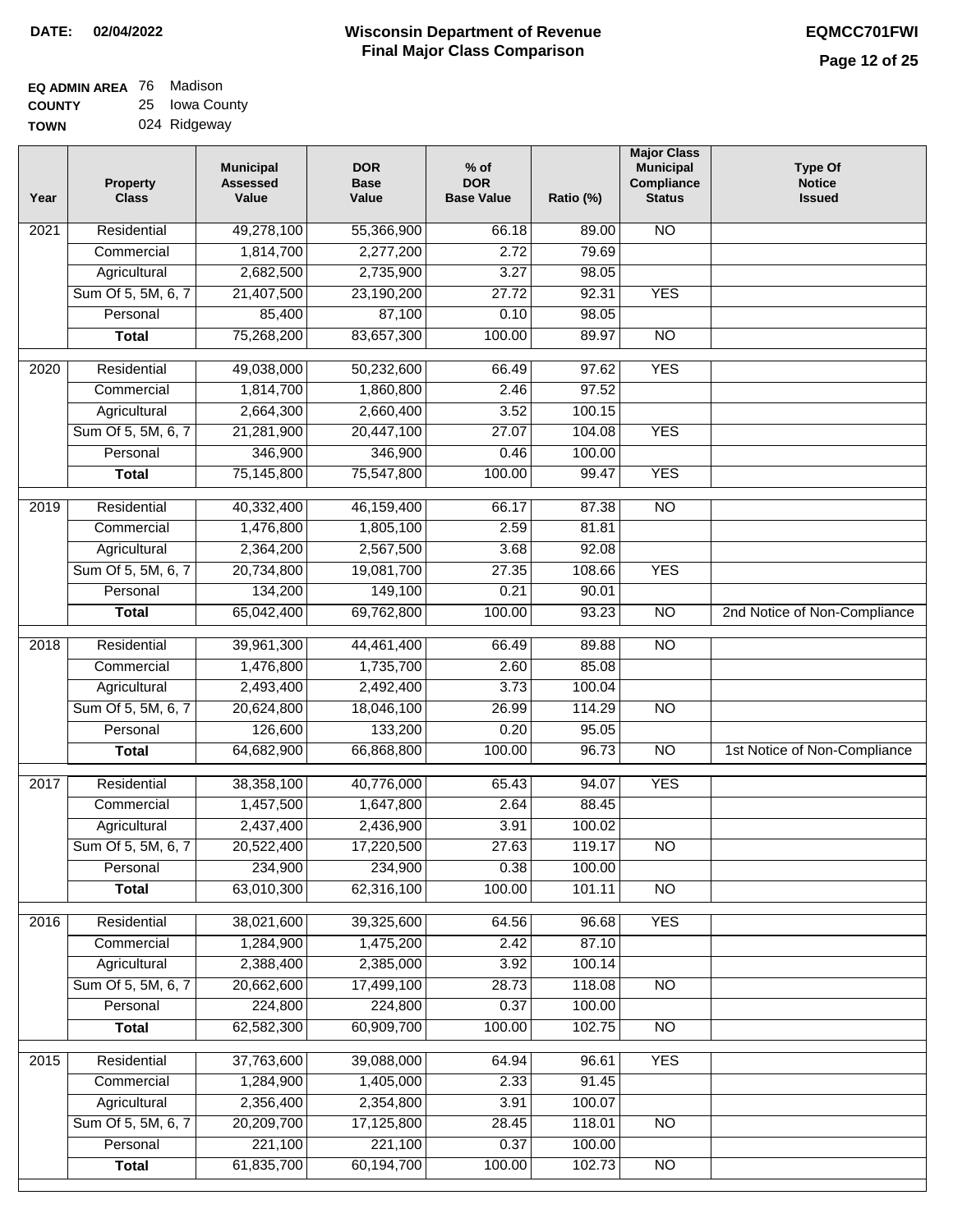| EQ ADMIN AREA 76 | Madison        |
|------------------|----------------|
| <b>COUNTY</b>    | 25 Iowa County |
| <b>TOWN</b>      | 026 Waldwick   |

| Year              | <b>Property</b><br><b>Class</b> | <b>Municipal</b><br><b>Assessed</b><br>Value | <b>DOR</b><br><b>Base</b><br>Value | $%$ of<br><b>DOR</b><br><b>Base Value</b> | Ratio (%)      | <b>Major Class</b><br><b>Municipal</b><br>Compliance<br><b>Status</b> | <b>Type Of</b><br><b>Notice</b><br><b>Issued</b> |
|-------------------|---------------------------------|----------------------------------------------|------------------------------------|-------------------------------------------|----------------|-----------------------------------------------------------------------|--------------------------------------------------|
| 2021              | Residential                     | 28,650,900                                   | 28,141,800                         | 52.46                                     | 101.81         | <b>YES</b>                                                            |                                                  |
|                   | Commercial                      | 104,000                                      | 164,100                            | 0.31                                      | 63.38          |                                                                       |                                                  |
|                   | Agricultural                    | 4,140,700                                    | 4,136,700                          | 7.71                                      | 100.10         |                                                                       |                                                  |
|                   | Sum Of 5, 5M, 6, 7              | 22,500,500                                   | 21,189,300                         | 39.50                                     | 106.19         | <b>YES</b>                                                            |                                                  |
|                   | Personal                        | 14,600                                       | 14,600                             | 0.03                                      | 100.00         |                                                                       |                                                  |
|                   | <b>Total</b>                    | 55,410,700                                   | 53,646,500                         | 100.00                                    | 103.29         | <b>YES</b>                                                            |                                                  |
| 2020              | Residential                     | 21,601,700                                   | 25,106,900                         | 50.90                                     | 86.04          | $\overline{NO}$                                                       |                                                  |
|                   | Commercial                      | 210,500                                      | 248,600                            | 0.50                                      | 84.67          |                                                                       |                                                  |
|                   | Agricultural                    | 3,588,400                                    | 3,984,800                          | 8.08                                      | 90.05          |                                                                       |                                                  |
|                   | Sum Of 5, 5M, 6, 7              | 17,906,600                                   | 19,975,600                         | 40.50                                     | 89.64          | $\overline{NO}$                                                       |                                                  |
|                   | Personal                        | 7,000                                        | 7,700                              | 0.02                                      | 90.91          |                                                                       |                                                  |
|                   | <b>Total</b>                    | 43,314,200                                   | 49,323,600                         | 100.00                                    | 87.82          | $\overline{NO}$                                                       |                                                  |
| $\frac{1}{2019}$  | Residential                     | 21,407,800                                   | 23,262,200                         | 50.55                                     | 92.03          | <b>YES</b>                                                            |                                                  |
|                   | Commercial                      | 202,500                                      | 244,600                            | 0.53                                      | 82.79          |                                                                       |                                                  |
|                   | Agricultural                    | 3,673,700                                    | 3,823,500                          | 8.31                                      | 96.08          |                                                                       |                                                  |
|                   | Sum Of 5, 5M, 6, 7              | 17,931,900                                   | 18,679,300                         | 40.59                                     | 96.00          | <b>YES</b>                                                            |                                                  |
|                   | Personal                        | 8,000                                        | 8,400                              | 0.02                                      | 95.24          |                                                                       |                                                  |
|                   | <b>Total</b>                    | 43,223,900                                   | 46,018,000                         | 100.00                                    | 93.93          | <b>YES</b>                                                            |                                                  |
| 2018              | Residential                     | 21,077,900                                   | 22,007,600                         | 49.90                                     | 95.78          | <b>YES</b>                                                            |                                                  |
|                   | Commercial                      | 202,500                                      | 228,600                            | 0.52                                      | 88.58          |                                                                       |                                                  |
|                   | Agricultural                    | 3,534,100                                    | 3,716,700                          | 8.43                                      | 95.09          |                                                                       |                                                  |
|                   | Sum Of 5, 5M, 6, 7              | 17,929,500                                   | 18,128,800                         | 41.11                                     | 98.90          | <b>YES</b>                                                            |                                                  |
|                   | Personal                        | 20,100                                       | 21,100                             | 0.05                                      | 95.26          |                                                                       |                                                  |
|                   | <b>Total</b>                    | 42,764,100                                   | 44,102,800                         | 100.00                                    | 96.96          | <b>YES</b>                                                            |                                                  |
|                   |                                 |                                              |                                    |                                           |                |                                                                       |                                                  |
| $\overline{20}17$ | Residential                     | 21,115,300                                   | 21,382,000                         | 49.79                                     | 98.75          | <b>YES</b>                                                            |                                                  |
|                   | Commercial                      | 202,500                                      | 228,600                            | 0.53                                      | 88.58          |                                                                       |                                                  |
|                   | Agricultural                    | 3,445,300                                    | 3,626,800                          | 8.44<br>41.19                             | 95.00<br>99.08 |                                                                       |                                                  |
|                   | Sum Of 5, 5M, 6, 7<br>Personal  | 17,528,500<br>18,800                         | 17,690,400                         | 0.04                                      | 97.92          | <b>YES</b>                                                            |                                                  |
|                   | <b>Total</b>                    | 42,310,400                                   | 19,200<br>42,947,000               | 100.00                                    | 98.52          | <b>YES</b>                                                            |                                                  |
|                   |                                 |                                              |                                    |                                           |                |                                                                       |                                                  |
| 2016              | Residential<br>Commercial       | 20,966,100<br>203,900                        | 21,717,800<br>228,600              | 51.81<br>0.55                             | 96.54<br>89.20 | <b>YES</b>                                                            |                                                  |
|                   | Agricultural                    | 3,586,200                                    | 3,584,900                          | 8.55                                      | 100.04         |                                                                       |                                                  |
|                   | Sum Of 5, 5M, 6, 7              | 16,698,500                                   | 16,365,700                         | 39.04                                     | 102.03         | <b>YES</b>                                                            |                                                  |
|                   | Personal                        | 23,500                                       | 24,000                             | 0.06                                      | 97.92          |                                                                       |                                                  |
|                   | <b>Total</b>                    | 41,478,200                                   | 41,921,000                         | 100.00                                    | 98.94          | <b>YES</b>                                                            |                                                  |
|                   |                                 |                                              |                                    |                                           |                |                                                                       |                                                  |
| 2015              | Residential                     | 20,751,500                                   | 21,495,300                         | 52.22                                     | 96.54          | <b>YES</b>                                                            |                                                  |
|                   | Commercial                      | 203,900                                      | 217,700                            | 0.53                                      | 93.66          |                                                                       |                                                  |
|                   | Agricultural                    | 3,552,400                                    | 3,548,900                          | 8.62                                      | 100.10         |                                                                       |                                                  |
|                   | Sum Of 5, 5M, 6, 7              | 16,173,700                                   | 15,875,300                         | 38.57                                     | 101.88         | <b>YES</b>                                                            |                                                  |
|                   | Personal                        | 25,500                                       | 25,500                             | 0.06                                      | 100.00         |                                                                       |                                                  |
|                   | <b>Total</b>                    | 40,707,000                                   | 41, 162, 700                       | 100.00                                    | 98.89          | <b>YES</b>                                                            |                                                  |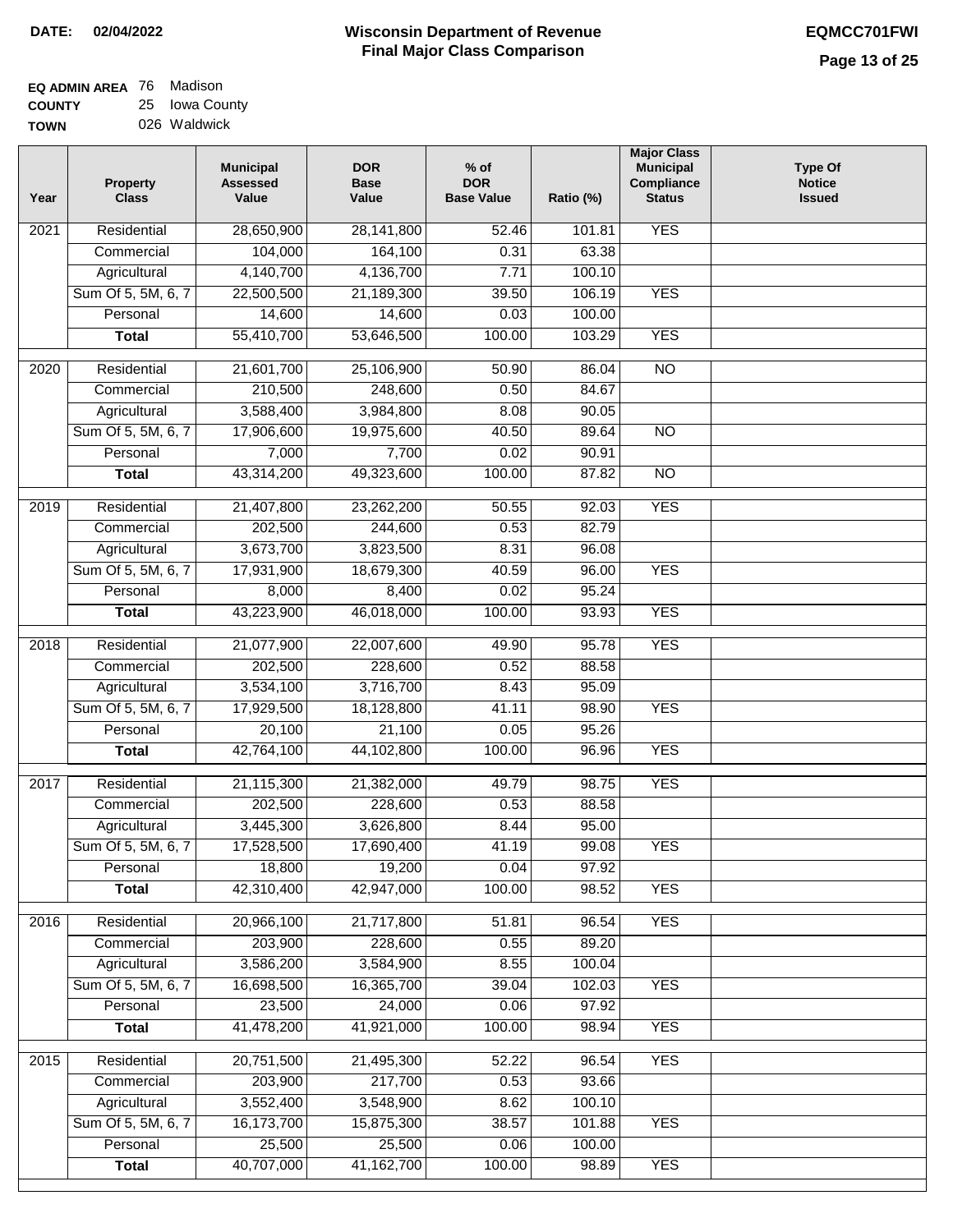# **Wisconsin Department of Revenue DATE: 02/04/2022 EQMCC701FWI Final Major Class Comparison**

**Major Class**

| <b>EQ ADMIN AREA</b> 76 Madison |                |
|---------------------------------|----------------|
| <b>COUNTY</b>                   | 25 Iowa County |
| <b>TOWN</b>                     | 028 Wyoming    |

**Commercial Agricultural** Sum Of 5, 5M, 6, 7 **Personal Total**

 18,322,200 1,117,000 28,499,200 1,611,200 93,450,300

 18,619,700 1,119,000 25,241,700 1,611,200 95,087,500

 19.58 1.18 26.55 1.69 100.00

 98.40 99.82 112.91 100.00 98.28

YES

NO

NO

| Year              | <b>Property</b><br><b>Class</b> | <b>Municipal</b><br><b>Assessed</b><br>Value | <b>DOR</b><br><b>Base</b><br>Value | $%$ of<br><b>DOR</b><br><b>Base Value</b> | Ratio (%) | <b>Municipal</b><br><b>Compliance</b><br><b>Status</b> | <b>Type Of</b><br><b>Notice</b><br><b>Issued</b> |
|-------------------|---------------------------------|----------------------------------------------|------------------------------------|-------------------------------------------|-----------|--------------------------------------------------------|--------------------------------------------------|
| 2021              | Residential                     | 48,359,500                                   | 58,224,500                         | 53.52                                     | 83.06     | $\overline{NO}$                                        |                                                  |
|                   | Commercial                      | 18,292,200                                   | 19,357,600                         | 17.79                                     | 94.50     | <b>YES</b>                                             |                                                  |
|                   | Agricultural                    | 1,333,300                                    | 1,334,000                          | 1.23                                      | 99.95     |                                                        |                                                  |
|                   | Sum Of 5, 5M, 6, 7              | 26,739,200                                   | 28,194,500                         | 25.92                                     | 94.84     | <b>YES</b>                                             |                                                  |
|                   | Personal                        | 1,514,700                                    | 1,683,000                          | 1.55                                      | 90.00     |                                                        |                                                  |
|                   | <b>Total</b>                    | 96,238,900                                   | 108,793,600                        | 100.00                                    | 88.46     | $\overline{NO}$                                        |                                                  |
| 2020              | Residential                     | 47,201,800                                   | 56,411,500                         | 52.97                                     | 83.67     | $\overline{NO}$                                        |                                                  |
|                   | Commercial                      | 18,292,200                                   | 20,694,200                         | 19.43                                     | 88.39     | $\overline{NO}$                                        |                                                  |
|                   | Agricultural                    | 1,281,600                                    | 1,277,300                          | 1.20                                      | 100.34    |                                                        |                                                  |
|                   | Sum Of 5, 5M, 6, 7              | 26,984,700                                   | 26,420,900                         | 24.81                                     | 102.13    | <b>YES</b>                                             |                                                  |
|                   | Personal                        | 1,528,500                                    | 1,698,300                          | 1.59                                      | 90.00     |                                                        |                                                  |
|                   | <b>Total</b>                    | 95,288,800                                   | 106,502,200                        | 100.00                                    | 89.47     | $\overline{NO}$                                        |                                                  |
| 2019              | Residential                     | 46,033,800                                   | 51,529,200                         | 51.55                                     | 89.34     | <b>NO</b>                                              |                                                  |
|                   | Commercial                      | 18,292,200                                   | 21,116,500                         | 21.12                                     | 86.63     | $\overline{NO}$                                        |                                                  |
|                   | Agricultural                    | 1,228,200                                    | 1,227,400                          | 1.23                                      | 100.07    |                                                        |                                                  |
|                   | Sum Of 5, 5M, 6, 7              | 26,673,400                                   | 24,543,400                         | 24.55                                     | 108.68    | <b>YES</b>                                             |                                                  |
|                   | Personal                        | 1,473,500                                    | 1,551,100                          | 1.55                                      | 95.00     |                                                        |                                                  |
|                   | <b>Total</b>                    | 93,701,100                                   | 99,967,600                         | 100.00                                    | 93.73     | $\overline{NO}$                                        |                                                  |
| $\overline{2018}$ | Residential                     | 45,107,000                                   | 49,404,600                         | 51.02                                     | 91.30     | <b>YES</b>                                             |                                                  |
|                   | Commercial                      | 18,292,200                                   | 20,304,300                         | 20.97                                     | 90.09     | <b>YES</b>                                             |                                                  |
|                   | Agricultural                    | 1,191,700                                    | 1,192,200                          | 1.23                                      | 99.96     |                                                        |                                                  |
|                   | Sum Of 5, 5M, 6, 7              | 26,643,300                                   | 24,434,000                         | 25.23                                     | 109.04    | <b>YES</b>                                             |                                                  |
|                   | Personal                        | 1,498,700                                    | 1,498,700                          | 1.55                                      | 100.00    |                                                        |                                                  |
|                   | <b>Total</b>                    | 92,732,900                                   | 96,833,800                         | 100.00                                    | 95.77     | <b>YES</b>                                             |                                                  |
| 2017              | Residential                     | 44,867,700                                   | 49,199,900                         | 50.98                                     | 91.19     | <b>YES</b>                                             |                                                  |
|                   | Commercial                      | 18,292,200                                   | 19,523,300                         | 20.23                                     | 93.69     | <b>YES</b>                                             |                                                  |
|                   | Agricultural                    | 1,157,000                                    | 1,157,100                          | 1.20                                      | 99.99     |                                                        |                                                  |
|                   | Sum Of 5, 5M, 6, 7              | 27,933,700                                   | 25,008,400                         | 25.92                                     | 111.70    | $\overline{NO}$                                        |                                                  |
|                   | Personal                        | 1,610,100                                    | 1,610,100                          | 1.67                                      | 100.00    |                                                        |                                                  |
|                   | <b>Total</b>                    | 93,860,700                                   | 96,498,800                         | 100.00                                    | 97.27     | $\overline{NO}$                                        |                                                  |
| 2016              | Residential                     | 44,580,200                                   | 47,728,200                         | 50.54                                     | 93.40     | <b>YES</b>                                             |                                                  |
|                   | Commercial                      | 18,325,700                                   | 19,554,100                         | 20.71                                     | 93.72     | <b>YES</b>                                             |                                                  |
|                   | Agricultural                    | 1,139,900                                    | 1,136,800                          | 1.20                                      | 100.27    |                                                        |                                                  |
|                   | Sum Of 5, 5M, 6, 7              | 27,614,700                                   | 24,429,700                         | 25.87                                     | 113.04    | $\overline{NO}$                                        |                                                  |
|                   | Personal                        | 1,589,500                                    | 1,589,500                          | 1.68                                      | 100.00    |                                                        |                                                  |
|                   | <b>Total</b>                    | 93,250,000                                   | 94,438,300                         | 100.00                                    | 98.74     | $\overline{NO}$                                        |                                                  |
| 2015              | Residential                     | 43,900,700                                   | 48,495,900                         | 51.00                                     | 90.52     | <b>YES</b>                                             |                                                  |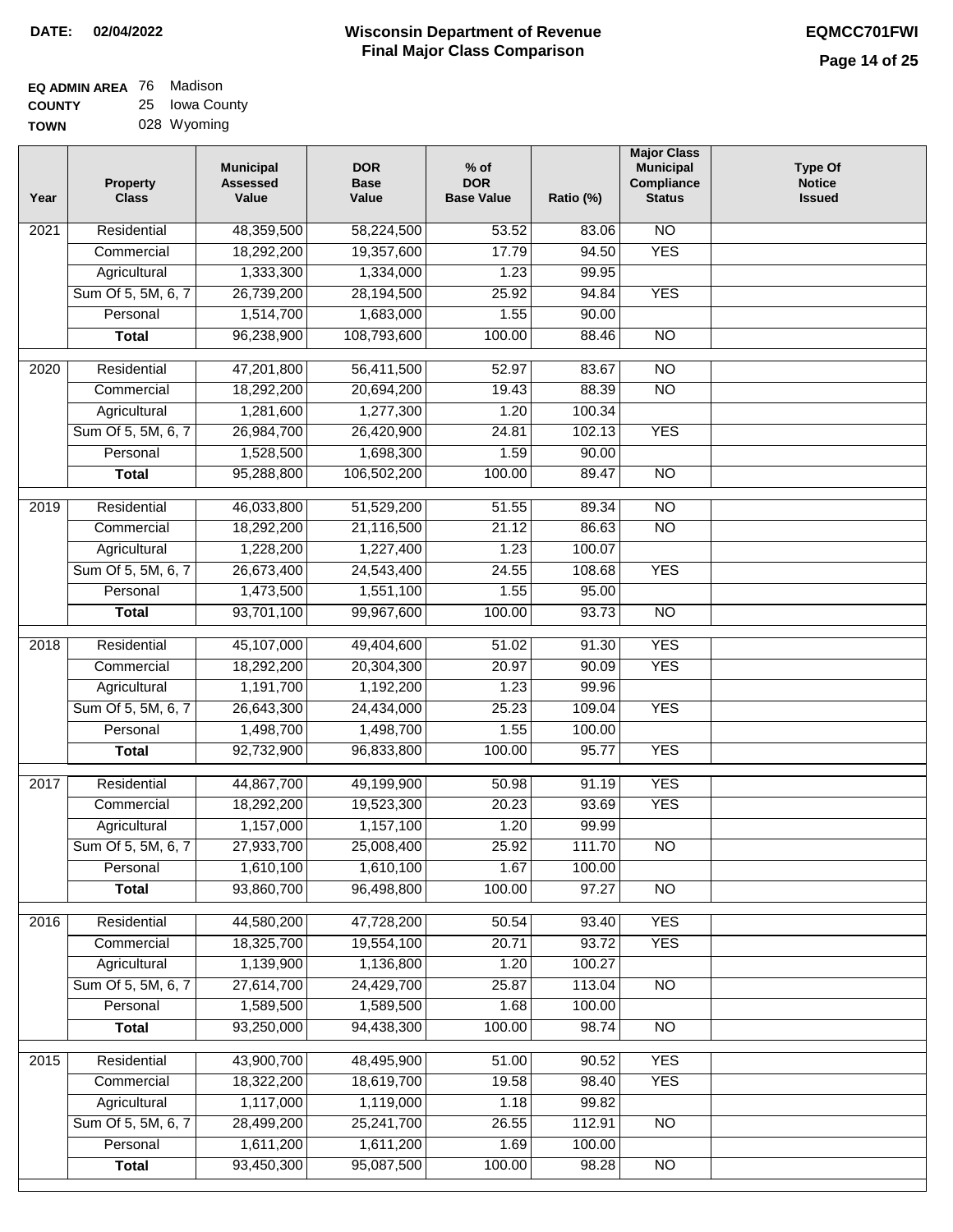| <b>EQ ADMIN AREA</b> 76 Madison |                |
|---------------------------------|----------------|
| <b>COUNTY</b>                   | 25 Iowa County |
| <b>VILLAGE</b>                  | 101 Arena      |

| Year | Property<br><b>Class</b> | <b>Municipal</b><br><b>Assessed</b><br>Value | <b>DOR</b><br><b>Base</b><br>Value | $%$ of<br><b>DOR</b><br><b>Base Value</b> | Ratio (%) | <b>Major Class</b><br><b>Municipal</b><br>Compliance<br><b>Status</b> | <b>Type Of</b><br><b>Notice</b><br><b>Issued</b> |
|------|--------------------------|----------------------------------------------|------------------------------------|-------------------------------------------|-----------|-----------------------------------------------------------------------|--------------------------------------------------|
| 2021 | Residential              | 48,814,500                                   | 48,815,800                         | 89.18                                     | 100.00    | <b>YES</b>                                                            |                                                  |
|      | Commercial               | 5,315,200                                    | 5,109,300                          | 9.33                                      | 104.03    |                                                                       |                                                  |
|      | Agricultural             | 86,250                                       | 86,400                             | 0.16                                      | 99.83     |                                                                       |                                                  |
|      | Sum Of 5, 5M, 6, 7       | 636,300                                      | 572,500                            | 1.05                                      | 111.14    |                                                                       |                                                  |
|      | Personal                 | 155,600                                      | 155,600                            | 0.28                                      | 100.00    |                                                                       |                                                  |
|      | <b>Total</b>             | 55,007,850                                   | 54,739,600                         | 100.00                                    | 100.49    | <b>YES</b>                                                            |                                                  |
| 2020 | Residential              | 38,897,700                                   | 48,615,800                         | 88.35                                     | 80.01     | $\overline{NO}$                                                       |                                                  |
|      | Commercial               | 5,158,200                                    | 5,423,300                          | 9.86                                      | 95.11     |                                                                       |                                                  |
|      | Agricultural             | 66,900                                       | 78,300                             | 0.14                                      | 85.44     |                                                                       |                                                  |
|      | Sum Of 5, 5M, 6, 7       | 578,500                                      | 737,100                            | 1.34                                      | 78.48     |                                                                       |                                                  |
|      | Personal                 | 144,500                                      | 170,000                            | 0.31                                      | 85.00     |                                                                       |                                                  |
|      | <b>Total</b>             | 44,845,800                                   | 55,024,500                         | 100.00                                    | 81.50     | $\overline{NO}$                                                       |                                                  |
|      |                          |                                              |                                    |                                           |           |                                                                       |                                                  |
| 2019 | Residential              | 37,652,100                                   | 42,865,300                         | 87.00                                     | 87.84     | $\overline{NO}$                                                       |                                                  |
|      | Commercial               | 5,110,000                                    | 5,465,000                          | 11.09                                     | 93.50     | <b>YES</b>                                                            |                                                  |
|      | Agricultural             | 67,900                                       | 75,600                             | 0.15                                      | 89.81     |                                                                       |                                                  |
|      | Sum Of 5, 5M, 6, 7       | 578,500                                      | 682,900                            | 1.39                                      | 84.71     |                                                                       |                                                  |
|      | Personal                 | 165,500                                      | 183,800                            | 0.37<br>100.00                            | 90.04     | $\overline{NO}$                                                       |                                                  |
|      | <b>Total</b>             | 43,574,000                                   | 49,272,600                         |                                           | 88.43     |                                                                       |                                                  |
| 2018 | Residential              | 37, 144, 300                                 | 40,674,700                         | 86.73                                     | 91.32     | <b>YES</b>                                                            |                                                  |
|      | Commercial               | 5,110,000                                    | 5,254,800                          | 11.20                                     | 97.24     | <b>YES</b>                                                            |                                                  |
|      | Agricultural             | 69,900                                       | 73,600                             | 0.16                                      | 94.97     |                                                                       |                                                  |
|      | Sum Of 5, 5M, 6, 7       | 578,500                                      | 684,900                            | 1.46                                      | 84.46     |                                                                       |                                                  |
|      | Personal                 | 202,000                                      | 212,600                            | 0.45                                      | 95.01     |                                                                       |                                                  |
|      | <b>Total</b>             | 43,104,700                                   | 46,900,600                         | 100.00                                    | 91.91     | <b>YES</b>                                                            |                                                  |
| 2017 | Residential              | 36,490,000                                   | 38,559,700                         | 86.69                                     | 94.63     | <b>YES</b>                                                            |                                                  |
|      | Commercial               | 4,896,500                                    | 4,890,800                          | 11.00                                     | 100.12    | <b>YES</b>                                                            |                                                  |
|      | Agricultural             | 71,700                                       | 71,900                             | 0.16                                      | 99.72     |                                                                       |                                                  |
|      | Sum Of 5, 5M, 6, 7       | 575,400                                      | 683,200                            | 1.54                                      | 84.22     |                                                                       |                                                  |
|      | Personal                 | 274,100                                      | 274,100                            | 0.62                                      | 100.00    |                                                                       |                                                  |
|      | <b>Total</b>             | 42,307,700                                   | 44,479,700                         | 100.00                                    | 95.12     | <b>YES</b>                                                            |                                                  |
| 2016 | Residential              | 35,870,900                                   | 36,911,600                         | 86.07                                     | 97.18     | <b>YES</b>                                                            |                                                  |
|      | Commercial               | 4,848,700                                    | 4,918,900                          | 11.47                                     | 98.57     | <b>YES</b>                                                            |                                                  |
|      | Agricultural             | 70,600                                       | 70,500                             | 0.16                                      | 100.14    |                                                                       |                                                  |
|      | Sum Of 5, 5M, 6, 7       | 575,400                                      | 652,600                            | 1.52                                      | 88.17     |                                                                       |                                                  |
|      | Personal                 | 332,700                                      | 332,700                            | 0.78                                      | 100.00    |                                                                       |                                                  |
|      | <b>Total</b>             | 41,698,300                                   | 42,886,300                         | 100.00                                    | 97.23     | <b>YES</b>                                                            |                                                  |
| 2015 | Residential              | 35,816,900                                   | 36,815,300                         | 86.39                                     | 97.29     | <b>YES</b>                                                            |                                                  |
|      | Commercial               | 4,918,300                                    | 4,684,700                          | 10.99                                     | 104.99    | <b>YES</b>                                                            |                                                  |
|      | Agricultural             | 70,100                                       | 70,100                             | 0.16                                      | 100.00    |                                                                       |                                                  |
|      | Sum Of 5, 5M, 6, 7       | 570,100                                      | 651,200                            | 1.53                                      | 87.55     |                                                                       |                                                  |
|      | Personal                 | 391,700                                      | 391,700                            | 0.92                                      | 100.00    |                                                                       |                                                  |
|      | <b>Total</b>             | 41,767,100                                   | 42,613,000                         | 100.00                                    | 98.01     | <b>YES</b>                                                            |                                                  |
|      |                          |                                              |                                    |                                           |           |                                                                       |                                                  |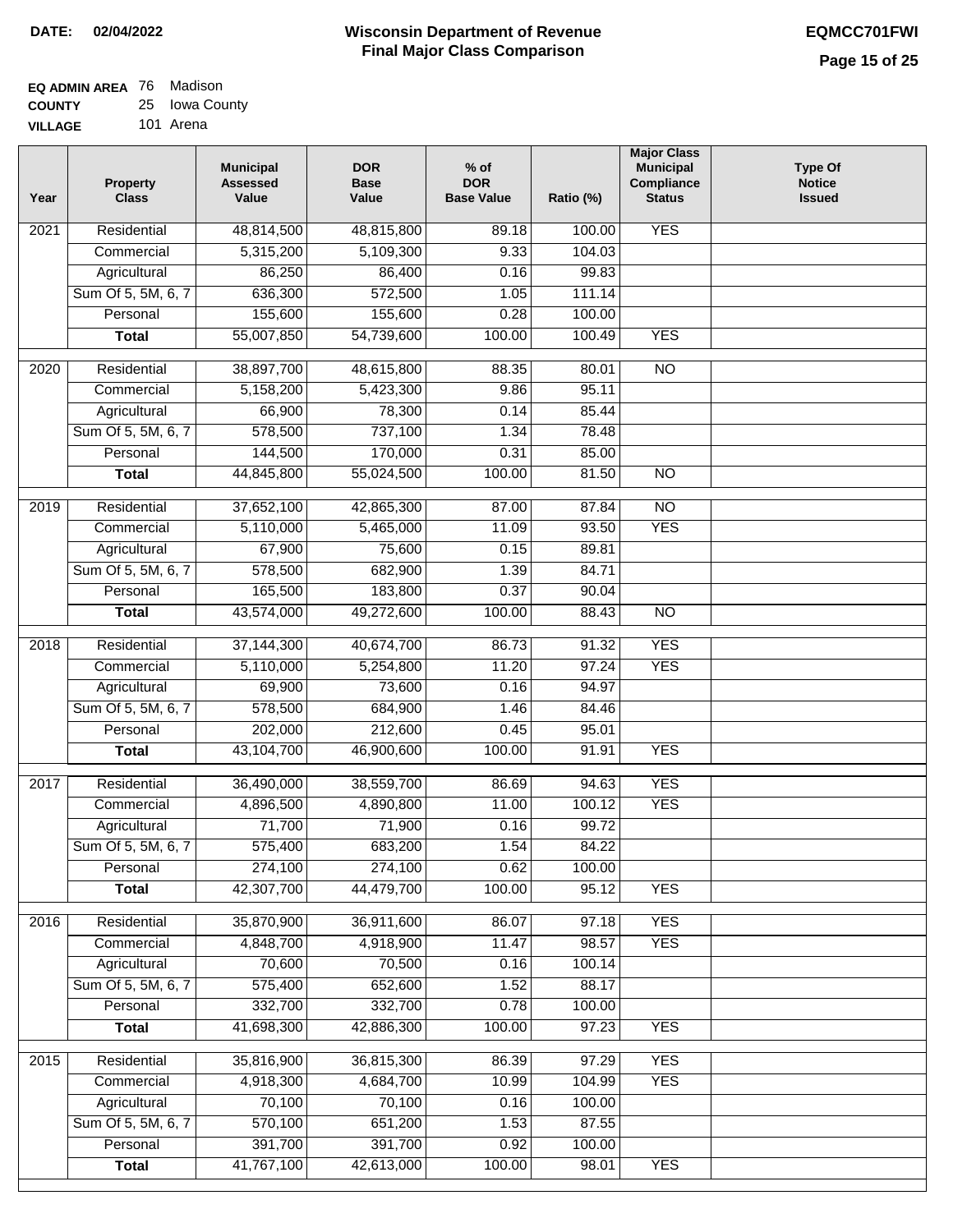| <b>EQ ADMIN AREA 76 Madison</b> |                |
|---------------------------------|----------------|
| <b>COUNTY</b>                   | 25 Iowa County |
| <b>VILLAGE</b>                  | 102 Avoca      |

| Year              | <b>Property</b><br><b>Class</b> | <b>Municipal</b><br><b>Assessed</b><br>Value | <b>DOR</b><br><b>Base</b><br>Value | % of<br><b>DOR</b><br><b>Base Value</b> | Ratio (%) | <b>Major Class</b><br><b>Municipal</b><br>Compliance<br><b>Status</b> | <b>Type Of</b><br><b>Notice</b><br><b>Issued</b> |
|-------------------|---------------------------------|----------------------------------------------|------------------------------------|-----------------------------------------|-----------|-----------------------------------------------------------------------|--------------------------------------------------|
| 2021              | Residential                     | 15,615,200                                   | 19,078,000                         | 87.20                                   | 81.85     | N <sub>O</sub>                                                        |                                                  |
|                   | Commercial                      | 1,488,200                                    | 1,989,100                          | 9.09                                    | 74.82     |                                                                       |                                                  |
|                   | Agricultural                    | 43,600                                       | 48,400                             | 0.22                                    | 90.08     |                                                                       |                                                  |
|                   | Sum Of 5, 5M, 6, 7              | 565,600                                      | 642,400                            | 2.94                                    | 88.04     |                                                                       |                                                  |
|                   | Personal                        | 109,500                                      | 121,600                            | 0.56                                    | 90.05     |                                                                       |                                                  |
|                   | <b>Total</b>                    | 17,822,100                                   | 21,879,500                         | 100.00                                  | 81.46     | $\overline{NO}$                                                       |                                                  |
| $\overline{2020}$ | Residential                     | 15,529,200                                   | 16,134,500                         | 84.65                                   | 96.25     | <b>YES</b>                                                            |                                                  |
|                   | Commercial                      | 1,726,600                                    | 2,097,800                          | 11.01                                   | 82.31     | $\overline{NO}$                                                       |                                                  |
|                   | Agricultural                    | 46,700                                       | 46,500                             | 0.24                                    | 100.43    |                                                                       |                                                  |
|                   | Sum Of 5, 5M, 6, 7              | 556,400                                      | 671,200                            | 3.52                                    | 82.90     |                                                                       |                                                  |
|                   | Personal                        | 111,100                                      | 111,100                            | 0.58                                    | 100.00    |                                                                       |                                                  |
|                   | <b>Total</b>                    | 17,970,000                                   | 19,061,100                         | 100.00                                  | 94.28     | $\overline{NO}$                                                       |                                                  |
|                   |                                 |                                              |                                    |                                         |           |                                                                       |                                                  |
| 2019              | Residential                     | 15,553,400                                   | 15,541,300                         | 85.17                                   | 100.08    | <b>YES</b>                                                            |                                                  |
|                   | Commercial                      | 1,493,500                                    | 1,902,800                          | 10.43                                   | 78.49     | $\overline{NO}$                                                       |                                                  |
|                   | Agricultural                    | 45,100                                       | 44,700                             | 0.24                                    | 100.89    |                                                                       |                                                  |
|                   | Sum Of 5, 5M, 6, 7              | 581,600                                      | 639,500                            | 3.50                                    | 90.95     |                                                                       |                                                  |
|                   | Personal                        | 119,700                                      | 119,700                            | 0.66                                    | 100.00    |                                                                       |                                                  |
|                   | <b>Total</b>                    | 17,793,300                                   | 18,248,000                         | 100.00                                  | 97.51     | $\overline{NO}$                                                       |                                                  |
| 2018              | Residential                     | 15,541,300                                   | 15,224,700                         | 85.50                                   | 102.08    | <b>YES</b>                                                            |                                                  |
|                   | Commercial                      | 1,493,500                                    | 1,778,300                          | 9.99                                    | 83.98     |                                                                       |                                                  |
|                   | Agricultural                    | 43,600                                       | 43,500                             | 0.24                                    | 100.23    |                                                                       |                                                  |
|                   | Sum Of 5, 5M, 6, 7              | 581,600                                      | 639,400                            | 3.59                                    | 90.96     |                                                                       |                                                  |
|                   | Personal                        | 121,400                                      | 121,400                            | 0.68                                    | 100.00    |                                                                       |                                                  |
|                   | <b>Total</b>                    | 17,781,400                                   | 17,807,300                         | 100.00                                  | 99.85     | <b>YES</b>                                                            |                                                  |
| 2017              | Residential                     | 15,466,500                                   | 15,581,300                         | 85.91                                   | 99.26     | <b>YES</b>                                                            |                                                  |
|                   | Commercial                      | 1,453,400                                    | 1,723,300                          | 9.50                                    | 84.34     |                                                                       |                                                  |
|                   | Agricultural                    | 42,900                                       | 42,400                             | 0.23                                    | 101.18    |                                                                       |                                                  |
|                   | Sum Of 5, 5M, 6, 7              | 581,600                                      | 638,300                            | 3.52                                    | 91.12     |                                                                       |                                                  |
|                   | Personal                        | 152,300                                      | 152,300                            | 0.84                                    | 100.00    |                                                                       |                                                  |
|                   | <b>Total</b>                    | 17,696,700                                   | 18,137,600                         | 100.00                                  | 97.57     | <b>YES</b>                                                            |                                                  |
| 2016              | Residential                     | 15,492,300                                   | 14,706,500                         | 85.16                                   | 105.34    | <b>YES</b>                                                            |                                                  |
|                   | Commercial                      | 1,454,300                                    | 1,723,300                          | 9.98                                    | 84.39     |                                                                       |                                                  |
|                   | Agricultural                    | 41,800                                       | 41,700                             | 0.24                                    | 100.24    |                                                                       |                                                  |
|                   | Sum Of 5, 5M, 6, 7              | 581,600                                      | 621,600                            | 3.60                                    | 93.56     |                                                                       |                                                  |
|                   | Personal                        | 175,200                                      | 175,200                            | 1.01                                    | 100.00    |                                                                       |                                                  |
|                   | <b>Total</b>                    | 17,745,200                                   | 17,268,300                         | 100.00                                  | 102.76    | <b>YES</b>                                                            |                                                  |
| 2015              | Residential                     | 15,191,500                                   | 14,393,200                         | 85.10                                   | 105.55    | <b>YES</b>                                                            |                                                  |
|                   | Commercial                      | 1,454,300                                    | 1,660,300                          | 9.82                                    | 87.59     | N <sub>O</sub>                                                        |                                                  |
|                   | Agricultural                    | 41,600                                       | 41,600                             | 0.25                                    | 100.00    |                                                                       |                                                  |
|                   | Sum Of 5, 5M, 6, 7              | 613,600                                      | 654,800                            | 3.87                                    | 93.71     |                                                                       |                                                  |
|                   | Personal                        | 163,100                                      | 163,100                            | 0.96                                    | 100.00    |                                                                       |                                                  |
|                   | <b>Total</b>                    | 17,464,100                                   | 16,913,000                         | 100.00                                  | 103.26    | N <sub>O</sub>                                                        |                                                  |
|                   |                                 |                                              |                                    |                                         |           |                                                                       |                                                  |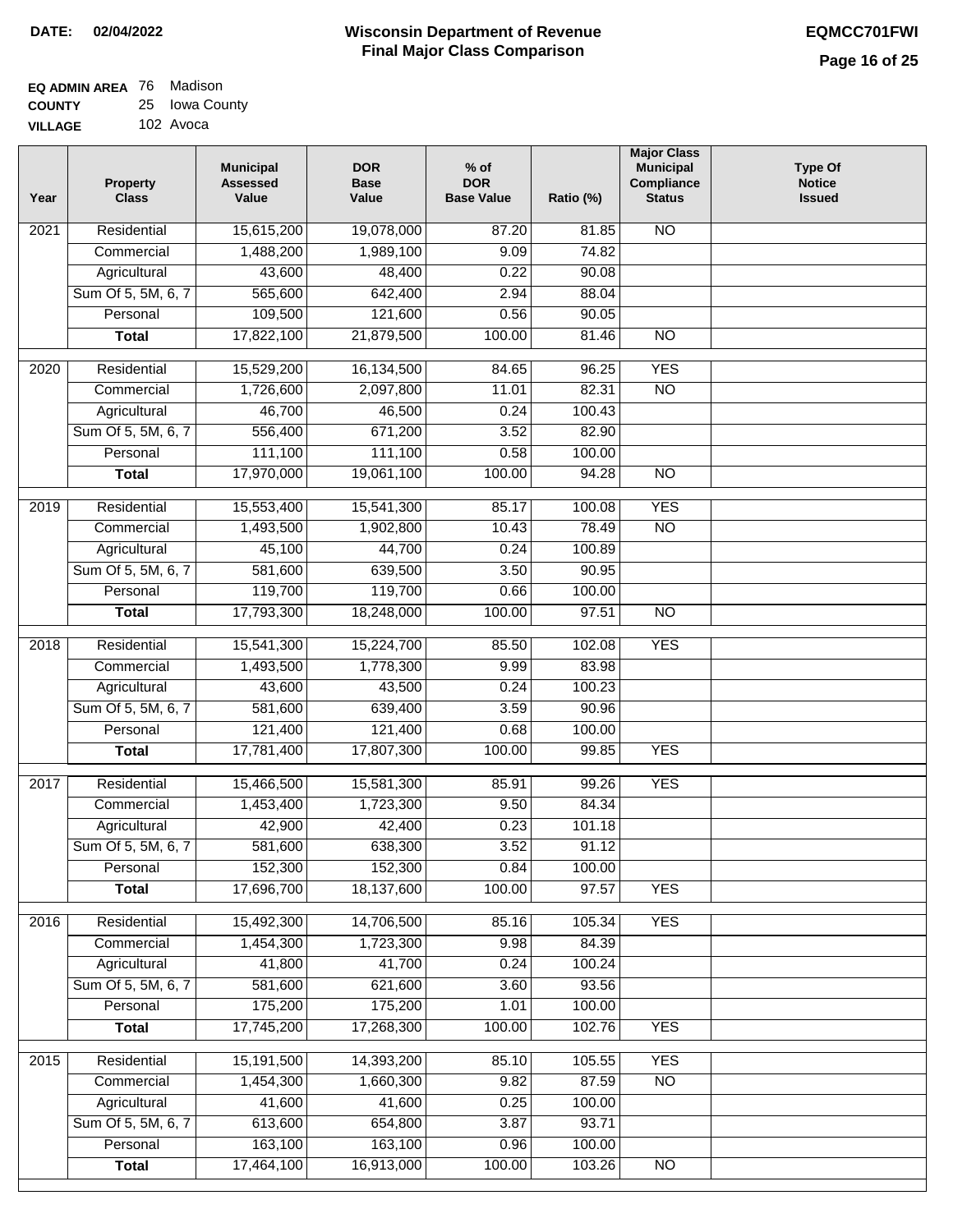$\Box$ 

| <b>EQ ADMIN AREA</b> 76 Madison |                |
|---------------------------------|----------------|
| <b>COUNTY</b>                   | 25 Iowa County |
| <b>VILLAGE</b>                  | 106 Barneveld  |

| Year | <b>Property</b><br><b>Class</b> | <b>Municipal</b><br><b>Assessed</b><br>Value | <b>DOR</b><br><b>Base</b><br>Value | $%$ of<br><b>DOR</b><br><b>Base Value</b> | Ratio (%)       | <b>Major Class</b><br><b>Municipal</b><br>Compliance<br><b>Status</b> | <b>Type Of</b><br><b>Notice</b><br><b>Issued</b> |
|------|---------------------------------|----------------------------------------------|------------------------------------|-------------------------------------------|-----------------|-----------------------------------------------------------------------|--------------------------------------------------|
| 2021 | Residential                     | 91,402,000                                   | 115,010,600                        | 86.54                                     | 79.47           | <b>NO</b>                                                             |                                                  |
|      | Commercial                      | 17,553,800                                   | 16,809,300                         | 12.65                                     | 104.43          | <b>YES</b>                                                            |                                                  |
|      | Agricultural                    | 82,300                                       | 95,500                             | 0.07                                      | 86.18           |                                                                       |                                                  |
|      | Sum Of 5, 5M, 6, 7              | 525,200                                      | 549,200                            | 0.41                                      | 95.63           |                                                                       |                                                  |
|      | Personal                        | 373,000                                      | 433,800                            | 0.33                                      | 85.98           |                                                                       |                                                  |
|      | <b>Total</b>                    | 109,936,300                                  | 132,898,400                        | 100.00                                    | 82.72           | $\overline{NO}$                                                       |                                                  |
| 2020 | Residential                     | 90,422,000                                   | 98,995,800                         | 84.83                                     | 91.34           | <b>YES</b>                                                            |                                                  |
|      | Commercial                      | 17,431,300                                   | 16,672,000                         | 14.29                                     | 104.55          | <b>YES</b>                                                            |                                                  |
|      | Agricultural                    | 89,200                                       | 91,800                             | 0.08                                      | 97.17           |                                                                       |                                                  |
|      | Sum Of 5, 5M, 6, 7              | 525,200                                      | 528,200                            | 0.45                                      | 99.43           |                                                                       |                                                  |
|      | Personal                        | 398,100                                      | 410,400                            | 0.35                                      | 97.00           |                                                                       |                                                  |
|      | <b>Total</b>                    | 108,865,800                                  | 116,698,200                        | 100.00                                    | 93.29           | <b>YES</b>                                                            |                                                  |
|      |                                 |                                              |                                    |                                           |                 |                                                                       |                                                  |
| 2019 | Residential                     | 89,583,600                                   | 93,458,600                         | 84.51                                     | 95.85           | <b>YES</b>                                                            |                                                  |
|      | Commercial                      | 17,450,000                                   | 15,968,000                         | 14.44                                     | 109.28          | <b>YES</b>                                                            |                                                  |
|      | Agricultural                    | 88,500                                       | 88,300                             | 0.08                                      | 100.23          |                                                                       |                                                  |
|      | Sum Of 5, 5M, 6, 7              | 525,100                                      | 498,200                            | 0.45                                      | 105.40          |                                                                       |                                                  |
|      | Personal                        | 569,900                                      | 569,900                            | 0.52                                      | 100.00          |                                                                       |                                                  |
|      | <b>Total</b>                    | 108,217,100                                  | 110,583,000                        | 100.00                                    | 97.86           | <b>YES</b>                                                            |                                                  |
| 2018 | Residential                     | 88,296,100                                   | 86,813,200                         | 84.75                                     | 101.71          | <b>YES</b>                                                            |                                                  |
|      | Commercial                      | 16,139,500                                   | 14,538,900                         | 14.19                                     | 111.01          | <b>NO</b>                                                             |                                                  |
|      | Agricultural                    | 80,800                                       | 80,400                             | 0.08                                      | 100.50          |                                                                       |                                                  |
|      | Sum Of 5, 5M, 6, 7              | 525,000                                      | 487,500                            | 0.48                                      | 107.69          |                                                                       |                                                  |
|      | Personal                        | 515,900                                      | 515,900                            | 0.50                                      | 100.00          |                                                                       |                                                  |
|      | <b>Total</b>                    | 105,557,300                                  | 102,435,900                        | 100.00                                    | 103.05          | N <sub>O</sub>                                                        |                                                  |
| 2017 | Residential                     | 71,566,800                                   | 76,884,900                         | 68.21                                     | 93.08           | <b>YES</b>                                                            |                                                  |
|      | Commercial                      | 30,715,300                                   | 34,055,600                         | 30.21                                     | 90.19           | <b>YES</b>                                                            |                                                  |
|      | Agricultural                    | 80,900                                       | 84,800                             | 0.08                                      | 95.40           |                                                                       |                                                  |
|      | Sum Of 5, 5M, 6, 7              | 491,300                                      | 553,000                            | 0.49                                      | 88.84           |                                                                       |                                                  |
|      | Personal                        | 1,080,900                                    | 1,137,800                          | 1.01                                      | 95.00           |                                                                       |                                                  |
|      | <b>Total</b>                    | 103,935,200                                  | 112,716,100                        | 100.00                                    | 92.21           | <b>YES</b>                                                            |                                                  |
| 2016 | Residential                     | 70,110,800                                   | 73,110,000                         | 81.89                                     | 95.90           | <b>YES</b>                                                            |                                                  |
|      | Commercial                      | 12,745,700                                   | 14,693,700                         | 16.46                                     | 86.74           | $\overline{NO}$                                                       |                                                  |
|      | Agricultural                    | 82,800                                       | 82,600                             | 0.09                                      | 100.24          |                                                                       |                                                  |
|      | Sum Of 5, 5M, 6, 7              | 501,100                                      | 569,700                            | 0.64                                      | 87.96           |                                                                       |                                                  |
|      | Personal                        | 821,600                                      | 821,600                            | 0.92                                      | 100.00          |                                                                       |                                                  |
|      | <b>Total</b>                    | 84,262,000                                   | 89,277,600                         | 100.00                                    | 94.38           | N <sub>O</sub>                                                        |                                                  |
|      |                                 |                                              |                                    |                                           |                 |                                                                       |                                                  |
| 2015 | Residential                     | 69,245,700                                   | 70,742,500                         | 82.67                                     | 97.88           | <b>YES</b>                                                            |                                                  |
|      | Commercial                      | 11,965,100                                   | 13,294,000                         | 15.53                                     | 90.00           | <b>YES</b>                                                            |                                                  |
|      | Agricultural                    | 88,700                                       | 88,400                             | 0.10                                      | 100.34          |                                                                       |                                                  |
|      | Sum Of 5, 5M, 6, 7              | 401,900<br>1,052,700                         | 397,600<br>1,052,700               | 0.46<br>1.23                              | 101.08          |                                                                       |                                                  |
|      | Personal                        | 82,754,100                                   | 85,575,200                         | 100.00                                    | 100.00<br>96.70 | <b>YES</b>                                                            |                                                  |
|      | <b>Total</b>                    |                                              |                                    |                                           |                 |                                                                       |                                                  |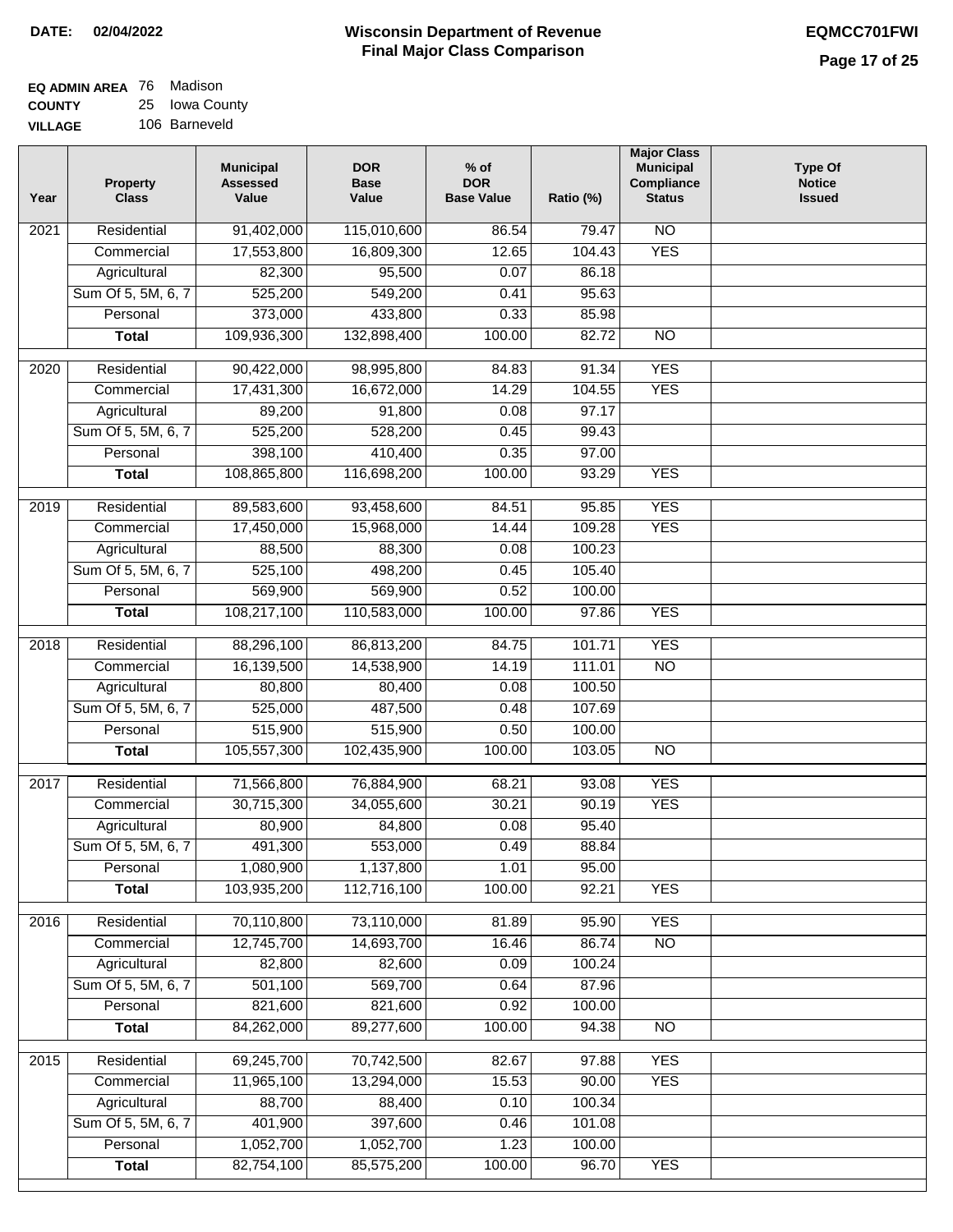| EQ ADMIN AREA 76 Madison |                |
|--------------------------|----------------|
| <b>COUNTY</b>            | 25 Iowa County |

**VILLAGE** 111 Cobb

| Year              | <b>Property</b><br><b>Class</b> | <b>Municipal</b><br><b>Assessed</b><br>Value | <b>DOR</b><br><b>Base</b><br>Value | % of<br><b>DOR</b><br><b>Base Value</b> | Ratio (%)       | <b>Major Class</b><br><b>Municipal</b><br>Compliance<br><b>Status</b> | <b>Type Of</b><br><b>Notice</b><br><b>Issued</b> |
|-------------------|---------------------------------|----------------------------------------------|------------------------------------|-----------------------------------------|-----------------|-----------------------------------------------------------------------|--------------------------------------------------|
| $\overline{202}1$ | Residential                     | 21,993,500                                   | 24,018,200                         | 77.60                                   | 91.57           | <b>YES</b>                                                            |                                                  |
|                   | Commercial                      | 4,724,700                                    | 5,936,600                          | 19.18                                   | 79.59           | $\overline{NO}$                                                       |                                                  |
|                   | Agricultural                    | 62,000                                       | 65,300                             | 0.21                                    | 94.95           |                                                                       |                                                  |
|                   | Sum Of 5, 5M, 6, 7              | 432,700                                      | 665,300                            | 2.15                                    | 65.04           |                                                                       |                                                  |
|                   | Personal                        | 251,300                                      | 264,600                            | 0.85                                    | 94.97           |                                                                       |                                                  |
|                   | <b>Total</b>                    | 27,464,200                                   | 30,950,000                         | 100.00                                  | 88.74           | $\overline{NO}$                                                       |                                                  |
| $\overline{2020}$ | Residential                     | 21,529,500                                   | 22,685,600                         | 81.25                                   | 94.90           | <b>YES</b>                                                            |                                                  |
|                   | Commercial                      | 4,266,000                                    | 4,476,000                          | 16.03                                   | 95.31           | <b>YES</b>                                                            |                                                  |
|                   | Agricultural                    | 46,400                                       | 48,400                             | 0.17                                    | 95.87           |                                                                       |                                                  |
|                   | Sum Of 5, 5M, 6, 7              | 432,700                                      | 504,000                            | 1.81                                    | 85.85           |                                                                       |                                                  |
|                   | Personal                        | 195,800                                      | 206,100                            | 0.74                                    | 95.00           |                                                                       |                                                  |
|                   | <b>Total</b>                    | 26,470,400                                   | 27,920,100                         | 100.00                                  | 94.81           | <b>YES</b>                                                            |                                                  |
| 2019              | Residential                     | 21,565,300                                   | 22,216,400                         | 80.76                                   | 97.07           | <b>YES</b>                                                            |                                                  |
|                   | Commercial                      | 4,271,800                                    | 4,573,400                          | 16.62                                   | 93.41           | <b>YES</b>                                                            |                                                  |
|                   | Agricultural                    | 46,700                                       | 46,700                             | 0.17                                    | 100.00          |                                                                       |                                                  |
|                   | Sum Of 5, 5M, 6, 7              | 432,700                                      | 461,100                            | 1.68                                    | 93.84           |                                                                       |                                                  |
|                   | Personal                        | 212,400                                      | 212,400                            | 0.77                                    | 100.00          |                                                                       |                                                  |
|                   | <b>Total</b>                    | 26,528,900                                   | 27,510,000                         | 100.00                                  | 96.43           | <b>YES</b>                                                            |                                                  |
|                   | Residential                     | 21,518,500                                   |                                    |                                         |                 | <b>YES</b>                                                            |                                                  |
| 2018              | Commercial                      | 4,271,800                                    | 20,914,900<br>4,440,200            | 80.36<br>17.06                          | 102.89<br>96.21 | <b>YES</b>                                                            |                                                  |
|                   | Agricultural                    | 45,400                                       | 45,200                             | 0.17                                    | 100.44          |                                                                       |                                                  |
|                   | Sum Of 5, 5M, 6, 7              | 432,700                                      | 461,300                            | 1.77                                    | 93.80           |                                                                       |                                                  |
|                   | Personal                        | 166,500                                      | 166,500                            | 0.64                                    | 100.00          |                                                                       |                                                  |
|                   | <b>Total</b>                    | 26,434,900                                   | 26,028,100                         | 100.00                                  | 101.56          | <b>YES</b>                                                            |                                                  |
|                   |                                 |                                              |                                    |                                         |                 |                                                                       |                                                  |
| 2017              | Residential                     | 21,068,400                                   | 20,219,200                         | 78.77                                   | 104.20          | <b>YES</b>                                                            |                                                  |
|                   | Commercial                      | 4,148,700                                    | 4,269,900                          | 16.63                                   | 97.16           | <b>YES</b>                                                            |                                                  |
|                   | Agricultural                    | 44,300                                       | 44,300                             | 0.17                                    | 100.00          |                                                                       |                                                  |
|                   | Sum Of 5, 5M, 6, 7              | 432,700                                      | 467,100                            | 1.82                                    | 92.64           |                                                                       |                                                  |
|                   | Personal                        | 669,200                                      | 669,200                            | 2.61                                    | 100.00          |                                                                       |                                                  |
|                   | <b>Total</b>                    | 26,363,300                                   | 25,669,700                         | 100.00                                  | 102.70          | <b>YES</b>                                                            |                                                  |
| 2016              | Residential                     | 21,021,200                                   | 18,668,300                         | 76.83                                   | 112.60          | N <sub>O</sub>                                                        |                                                  |
|                   | Commercial                      | 4,139,100                                    | 4,260,300                          | 17.53                                   | 97.16           | <b>YES</b>                                                            |                                                  |
|                   | Agricultural                    | 42,500                                       | 42,300                             | 0.17                                    | 100.47          |                                                                       |                                                  |
|                   | Sum Of 5, 5M, 6, 7              | 432,400                                      | 442,700                            | 1.82                                    | 97.67           |                                                                       |                                                  |
|                   | Personal                        | 884,100                                      | 884,100                            | 3.64                                    | 100.00          |                                                                       |                                                  |
|                   | <b>Total</b>                    | 26,519,300                                   | 24,297,700                         | 100.00                                  | 109.14          | $\overline{NO}$                                                       |                                                  |
| 2015              | Residential                     | 20,716,000                                   | 17,287,100                         | 77.00                                   | 119.84          | <b>NO</b>                                                             |                                                  |
|                   | Commercial                      | 4,080,900                                    | 4,002,100                          | 17.83                                   | 101.97          | <b>YES</b>                                                            |                                                  |
|                   | Agricultural                    | 41,700                                       | 41,700                             | 0.19                                    | 100.00          |                                                                       |                                                  |
|                   | Sum Of 5, 5M, 6, 7              | 432,400                                      | 442,700                            | 1.97                                    | 97.67           |                                                                       |                                                  |
|                   | Personal                        | 676,700                                      | 676,700                            | 3.01                                    | 100.00          |                                                                       |                                                  |
|                   | <b>Total</b>                    | 25,947,700                                   | 22,450,300                         | 100.00                                  | 115.58          | N <sub>O</sub>                                                        |                                                  |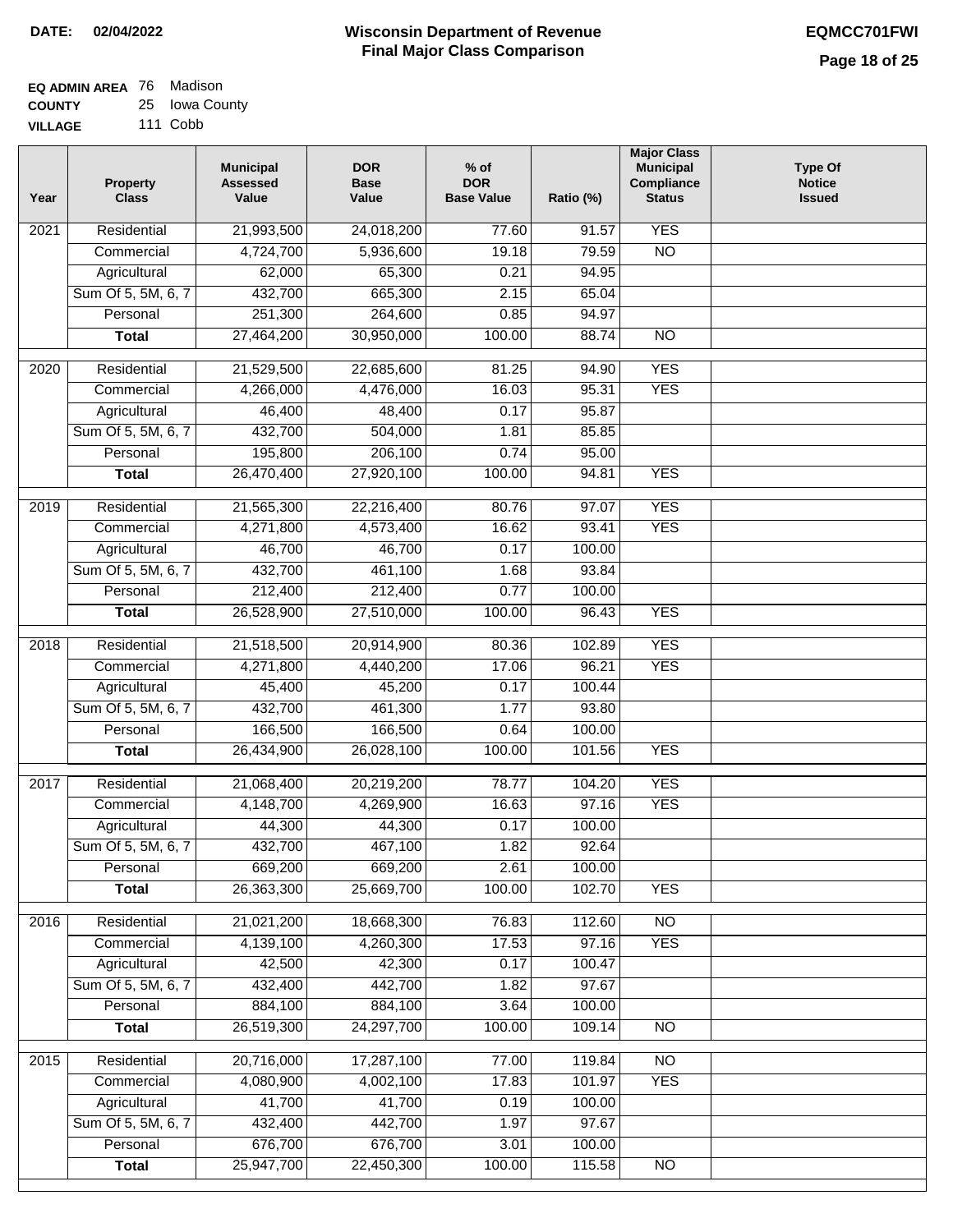| EQ ADMIN AREA 76 | Madison        |
|------------------|----------------|
| <b>COUNTY</b>    | 25 Iowa County |
| <b>VILLAGE</b>   | 136 Highland   |

| Year | <b>Property</b><br><b>Class</b> | <b>Municipal</b><br><b>Assessed</b><br>Value | <b>DOR</b><br><b>Base</b><br>Value | $%$ of<br><b>DOR</b><br><b>Base Value</b> | Ratio (%) | <b>Major Class</b><br><b>Municipal</b><br>Compliance<br><b>Status</b> | <b>Type Of</b><br><b>Notice</b><br><b>Issued</b> |
|------|---------------------------------|----------------------------------------------|------------------------------------|-------------------------------------------|-----------|-----------------------------------------------------------------------|--------------------------------------------------|
| 2021 | Residential                     | 32,897,800                                   | 41,717,200                         | 83.39                                     | 78.86     | <b>NO</b>                                                             |                                                  |
|      | Commercial                      | 6,051,400                                    | 7,991,200                          | 15.97                                     | 75.73     | $\overline{NO}$                                                       |                                                  |
|      | Agricultural                    | 54,800                                       | 64,200                             | 0.13                                      | 85.36     |                                                                       |                                                  |
|      | Sum Of 5, 5M, 6, 7              | 68,100                                       | 77,200                             | 0.15                                      | 88.21     |                                                                       |                                                  |
|      | Personal                        | 150,800                                      | 177,400                            | 0.35                                      | 85.01     |                                                                       |                                                  |
|      | <b>Total</b>                    | 39,222,900                                   | 50,027,200                         | 100.00                                    | 78.40     | $\overline{NO}$                                                       |                                                  |
| 2020 | Residential                     | 32,860,400                                   | 38,587,600                         | 84.96                                     | 85.16     | $\overline{10}$                                                       |                                                  |
|      | Commercial                      | 5,956,000                                    | 6,472,200                          | 14.25                                     | 92.02     | <b>YES</b>                                                            |                                                  |
|      | Agricultural                    | 55,500                                       | 61,400                             | 0.14                                      | 90.39     |                                                                       |                                                  |
|      | Sum Of 5, 5M, 6, 7              | 72,600                                       | 93,000                             | 0.20                                      | 78.06     |                                                                       |                                                  |
|      | Personal                        | 182,600                                      | 202,900                            | 0.45                                      | 90.00     |                                                                       |                                                  |
|      | <b>Total</b>                    | 39,127,100                                   | 45,417,100                         | 100.00                                    | 86.15     | $\overline{NO}$                                                       |                                                  |
| 2019 | Residential                     | 32,573,000                                   | 35,106,800                         | 83.38                                     | 92.78     | <b>YES</b>                                                            |                                                  |
|      | Commercial                      | 5,946,800                                    | 6,593,800                          | 15.66                                     | 90.19     | <b>YES</b>                                                            |                                                  |
|      | Agricultural                    | 56,200                                       | 58,900                             | 0.14                                      | 95.42     |                                                                       |                                                  |
|      | Sum Of 5, 5M, 6, 7              | 72,600                                       | 89,000                             | 0.21                                      | 81.57     |                                                                       |                                                  |
|      | Personal                        | 244,500                                      | 257,300                            | 0.61                                      | 95.03     |                                                                       |                                                  |
|      | <b>Total</b>                    | 38,893,100                                   | 42,105,800                         | 100.00                                    | 92.37     | <b>YES</b>                                                            |                                                  |
| 2018 | Residential                     | 32,244,400                                   | 32,477,200                         | 83.31                                     | 99.28     | <b>YES</b>                                                            |                                                  |
|      | Commercial                      | 5,929,200                                    | 6,144,100                          | 15.76                                     | 96.50     | <b>YES</b>                                                            |                                                  |
|      | Agricultural                    | 54,200                                       | 57,100                             | 0.15                                      | 94.92     |                                                                       |                                                  |
|      | Sum Of 5, 5M, 6, 7              | 72,600                                       | 88,600                             | 0.23                                      | 81.94     |                                                                       |                                                  |
|      | Personal                        | 206,100                                      | 216,900                            | 0.56                                      | 95.02     |                                                                       |                                                  |
|      | <b>Total</b>                    | 38,506,500                                   | 38,983,900                         | 100.00                                    | 98.78     | <b>YES</b>                                                            |                                                  |
|      |                                 |                                              |                                    |                                           |           |                                                                       |                                                  |
| 2017 | Residential                     | 32,042,600                                   | 33,219,400                         | 83.62                                     | 96.46     | <b>YES</b>                                                            |                                                  |
|      | Commercial                      | 5,884,600                                    | 5,854,300                          | 14.74                                     | 100.52    | <b>YES</b>                                                            |                                                  |
|      | Agricultural                    | 55,700                                       | 55,700                             | 0.14                                      | 100.00    |                                                                       |                                                  |
|      | Sum Of 5, 5M, 6, 7              | 72,600                                       | 87,000                             | 0.22                                      | 83.45     |                                                                       |                                                  |
|      | Personal                        | 509,000                                      | 509,000                            | 1.28                                      | 100.00    |                                                                       |                                                  |
|      | <b>Total</b>                    | 38,564,500                                   | 39,725,400                         | 100.00                                    | 97.08     | <b>YES</b>                                                            |                                                  |
| 2016 | Residential                     | 31,784,800                                   | 31,047,800                         | 83.78                                     | 102.37    | <b>YES</b>                                                            |                                                  |
|      | Commercial                      | 5,459,600                                    | 5,430,900                          | 14.65                                     | 100.53    | <b>YES</b>                                                            |                                                  |
|      | Agricultural                    | 54,900                                       | 54,800                             | 0.15                                      | 100.18    |                                                                       |                                                  |
|      | Sum Of 5, 5M, 6, 7              | 50,400                                       | 66,000                             | 0.18                                      | 76.36     |                                                                       |                                                  |
|      | Personal                        | 459,500                                      | 459,500                            | 1.24                                      | 100.00    |                                                                       |                                                  |
|      | <b>Total</b>                    | 37,809,200                                   | 37,059,000                         | 100.00                                    | 102.02    | <b>YES</b>                                                            |                                                  |
| 2015 | Residential                     | 31,584,900                                   | 30,826,100                         | 84.55                                     | 102.46    | <b>YES</b>                                                            |                                                  |
|      | Commercial                      | 5,319,900                                    | 5,047,500                          | 13.84                                     | 105.40    | <b>YES</b>                                                            |                                                  |
|      | Agricultural                    | 54,700                                       | 54,500                             | 0.15                                      | 100.37    |                                                                       |                                                  |
|      | Sum Of 5, 5M, 6, 7              | 51,600                                       | 68,700                             | 0.19                                      | 75.11     |                                                                       |                                                  |
|      | Personal                        | 462,700                                      | 462,700                            | 1.27                                      | 100.00    |                                                                       |                                                  |
|      | <b>Total</b>                    | 37,473,800                                   | 36,459,500                         | 100.00                                    | 102.78    | <b>YES</b>                                                            |                                                  |
|      |                                 |                                              |                                    |                                           |           |                                                                       |                                                  |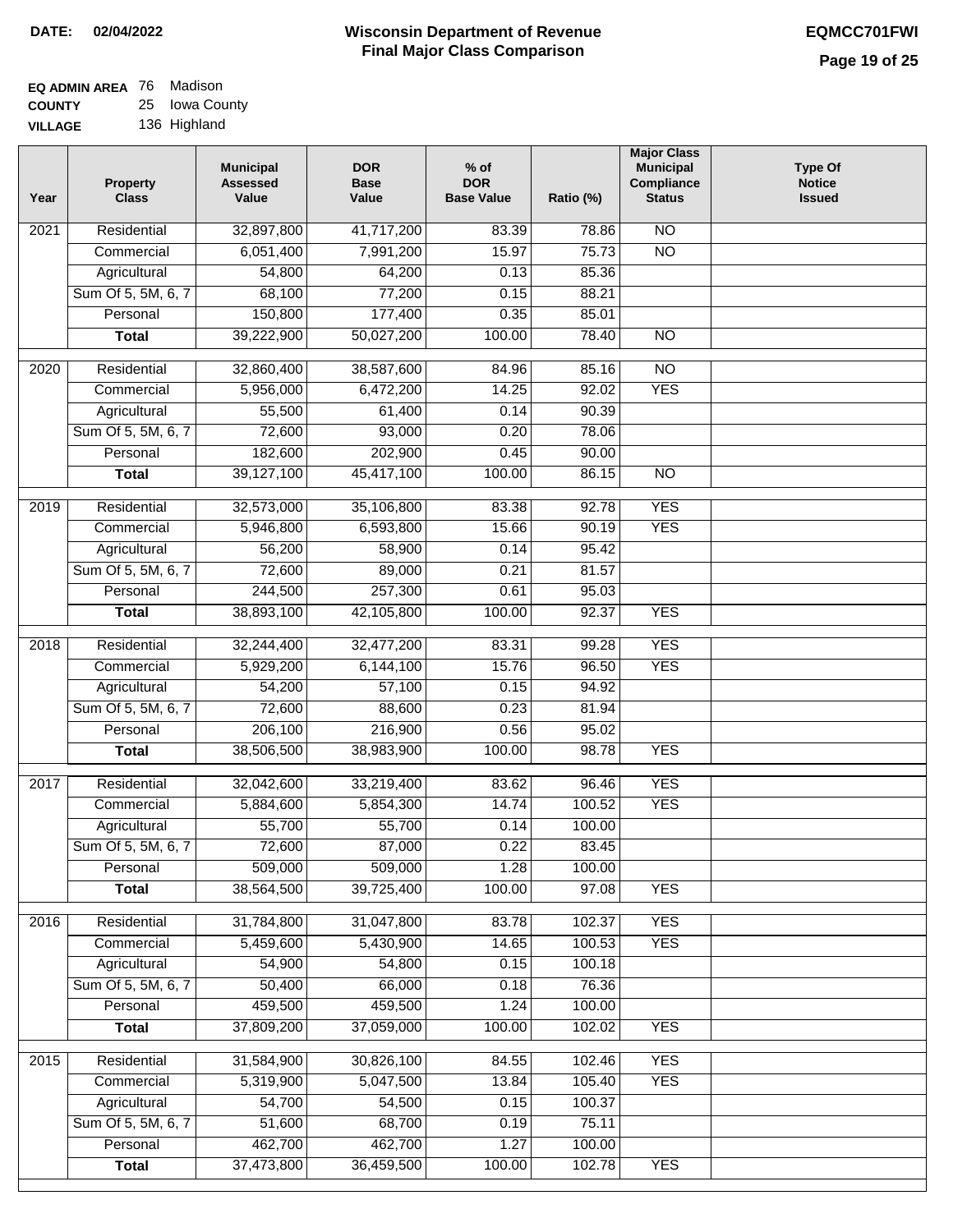| <b>EQ ADMIN AREA</b> 76 Madison |                |
|---------------------------------|----------------|
| <b>COUNTY</b>                   | 25 Iowa County |
|                                 |                |

**VILLAGE** 137 Hollandale

| Year | <b>Property</b><br><b>Class</b> | <b>Municipal</b><br><b>Assessed</b><br>Value | <b>DOR</b><br><b>Base</b><br>Value | $%$ of<br><b>DOR</b><br><b>Base Value</b> | Ratio (%) | <b>Major Class</b><br><b>Municipal</b><br>Compliance<br><b>Status</b> | <b>Type Of</b><br><b>Notice</b><br><b>Issued</b> |
|------|---------------------------------|----------------------------------------------|------------------------------------|-------------------------------------------|-----------|-----------------------------------------------------------------------|--------------------------------------------------|
| 2021 | Residential                     | 11,074,800                                   | 13,031,700                         | 79.61                                     | 84.98     | $\overline{NO}$                                                       |                                                  |
|      | Commercial                      | 2,220,100                                    | 2,811,600                          | 17.18                                     | 78.96     | $\overline{NO}$                                                       |                                                  |
|      | Agricultural                    | 46,100                                       | 51,400                             | 0.31                                      | 89.69     |                                                                       |                                                  |
|      | Sum Of 5, 5M, 6, 7              | 386,100                                      | 392,400                            | 2.40                                      | 98.39     |                                                                       |                                                  |
|      | Personal                        | 74,300                                       | 82,500                             | 0.50                                      | 90.06     |                                                                       |                                                  |
|      | <b>Total</b>                    | 13,801,400                                   | 16,369,600                         | 100.00                                    | 84.31     | $\overline{NO}$                                                       |                                                  |
| 2020 | Residential                     | 11,017,900                                   | 12,459,200                         | 80.87                                     | 88.43     | $\overline{NO}$                                                       |                                                  |
|      | Commercial                      | 2,220,100                                    | 2,408,700                          | 15.63                                     | 92.17     | <b>YES</b>                                                            |                                                  |
|      | Agricultural                    | 47,000                                       | 49,500                             | 0.32                                      | 94.95     |                                                                       |                                                  |
|      | Sum Of 5, 5M, 6, 7              | 386,100                                      | 412,100                            | 2.67                                      | 93.69     |                                                                       |                                                  |
|      | Personal                        | 72,600                                       | 76,500                             | 0.50                                      | 94.90     |                                                                       |                                                  |
|      | <b>Total</b>                    | 13,743,700                                   | 15,406,000                         | 100.00                                    | 89.21     | $\overline{NO}$                                                       |                                                  |
| 2019 | Residential                     | 11,027,500                                   | 11,876,500                         | 81.03                                     | 92.85     | <b>YES</b>                                                            |                                                  |
|      | Commercial                      | 2,028,400                                    | 2,251,900                          | 15.36                                     | 90.08     | <b>YES</b>                                                            |                                                  |
|      | Agricultural                    | 45,100                                       | 47,400                             | 0.32                                      | 95.15     |                                                                       |                                                  |
|      | Sum Of 5, 5M, 6, 7              | 386,100                                      | 401,600                            | 2.74                                      | 96.14     |                                                                       |                                                  |
|      | Personal                        | 75,700                                       | 79,700                             | 0.54                                      | 94.98     |                                                                       |                                                  |
|      | <b>Total</b>                    | 13,562,800                                   | 14,657,100                         | 100.00                                    | 92.53     | <b>YES</b>                                                            |                                                  |
|      |                                 |                                              |                                    |                                           |           |                                                                       |                                                  |
| 2018 | Residential                     | 10,965,100                                   | 11,352,700                         | 81.16                                     | 96.59     | <b>YES</b>                                                            |                                                  |
|      | Commercial                      | 2,026,100                                    | 2,115,900                          | 15.13                                     | 95.76     | <b>YES</b>                                                            |                                                  |
|      | Agricultural                    | 46,000                                       | 46,200                             | 0.33                                      | 99.57     |                                                                       |                                                  |
|      | Sum Of 5, 5M, 6, 7              | 386,100                                      | 390,700                            | 2.79                                      | 98.82     |                                                                       |                                                  |
|      | Personal                        | 81,700                                       | 81,700                             | 0.58                                      | 100.00    |                                                                       |                                                  |
|      | <b>Total</b>                    | 13,505,000                                   | 13,987,200                         | 100.00                                    | 96.55     | <b>YES</b>                                                            |                                                  |
| 2017 | Residential                     | 10,856,200                                   | 10,966,400                         | 81.11                                     | 99.00     | <b>YES</b>                                                            |                                                  |
|      | Commercial                      | 1,891,900                                    | 1,948,900                          | 14.41                                     | 97.08     | <b>YES</b>                                                            |                                                  |
|      | Agricultural                    | 45,100                                       | 45,000                             | 0.33                                      | 100.22    |                                                                       |                                                  |
|      | Sum Of 5, 5M, 6, 7              | 386,700                                      | 394,100                            | 2.91                                      | 98.12     |                                                                       |                                                  |
|      | Personal                        | 165,800                                      | 165,800                            | 1.23                                      | 100.00    |                                                                       |                                                  |
|      | <b>Total</b>                    | 13,345,700                                   | 13,520,200                         | 100.00                                    | 98.71     | <b>YES</b>                                                            |                                                  |
| 2016 | Residential                     | 10,796,800                                   | 11,114,200                         | 80.95                                     | 97.14     | <b>YES</b>                                                            |                                                  |
|      | Commercial                      | 1,982,400                                    | 2,045,400                          | 14.90                                     | 96.92     | <b>YES</b>                                                            |                                                  |
|      | Agricultural                    | 44,100                                       | 44,300                             | 0.32                                      | 99.55     |                                                                       |                                                  |
|      | Sum Of 5, 5M, 6, 7              | 386,700                                      | 387,400                            | 2.82                                      | 99.82     |                                                                       |                                                  |
|      | Personal                        | 138,700                                      | 138,700                            | 1.01                                      | 100.00    |                                                                       |                                                  |
|      | <b>Total</b>                    | 13,348,700                                   | 13,730,000                         | 100.00                                    | 97.22     | <b>YES</b>                                                            |                                                  |
|      |                                 |                                              |                                    |                                           |           |                                                                       |                                                  |
| 2015 | Residential                     | 10,868,000                                   | 11,117,900                         | 81.66                                     | 97.75     | <b>YES</b>                                                            |                                                  |
|      | Commercial                      | 2,009,800                                    | 1,947,000                          | 14.30                                     | 103.23    | <b>YES</b>                                                            |                                                  |
|      | Agricultural                    | 43,700                                       | 43,800                             | 0.32                                      | 99.77     |                                                                       |                                                  |
|      | Sum Of 5, 5M, 6, 7              | 386,700                                      | 387,400                            | 2.85                                      | 99.82     |                                                                       |                                                  |
|      | Personal                        | 119,200                                      | 119,200                            | 0.88                                      | 100.00    |                                                                       |                                                  |
|      | <b>Total</b>                    | 13,427,400                                   | 13,615,300                         | 100.00                                    | 98.62     | <b>YES</b>                                                            |                                                  |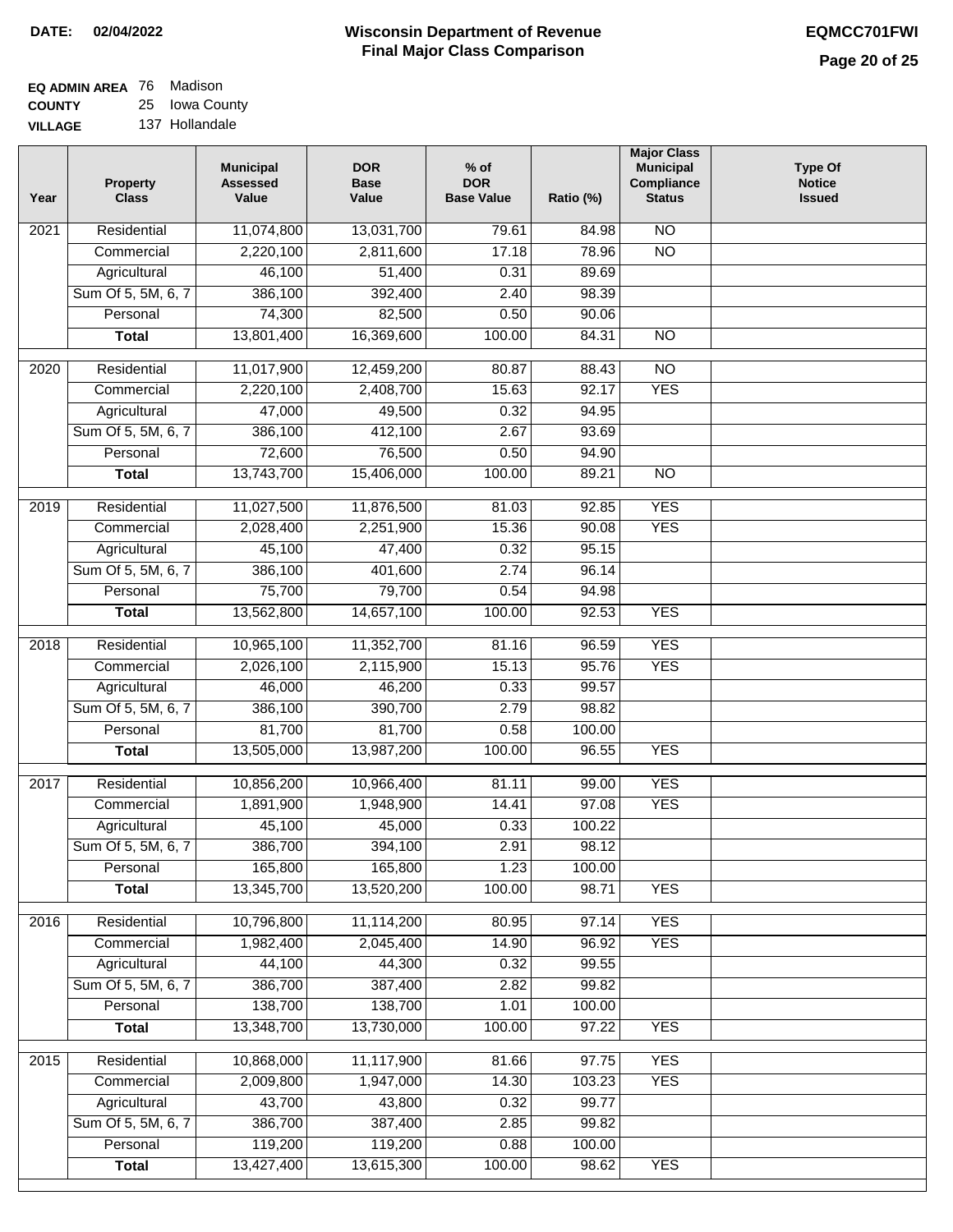| <b>EQ ADMIN AREA</b> 76 Madison |                |
|---------------------------------|----------------|
| <b>COUNTY</b>                   | 25 Iowa County |
| <b>VILLAGE</b>                  | 146 Linden     |

| Year              | <b>Property</b><br><b>Class</b> | <b>Municipal</b><br><b>Assessed</b><br>Value | <b>DOR</b><br><b>Base</b><br>Value | $%$ of<br><b>DOR</b><br><b>Base Value</b> | Ratio (%) | <b>Major Class</b><br><b>Municipal</b><br>Compliance<br><b>Status</b> | <b>Type Of</b><br><b>Notice</b><br><b>Issued</b> |
|-------------------|---------------------------------|----------------------------------------------|------------------------------------|-------------------------------------------|-----------|-----------------------------------------------------------------------|--------------------------------------------------|
| $\overline{202}1$ | Residential                     | 16,593,500                                   | 20,312,300                         | 93.62                                     | 81.69     | $\overline{NO}$                                                       |                                                  |
|                   | Commercial                      | 893,900                                      | 1,054,500                          | 4.86                                      | 84.77     |                                                                       |                                                  |
|                   | Agricultural                    | 36,000                                       | 42,200                             | 0.19                                      | 85.31     |                                                                       |                                                  |
|                   | Sum Of 5, 5M, 6, 7              | 96,600                                       | 142,600                            | 0.66                                      | 67.74     |                                                                       |                                                  |
|                   | Personal                        | 122,900                                      | 144,600                            | 0.67                                      | 84.99     |                                                                       |                                                  |
|                   | <b>Total</b>                    | 17,742,900                                   | 21,696,200                         | 100.00                                    | 81.78     | $\overline{NO}$                                                       |                                                  |
| 2020              | Residential                     | 16,519,600                                   | 19,263,700                         | 93.85                                     | 85.76     | $\overline{NO}$                                                       |                                                  |
|                   | Commercial                      | 893,900                                      | 1,066,000                          | 5.19                                      | 83.86     |                                                                       |                                                  |
|                   | Agricultural                    | 36,600                                       | 40,400                             | 0.20                                      | 90.59     |                                                                       |                                                  |
|                   | Sum Of 5, 5M, 6, 7              | 100,200                                      | 141,500                            | 0.69                                      | 70.81     |                                                                       |                                                  |
|                   | Personal                        | 13,000                                       | 14,500                             | 0.07                                      | 89.66     |                                                                       |                                                  |
|                   | <b>Total</b>                    | 17,563,300                                   | 20,526,100                         | 100.00                                    | 85.57     | $\overline{NO}$                                                       |                                                  |
|                   |                                 |                                              |                                    |                                           |           |                                                                       |                                                  |
| 2019              | Residential                     | 16,316,600                                   | 18,483,600                         | 93.09                                     | 88.28     | $\overline{NO}$                                                       |                                                  |
|                   | Commercial                      | 974,300                                      | 1,186,600                          | 5.98                                      | 82.11     |                                                                       |                                                  |
|                   | Agricultural                    | 36,900                                       | 38,700                             | 0.19                                      | 95.35     |                                                                       |                                                  |
|                   | Sum Of 5, 5M, 6, 7              | 100,200                                      | 134,300                            | 0.68                                      | 74.61     |                                                                       |                                                  |
|                   | Personal                        | 12,000                                       | 12,600                             | 0.06                                      | 95.24     |                                                                       |                                                  |
|                   | <b>Total</b>                    | 17,440,000                                   | 19,855,800                         | 100.00                                    | 87.83     | $\overline{NO}$                                                       |                                                  |
| 2018              | Residential                     | 16,266,800                                   | 17,411,200                         | 93.45                                     | 93.43     | <b>YES</b>                                                            |                                                  |
|                   | Commercial                      | 932,800                                      | 1,068,200                          | 5.73                                      | 87.32     |                                                                       |                                                  |
|                   | Agricultural                    | 37,700                                       | 39,300                             | 0.21                                      | 95.93     |                                                                       |                                                  |
|                   | Sum Of 5, 5M, 6, 7              | 80,500                                       | 99,900                             | 0.54                                      | 80.58     |                                                                       |                                                  |
|                   | Personal                        | 12,200                                       | 12,900                             | 0.07                                      | 94.57     |                                                                       |                                                  |
|                   | <b>Total</b>                    | 17,330,000                                   | 18,631,500                         | 100.00                                    | 93.01     | <b>YES</b>                                                            |                                                  |
| $\overline{2017}$ | Residential                     | 16,209,800                                   | 16,558,000                         | 92.88                                     | 97.90     | <b>YES</b>                                                            |                                                  |
|                   | Commercial                      | 929,700                                      | 1,023,900                          | 5.74                                      | 90.80     |                                                                       |                                                  |
|                   | Agricultural                    | 38,500                                       | 38,400                             | 0.22                                      | 100.26    |                                                                       |                                                  |
|                   | Sum Of 5, 5M, 6, 7              | 80,500                                       | 104,500                            | 0.59                                      | 77.03     |                                                                       |                                                  |
|                   | Personal                        | 101,700                                      | 101,700                            | 0.57                                      | 100.00    |                                                                       |                                                  |
|                   | <b>Total</b>                    | 17,360,200                                   | 17,826,500                         | 100.00                                    | 97.38     | <b>YES</b>                                                            |                                                  |
| 2016              | Residential                     | 16,043,500                                   | 15,173,200                         | 92.31                                     | 105.74    | <b>YES</b>                                                            |                                                  |
|                   | Commercial                      | 929,700                                      | 1,023,900                          | 6.23                                      | 90.80     |                                                                       |                                                  |
|                   | Agricultural                    | 38,200                                       | 37,800                             | 0.23                                      | 101.06    |                                                                       |                                                  |
|                   | Sum Of 5, 5M, 6, 7              | 80,500                                       | 103,300                            | 0.63                                      | 77.93     |                                                                       |                                                  |
|                   | Personal                        | 98,600                                       | 98,600                             | 0.60                                      | 100.00    |                                                                       |                                                  |
|                   | <b>Total</b>                    | 17,190,500                                   | 16,436,800                         | 100.00                                    | 104.59    | <b>YES</b>                                                            |                                                  |
| 2015              | Residential                     | 16,108,900                                   | 14,398,500                         | 91.80                                     | 111.88    | N <sub>O</sub>                                                        |                                                  |
|                   | Commercial                      | 1,005,600                                    | 1,055,600                          | 6.73                                      | 95.26     | <b>YES</b>                                                            |                                                  |
|                   | Agricultural                    | 37,300                                       | 37,100                             | 0.24                                      | 100.54    |                                                                       |                                                  |
|                   | Sum Of 5, 5M, 6, 7              | 80,500                                       | 103,300                            | 0.66                                      | 77.93     |                                                                       |                                                  |
|                   | Personal                        | 90,300                                       | 90,300                             | 0.58                                      | 100.00    |                                                                       |                                                  |
|                   | <b>Total</b>                    | 17,322,600                                   | 15,684,800                         | 100.00                                    | 110.44    | $\overline{NO}$                                                       |                                                  |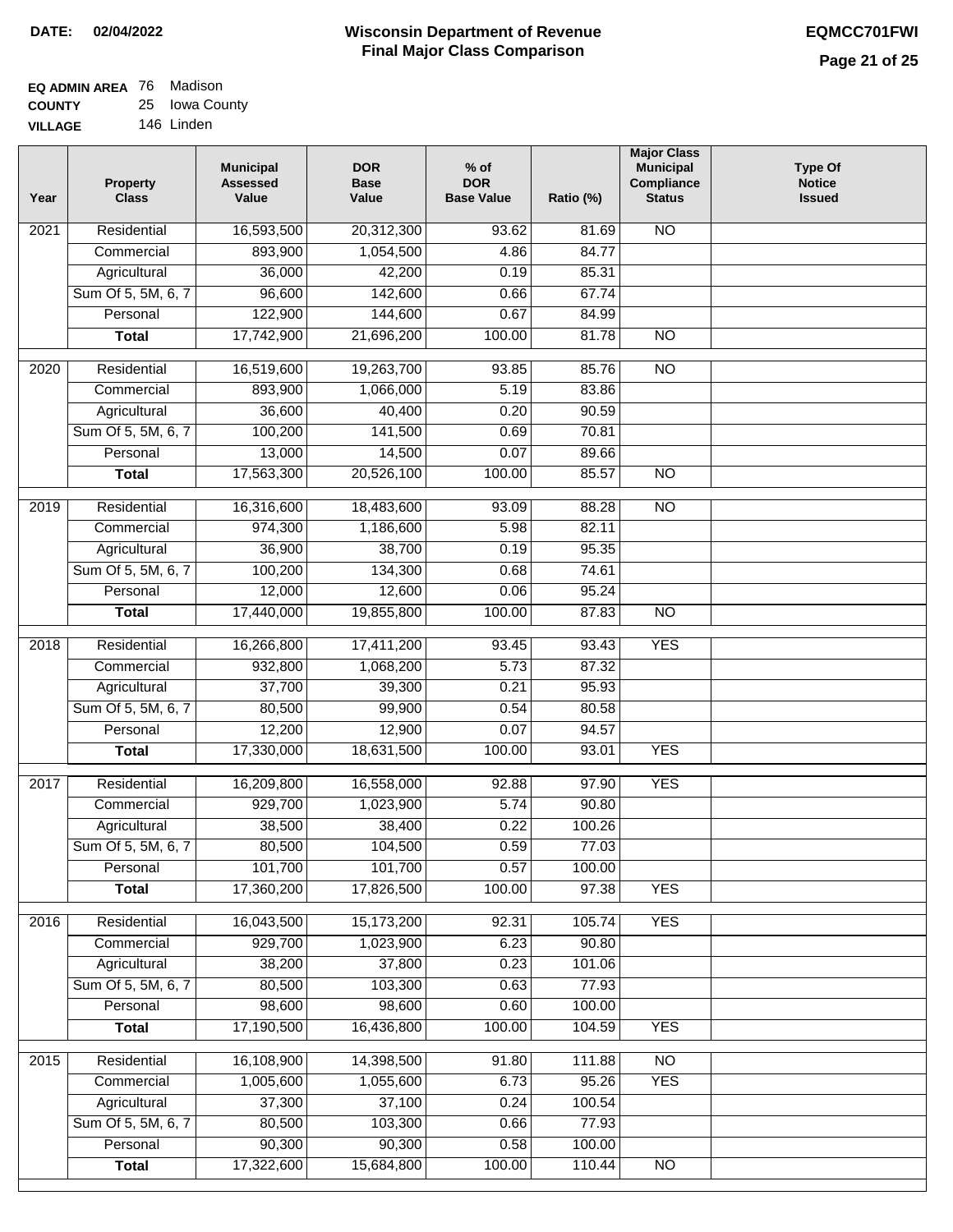| <b>EQ ADMIN AREA 76 Madison</b> |                |
|---------------------------------|----------------|
| <b>COUNTY</b>                   | 25 Iowa County |
| <b>VILLAGE</b>                  | 176 Rewey      |

| Year | <b>Property</b><br><b>Class</b> | <b>Municipal</b><br><b>Assessed</b><br>Value | <b>DOR</b><br><b>Base</b><br>Value | $%$ of<br><b>DOR</b><br><b>Base Value</b> | Ratio (%)        | <b>Major Class</b><br><b>Municipal</b><br>Compliance<br><b>Status</b> | <b>Type Of</b><br><b>Notice</b><br><b>Issued</b> |
|------|---------------------------------|----------------------------------------------|------------------------------------|-------------------------------------------|------------------|-----------------------------------------------------------------------|--------------------------------------------------|
| 2021 | Residential                     | 8,177,300                                    | 9,054,400                          | 87.17                                     | 90.31            | <b>YES</b>                                                            |                                                  |
|      | Commercial                      | 749,400                                      | 786,000                            | 7.57                                      | 95.34            |                                                                       |                                                  |
|      | Agricultural                    | 59,800                                       | 63,100                             | 0.61                                      | 94.77            |                                                                       |                                                  |
|      | Sum Of 5, 5M, 6, 7              | 299,500                                      | 335,200                            | 3.23                                      | 89.35            |                                                                       |                                                  |
|      | Personal                        | 140,500                                      | 147,900                            | 1.42                                      | 95.00            |                                                                       |                                                  |
|      | <b>Total</b>                    | 9,426,500                                    | 10,386,600                         | 100.00                                    | 90.76            | <b>YES</b>                                                            |                                                  |
| 2020 | Residential                     | 8,152,400                                    | 8,517,200                          | 87.47                                     | 95.72            | <b>YES</b>                                                            |                                                  |
|      | Commercial                      | 769,300                                      | 748,500                            | 7.69                                      | 102.78           |                                                                       |                                                  |
|      | Agricultural                    | 60,600                                       | 60,700                             | 0.62                                      | 99.84            |                                                                       |                                                  |
|      | Sum Of 5, 5M, 6, 7              | 299,500                                      | 277,700                            | 2.85                                      | 107.85           |                                                                       |                                                  |
|      | Personal                        | 133,400                                      | 133,400                            | 1.37                                      | 100.00           |                                                                       |                                                  |
|      | <b>Total</b>                    | 9,415,200                                    | 9,737,500                          | 100.00                                    | 96.69            | <b>YES</b>                                                            |                                                  |
|      |                                 |                                              |                                    |                                           |                  |                                                                       |                                                  |
| 2019 | Residential                     | 8,112,100                                    | 7,849,700                          | 86.91<br>8.24                             | 103.34<br>100.79 | <b>YES</b>                                                            |                                                  |
|      | Commercial                      | 750,400                                      | 744,500                            |                                           | 100.34           |                                                                       |                                                  |
|      | Agricultural                    | 58,300                                       | 58,100                             | 0.64                                      |                  |                                                                       |                                                  |
|      | Sum Of 5, 5M, 6, 7              | 299,500                                      | 256,400                            | 2.84                                      | 116.81           |                                                                       |                                                  |
|      | Personal                        | 123,400                                      | 123,400                            | 1.37                                      | 100.00           |                                                                       |                                                  |
|      | <b>Total</b>                    | 9,343,700                                    | 9,032,100                          | 100.00                                    | 103.45           | <b>YES</b>                                                            |                                                  |
| 2018 | Residential                     | 6,593,500                                    | 7,229,600                          | 87.01                                     | 91.20            | <b>YES</b>                                                            |                                                  |
|      | Commercial                      | 618,700                                      | 656,800                            | 7.90                                      | 94.20            |                                                                       |                                                  |
|      | Agricultural                    | 48,400                                       | 50,700                             | 0.61                                      | 95.46            |                                                                       |                                                  |
|      | Sum Of 5, 5M, 6, 7              | 223,700                                      | 244,200                            | 2.94                                      | 91.61            |                                                                       |                                                  |
|      | Personal                        | 121,700                                      | 128,100                            | 1.54                                      | 95.00            |                                                                       |                                                  |
|      | <b>Total</b>                    | 7,606,000                                    | 8,309,400                          | 100.00                                    | 91.53            | <b>YES</b>                                                            |                                                  |
| 2017 | Residential                     | 6,519,300                                    | 6,790,200                          | 87.54                                     | 96.01            | <b>YES</b>                                                            |                                                  |
|      | Commercial                      | 530,400                                      | 542,200                            | 6.99                                      | 97.82            |                                                                       |                                                  |
|      | Agricultural                    | 49,500                                       | 49,400                             | 0.64                                      | 100.20           |                                                                       |                                                  |
|      | Sum Of 5, 5M, 6, 7              | 223,700                                      | 251,800                            | 3.25                                      | 88.84            |                                                                       |                                                  |
|      | Personal                        | 123,300                                      | 123,300                            | 1.59                                      | 100.00           |                                                                       |                                                  |
|      | <b>Total</b>                    | 7,446,200                                    | 7,756,900                          | 100.00                                    | 95.99            | <b>YES</b>                                                            |                                                  |
| 2016 | Residential                     | 6,504,600                                    | 6,288,700                          | 86.89                                     | 103.43           | <b>YES</b>                                                            |                                                  |
|      | Commercial                      | 526,600                                      | 538,400                            | 7.44                                      | 97.81            |                                                                       |                                                  |
|      | Agricultural                    | 48,600                                       | 48,500                             | 0.67                                      | 100.21           |                                                                       |                                                  |
|      | Sum Of 5, 5M, 6, 7              | 223,700                                      | 235,800                            | 3.26                                      | 94.87            |                                                                       |                                                  |
|      | Personal                        | 125,900                                      | 125,900                            | 1.74                                      | 100.00           |                                                                       |                                                  |
|      | <b>Total</b>                    | 7,429,400                                    | 7,237,300                          | 100.00                                    | 102.65           | <b>YES</b>                                                            |                                                  |
|      |                                 |                                              |                                    |                                           |                  |                                                                       |                                                  |
| 2015 | Residential<br>Commercial       | 6,478,400<br>529,600                         | 5,905,800<br>516,500               | 86.97<br>7.61                             | 109.70<br>102.54 | <b>YES</b><br><b>YES</b>                                              |                                                  |
|      | Agricultural                    | 48,300                                       | 47,900                             | 0.71                                      | 100.84           |                                                                       |                                                  |
|      | Sum Of 5, 5M, 6, 7              | 223,700                                      | 235,800                            | 3.47                                      | 94.87            |                                                                       |                                                  |
|      | Personal                        | 84,500                                       | 84,500                             | 1.24                                      | 100.00           |                                                                       |                                                  |
|      | <b>Total</b>                    | 7,364,500                                    | 6,790,500                          | 100.00                                    | 108.45           | <b>YES</b>                                                            |                                                  |
|      |                                 |                                              |                                    |                                           |                  |                                                                       |                                                  |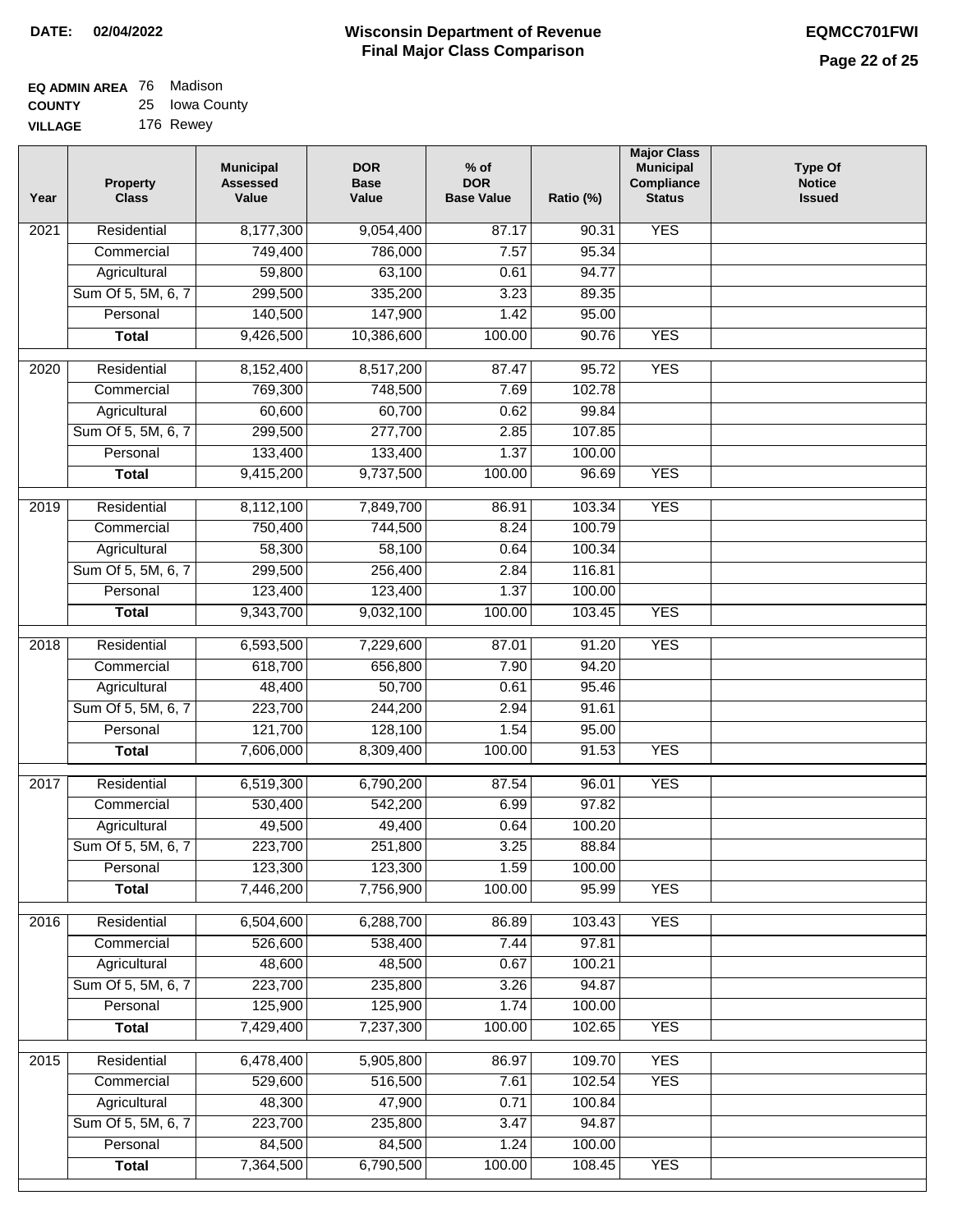| <b>EQ ADMIN AREA 76 Madison</b> |                |
|---------------------------------|----------------|
| <b>COUNTY</b>                   | 25 Iowa County |

**VILLAGE** 177 Ridgeway

| Year | <b>Property</b><br><b>Class</b>    | <b>Municipal</b><br><b>Assessed</b><br>Value | <b>DOR</b><br><b>Base</b><br>Value | $%$ of<br><b>DOR</b><br><b>Base Value</b> | Ratio (%)       | <b>Major Class</b><br><b>Municipal</b><br>Compliance<br><b>Status</b> | <b>Type Of</b><br><b>Notice</b><br><b>Issued</b> |
|------|------------------------------------|----------------------------------------------|------------------------------------|-------------------------------------------|-----------------|-----------------------------------------------------------------------|--------------------------------------------------|
| 2021 | Residential                        | 35,250,600                                   | 40,251,000                         | 89.33                                     | 87.58           | <b>NO</b>                                                             |                                                  |
|      | Commercial                         | 3,063,100                                    | 3,448,800                          | 7.65                                      | 88.82           |                                                                       |                                                  |
|      | Agricultural                       | 35,700                                       | 42,300                             | 0.09                                      | 84.40           |                                                                       |                                                  |
|      | Sum Of 5, 5M, 6, 7                 | 875,900                                      | 1,068,100                          | 2.37                                      | 82.01           |                                                                       |                                                  |
|      | Personal                           | 211,700                                      | 249,100                            | 0.55                                      | 84.99           |                                                                       |                                                  |
|      | <b>Total</b>                       | 39,437,000                                   | 45,059,300                         | 100.00                                    | 87.52           | $\overline{NO}$                                                       |                                                  |
| 2020 | Residential                        | 33,505,000                                   | 37,802,900                         | 90.73                                     | 88.63           | $\overline{NO}$                                                       |                                                  |
|      | Commercial                         | 3,061,600                                    | 2,929,300                          | 7.03                                      | 104.52          |                                                                       |                                                  |
|      | Agricultural                       | 37,300                                       | 39,400                             | 0.09                                      | 94.67           |                                                                       |                                                  |
|      | Sum Of 5, 5M, 6, 7                 | 646,600                                      | 704,000                            | 1.69                                      | 91.85           |                                                                       |                                                  |
|      | Personal                           | 178,500                                      | 187,900                            | 0.45                                      | 95.00           |                                                                       |                                                  |
|      | <b>Total</b>                       | 37,429,000                                   | 41,663,500                         | 100.00                                    | 89.84           | $\overline{NO}$                                                       |                                                  |
|      |                                    |                                              |                                    |                                           |                 |                                                                       |                                                  |
| 2019 | Residential                        | 32,371,700                                   | 33,897,700                         | 90.06                                     | 95.50           | <b>YES</b>                                                            |                                                  |
|      | Commercial                         | 2,950,100                                    | 2,836,900                          | 7.54                                      | 103.99          |                                                                       |                                                  |
|      | Agricultural                       | 37,500                                       | 37,800                             | 0.10                                      | 99.21           |                                                                       |                                                  |
|      | Sum Of 5, 5M, 6, 7                 | 647,400                                      | 696,700                            | 1.85                                      | 92.92           |                                                                       |                                                  |
|      | Personal                           | 169,400                                      | 169,400                            | 0.45                                      | 100.00          |                                                                       |                                                  |
|      | <b>Total</b>                       | 36,176,100                                   | 37,638,500                         | 100.00                                    | 96.11           | <b>YES</b>                                                            |                                                  |
| 2018 | Residential                        | 32,103,200                                   | 31,138,600                         | 89.58                                     | 103.10          | <b>YES</b>                                                            |                                                  |
|      | Commercial                         | 2,895,400                                    | 2,782,200                          | 8.00                                      | 104.07          |                                                                       |                                                  |
|      | Agricultural                       | 36,900                                       | 36,800                             | 0.11                                      | 100.27          |                                                                       |                                                  |
|      | Sum Of 5, 5M, 6, 7                 | 647,200                                      | 642,700                            | 1.85                                      | 100.70          |                                                                       |                                                  |
|      | Personal                           | 159,800                                      | 159,800                            | 0.46                                      | 100.00          |                                                                       |                                                  |
|      | <b>Total</b>                       | 35,842,500                                   | 34,760,100                         | 100.00                                    | 103.11          | <b>YES</b>                                                            |                                                  |
| 2017 | Residential                        | 28,516,400                                   | 30,479,600                         | 89.21                                     | 93.56           | <b>YES</b>                                                            |                                                  |
|      | Commercial                         | 2,834,200                                    | 2,727,600                          | 7.98                                      | 103.91          |                                                                       |                                                  |
|      | Agricultural                       | 34,800                                       | 36,900                             | 0.11                                      | 94.31           |                                                                       |                                                  |
|      | Sum Of 5, 5M, 6, 7                 | 386,000                                      | 605,900                            | 1.77                                      | 63.71           |                                                                       |                                                  |
|      | Personal                           | 299,900                                      | 315,700                            | 0.92                                      | 95.00           |                                                                       |                                                  |
|      | <b>Total</b>                       | 32,071,300                                   | 34, 165, 700                       | 100.00                                    | 93.87           | <b>YES</b>                                                            |                                                  |
|      |                                    |                                              |                                    |                                           |                 |                                                                       |                                                  |
| 2016 | Residential                        | 28,553,100                                   | 28,742,300                         | 89.19                                     | 99.34           | <b>YES</b>                                                            |                                                  |
|      | Commercial                         | 2,792,100<br>38,000                          | 2,555,400<br>38,100                | 7.93<br>0.12                              | 109.26<br>99.74 |                                                                       |                                                  |
|      | Agricultural<br>Sum Of 5, 5M, 6, 7 | 382,900                                      | 613,300                            | 1.90                                      | 62.43           |                                                                       |                                                  |
|      | Personal                           | 277,500                                      | 277,500                            | 0.86                                      | 100.00          |                                                                       |                                                  |
|      | <b>Total</b>                       | 32,043,600                                   | 32,226,600                         | 100.00                                    | 99.43           | <b>YES</b>                                                            |                                                  |
|      |                                    |                                              |                                    |                                           |                 |                                                                       |                                                  |
| 2015 | Residential                        | 28,721,900                                   | 27,349,800                         | 89.13                                     | 105.02          | <b>YES</b>                                                            |                                                  |
|      | Commercial                         | 2,741,400                                    | 2,495,000                          | 8.13                                      | 109.88          | <b>YES</b>                                                            |                                                  |
|      | Agricultural                       | 37,500                                       | 37,700                             | 0.12                                      | 99.47           |                                                                       |                                                  |
|      | Sum Of 5, 5M, 6, 7                 | 382,900                                      | 575,400                            | 1.88                                      | 66.55           |                                                                       |                                                  |
|      | Personal                           | 228,200                                      | 228,200                            | 0.74                                      | 100.00          |                                                                       |                                                  |
|      | <b>Total</b>                       | 32,111,900                                   | 30,686,100                         | 100.00                                    | 104.65          | <b>YES</b>                                                            |                                                  |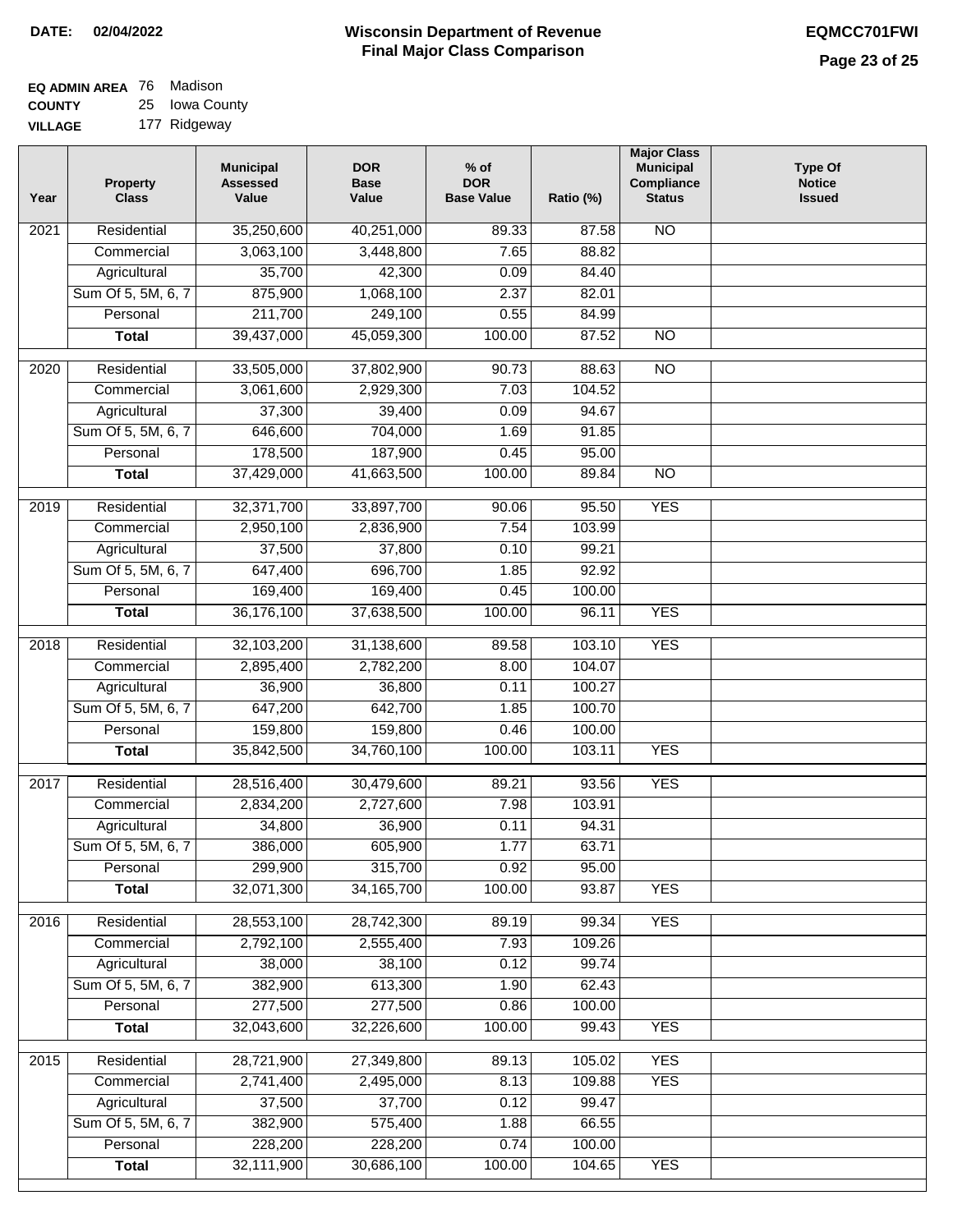| EQ ADMIN AREA 76 Madison |                |
|--------------------------|----------------|
| <b>COUNTY</b>            | 25 Iowa County |

**CITY** 216 Dodgeville

| Year             | <b>Property</b><br><b>Class</b> | <b>Municipal</b><br><b>Assessed</b><br>Value | <b>DOR</b><br><b>Base</b><br>Value | $%$ of<br><b>DOR</b><br><b>Base Value</b> | Ratio (%)      | <b>Major Class</b><br><b>Municipal</b><br>Compliance<br><b>Status</b> | <b>Type Of</b><br><b>Notice</b><br><b>Issued</b> |
|------------------|---------------------------------|----------------------------------------------|------------------------------------|-------------------------------------------|----------------|-----------------------------------------------------------------------|--------------------------------------------------|
| 2021             | Residential                     | 230,279,300                                  | 294,096,000                        | 67.38                                     | 78.30          | <b>NO</b>                                                             |                                                  |
|                  | Commercial                      | 119,883,100                                  | 133,637,600                        | 30.62                                     | 89.71          | $\overline{NO}$                                                       |                                                  |
|                  | Agricultural                    | 126,400                                      | 154,400                            | 0.04                                      | 81.87          |                                                                       |                                                  |
|                  | Sum Of 5, 5M, 6, 7              | 508,000                                      | 507,300                            | 0.12                                      | 100.14         |                                                                       |                                                  |
|                  | Personal                        | 6,480,000                                    | 8,100,000                          | 1.86                                      | 80.00          |                                                                       |                                                  |
|                  | <b>Total</b>                    | 357,276,800                                  | 436,495,300                        | 100.00                                    | 81.85          | $\overline{NO}$                                                       | 2nd Notice of Non-Compliance                     |
| $\frac{1}{2020}$ | Residential                     | 227,074,900                                  | 273,673,900                        | 64.50                                     | 82.97          | $\overline{NO}$                                                       |                                                  |
|                  | Commercial                      | 119,815,500                                  | 140,562,900                        | 33.13                                     | 85.24          | $\overline{NO}$                                                       |                                                  |
|                  | Agricultural                    | 151,100                                      | 148,000                            | 0.03                                      | 102.09         |                                                                       |                                                  |
|                  | Sum Of 5, 5M, 6, 7              | 581,300                                      | 715,300                            | 0.17                                      | 81.27          |                                                                       |                                                  |
|                  | Personal                        | 8,281,200                                    | 9,201,300                          | 2.17                                      | 90.00          |                                                                       |                                                  |
|                  | <b>Total</b>                    | 355,904,000                                  | 424,301,400                        | 100.00                                    | 83.88          | $\overline{NO}$                                                       | 1st Notice of Non-Compliance                     |
| $\frac{1}{2019}$ | Residential                     | 225,515,100                                  | 250,057,100                        |                                           | 90.19          | <b>YES</b>                                                            |                                                  |
|                  | Commercial                      | 119,725,100                                  |                                    | 62.87<br>34.59                            | 87.02          | $\overline{NO}$                                                       |                                                  |
|                  |                                 | 143,900                                      | 137,580,700<br>144,300             |                                           | 99.72          |                                                                       |                                                  |
|                  | Agricultural                    |                                              |                                    | 0.04                                      |                |                                                                       |                                                  |
|                  | Sum Of 5, 5M, 6, 7              | 577,700                                      | 678,300                            | 0.17<br>2.34                              | 85.17          |                                                                       |                                                  |
|                  | Personal                        | 8,556,400<br>354,518,200                     | 9,300,400                          |                                           | 92.00<br>89.13 | $\overline{NO}$                                                       |                                                  |
|                  | <b>Total</b>                    |                                              | 397,760,800                        | 100.00                                    |                |                                                                       |                                                  |
| 2018             | Residential                     | 221,728,500                                  | 237,524,600                        | 62.11                                     | 93.35          | <b>YES</b>                                                            |                                                  |
|                  | Commercial                      | 118,529,200                                  | 136,001,100                        | 35.56                                     | 87.15          | <b>NO</b>                                                             |                                                  |
|                  | Agricultural                    | 156,000                                      | 152,600                            | 0.04                                      | 102.23         |                                                                       |                                                  |
|                  | Sum Of 5, 5M, 6, 7              | 651,900                                      | 775,500                            | 0.20                                      | 84.06          |                                                                       |                                                  |
|                  | Personal                        | 7,976,900                                    | 7,976,900                          | 2.09                                      | 100.00         |                                                                       |                                                  |
|                  | <b>Total</b>                    | 349,042,500                                  | 382,430,700                        | 100.00                                    | 91.27          | N <sub>O</sub>                                                        |                                                  |
| 2017             | Residential                     | 220,280,200                                  | 217,006,600                        | 57.74                                     | 101.51         | <b>YES</b>                                                            |                                                  |
|                  | Commercial                      | 117,638,500                                  | 132,229,700                        | 35.18                                     | 88.97          | <b>NO</b>                                                             |                                                  |
|                  | Agricultural                    | 155,100                                      | 152,100                            | 0.04                                      | 101.97         |                                                                       |                                                  |
|                  | Sum Of 5, 5M, 6, 7              | 760,000                                      | 817,600                            | 0.22                                      | 92.95          |                                                                       |                                                  |
|                  | Personal                        | 25,639,200                                   | 25,639,200                         | 6.82                                      | 100.00         |                                                                       |                                                  |
|                  | <b>Total</b>                    | 364,473,000                                  | 375,845,200                        | 100.00                                    | 96.97          | $\overline{N}$                                                        |                                                  |
| 2016             | Residential                     | 219,397,800                                  | 211,521,100                        | 58.04                                     | 103.72         | <b>YES</b>                                                            |                                                  |
|                  | Commercial                      | 128,851,000                                  | 128,890,500                        | 35.37                                     | 99.97          | <b>YES</b>                                                            |                                                  |
|                  | Agricultural                    | 153,000                                      | 149,500                            | 0.04                                      | 102.34         |                                                                       |                                                  |
|                  | Sum Of 5, 5M, 6, 7              | 735,600                                      | 788,500                            | 0.22                                      | 93.29          |                                                                       |                                                  |
|                  | Personal                        | 23,100,900                                   | 23,100,900                         | 6.34                                      | 100.00         |                                                                       |                                                  |
|                  | <b>Total</b>                    | 372,238,300                                  | 364,450,500                        | 100.00                                    | 102.14         | <b>YES</b>                                                            |                                                  |
| 2015             | Residential                     | 210,843,300                                  | 202,417,800                        | 58.99                                     | 104.16         | <b>YES</b>                                                            |                                                  |
|                  | Commercial                      | 125,223,200                                  | 119,303,100                        | 34.77                                     | 104.96         | <b>YES</b>                                                            |                                                  |
|                  | Agricultural                    | 141,800                                      | 137,900                            | 0.04                                      | 102.83         |                                                                       |                                                  |
|                  | Sum Of 5, 5M, 6, 7              | 758,100                                      | 805,300                            | 0.23                                      | 94.14          |                                                                       |                                                  |
|                  | Personal                        | 20,481,700                                   | 20,481,700                         | 5.97                                      | 100.00         | <b>YES</b>                                                            |                                                  |
|                  | <b>Total</b>                    | 357,448,100                                  | 343,145,800                        | 100.00                                    | 104.17         | <b>YES</b>                                                            |                                                  |
|                  |                                 |                                              |                                    |                                           |                |                                                                       |                                                  |